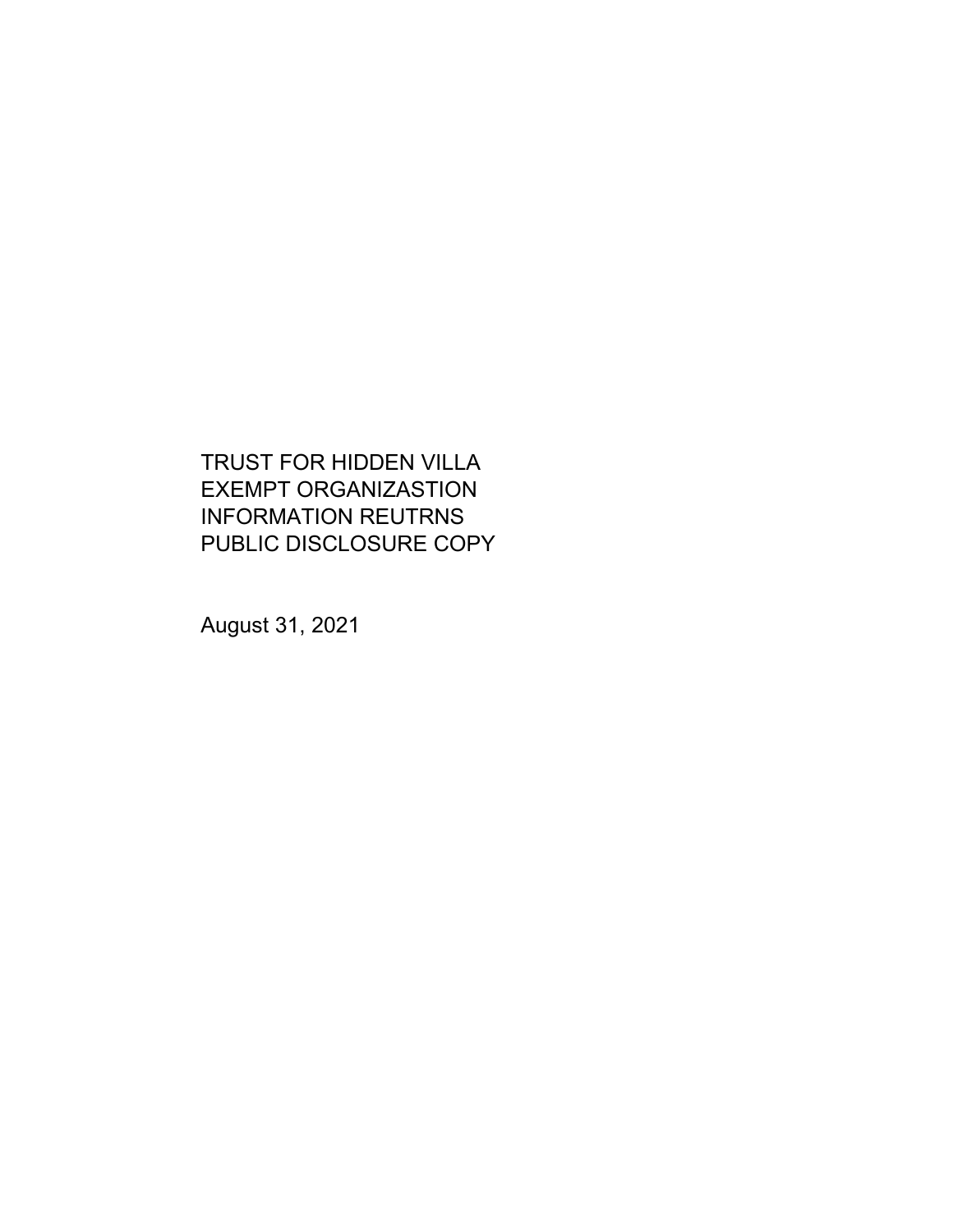| <b>Return of Organization Exempt From Income Tax</b><br>Form 990<br>Under section 501(c), 527, or 4947(a)(1) of the Internal Revenue Code (except private foundations)<br>Do not enter social security numbers on this form as it may be made public.<br>Department of the Treasury<br><b>Inspection</b><br>Go to www.irs.gov/Form990 for instructions and the latest information.<br>Internal Revenue Service<br>A For the 2020 calendar year, or tax year beginning<br>and ending AUG 31, 2021<br>SEP 1, 2020<br>D Employer identification number<br><b>C</b> Name of organization<br><b>B</b> Check if<br>applicable:<br>Address<br>TRUST FOR HIDDEN VILLA<br>change<br>Name<br>94-1539836<br>Doing business as<br>change<br>Initial<br>Number and street (or P.O. box if mail is not delivered to street address)<br>Room/suite<br><b>E</b> Telephone number<br>return<br>Final<br>26870 MOODY ROAD<br>$650 - 949 - 9701$<br>return/<br>termin-<br>G Gross receipts \$<br>City or town, state or province, country, and ZIP or foreign postal code<br>ated<br>Amended<br>LOS ALTOS HILLS, CA 94022<br>H(a) Is this a group return<br>return<br>Applica-<br>tion<br>F Name and address of principal officer: LYNN RIVAS<br>for subordinates?<br>pending<br>SAME AS C ABOVE<br>H(b) Are all subordinates included?<br><b>I</b> Tax-exempt status: $X \ 501(c)(3)$<br>$\blacktriangleleft$ (insert no.)<br>527<br>$501(c)$ (<br>$4947(a)(1)$ or<br>J Website: WWW.HIDDENVILLA.ORG<br>$H(c)$ Group exemption number $\blacktriangleright$<br>K Form of organization: X Corporation<br>Trust<br>Association<br>Other $\blacktriangleright$<br>L Year of formation: 1960<br>M State of legal domicile: CA<br>Part I<br><b>Summary</b><br>Briefly describe the organization's mission or most significant activities: BUILD CONNECTIONS AND INSPIRE A<br>1<br>Governance<br>DEEPER APPRECIATION AND RESPECT FOR NATURE, FOOD, AND ONE ANOTHER.<br>Check this box $\blacktriangleright$<br>if the organization discontinued its operations or disposed of more than 25% of its net assets.<br>2<br>3<br>з<br>$\overline{\mathbf{4}}$<br>4<br>œ<br>$\overline{5}$<br>Activities<br>5<br>6<br>6<br>7a<br>7b<br><b>Prior Year</b><br><b>Current Year</b><br>2, 262, 562,<br>8<br>Revenue<br>603,956.<br>Program service revenue (Part VIII, line 2g)<br>9<br>206,584.<br>10<br>132,570.<br>Other revenue (Part VIII, column (A), lines 5, 6d, 8c, 9c, 10c, and 11e)<br>11<br>3,205,672.<br>Total revenue - add lines 8 through 11 (must equal Part VIII, column (A), line 12)<br>12<br>66,065,<br>Grants and similar amounts paid (Part IX, column (A), lines 1-3)<br>13<br>$\mathbf{0}$<br>14<br>2, 316, 884<br>Salaries, other compensation, employee benefits (Part IX, column (A), lines 5-10)<br>Expenses<br>15<br>0<br>474,466.<br><b>b</b> Total fundraising expenses (Part IX, column (D), line 25)<br>▸<br>1,510,993.<br>17<br>3,893,942<br>Total expenses. Add lines 13-17 (must equal Part IX, column (A), line 25)<br>18<br>$-688, 270$<br>19<br>Net Assets or<br>Fund Balances<br><b>Beginning of Current Year</b><br><b>End of Year</b><br>Total assets (Part X, line 16)<br>20 | EXTENDED TO JULY 15, 2022                |                       |
|----------------------------------------------------------------------------------------------------------------------------------------------------------------------------------------------------------------------------------------------------------------------------------------------------------------------------------------------------------------------------------------------------------------------------------------------------------------------------------------------------------------------------------------------------------------------------------------------------------------------------------------------------------------------------------------------------------------------------------------------------------------------------------------------------------------------------------------------------------------------------------------------------------------------------------------------------------------------------------------------------------------------------------------------------------------------------------------------------------------------------------------------------------------------------------------------------------------------------------------------------------------------------------------------------------------------------------------------------------------------------------------------------------------------------------------------------------------------------------------------------------------------------------------------------------------------------------------------------------------------------------------------------------------------------------------------------------------------------------------------------------------------------------------------------------------------------------------------------------------------------------------------------------------------------------------------------------------------------------------------------------------------------------------------------------------------------------------------------------------------------------------------------------------------------------------------------------------------------------------------------------------------------------------------------------------------------------------------------------------------------------------------------------------------------------------------------------------------------------------------------------------------------------------------------------------------------------------------------------------------------------------------------------------------------------------------------------------------------------------------------------------------------------------------------------------------------------------------------------------------------------------------------------------------------------------------------------------------------------------------------------------------------------------------------------------------------------------------------------------------------------------------------------------------------------------|------------------------------------------|-----------------------|
|                                                                                                                                                                                                                                                                                                                                                                                                                                                                                                                                                                                                                                                                                                                                                                                                                                                                                                                                                                                                                                                                                                                                                                                                                                                                                                                                                                                                                                                                                                                                                                                                                                                                                                                                                                                                                                                                                                                                                                                                                                                                                                                                                                                                                                                                                                                                                                                                                                                                                                                                                                                                                                                                                                                                                                                                                                                                                                                                                                                                                                                                                                                                                                                        |                                          | OMB No. 1545-0047     |
|                                                                                                                                                                                                                                                                                                                                                                                                                                                                                                                                                                                                                                                                                                                                                                                                                                                                                                                                                                                                                                                                                                                                                                                                                                                                                                                                                                                                                                                                                                                                                                                                                                                                                                                                                                                                                                                                                                                                                                                                                                                                                                                                                                                                                                                                                                                                                                                                                                                                                                                                                                                                                                                                                                                                                                                                                                                                                                                                                                                                                                                                                                                                                                                        |                                          |                       |
|                                                                                                                                                                                                                                                                                                                                                                                                                                                                                                                                                                                                                                                                                                                                                                                                                                                                                                                                                                                                                                                                                                                                                                                                                                                                                                                                                                                                                                                                                                                                                                                                                                                                                                                                                                                                                                                                                                                                                                                                                                                                                                                                                                                                                                                                                                                                                                                                                                                                                                                                                                                                                                                                                                                                                                                                                                                                                                                                                                                                                                                                                                                                                                                        |                                          | <b>Open to Public</b> |
|                                                                                                                                                                                                                                                                                                                                                                                                                                                                                                                                                                                                                                                                                                                                                                                                                                                                                                                                                                                                                                                                                                                                                                                                                                                                                                                                                                                                                                                                                                                                                                                                                                                                                                                                                                                                                                                                                                                                                                                                                                                                                                                                                                                                                                                                                                                                                                                                                                                                                                                                                                                                                                                                                                                                                                                                                                                                                                                                                                                                                                                                                                                                                                                        |                                          |                       |
|                                                                                                                                                                                                                                                                                                                                                                                                                                                                                                                                                                                                                                                                                                                                                                                                                                                                                                                                                                                                                                                                                                                                                                                                                                                                                                                                                                                                                                                                                                                                                                                                                                                                                                                                                                                                                                                                                                                                                                                                                                                                                                                                                                                                                                                                                                                                                                                                                                                                                                                                                                                                                                                                                                                                                                                                                                                                                                                                                                                                                                                                                                                                                                                        |                                          |                       |
|                                                                                                                                                                                                                                                                                                                                                                                                                                                                                                                                                                                                                                                                                                                                                                                                                                                                                                                                                                                                                                                                                                                                                                                                                                                                                                                                                                                                                                                                                                                                                                                                                                                                                                                                                                                                                                                                                                                                                                                                                                                                                                                                                                                                                                                                                                                                                                                                                                                                                                                                                                                                                                                                                                                                                                                                                                                                                                                                                                                                                                                                                                                                                                                        |                                          |                       |
|                                                                                                                                                                                                                                                                                                                                                                                                                                                                                                                                                                                                                                                                                                                                                                                                                                                                                                                                                                                                                                                                                                                                                                                                                                                                                                                                                                                                                                                                                                                                                                                                                                                                                                                                                                                                                                                                                                                                                                                                                                                                                                                                                                                                                                                                                                                                                                                                                                                                                                                                                                                                                                                                                                                                                                                                                                                                                                                                                                                                                                                                                                                                                                                        |                                          |                       |
|                                                                                                                                                                                                                                                                                                                                                                                                                                                                                                                                                                                                                                                                                                                                                                                                                                                                                                                                                                                                                                                                                                                                                                                                                                                                                                                                                                                                                                                                                                                                                                                                                                                                                                                                                                                                                                                                                                                                                                                                                                                                                                                                                                                                                                                                                                                                                                                                                                                                                                                                                                                                                                                                                                                                                                                                                                                                                                                                                                                                                                                                                                                                                                                        |                                          |                       |
|                                                                                                                                                                                                                                                                                                                                                                                                                                                                                                                                                                                                                                                                                                                                                                                                                                                                                                                                                                                                                                                                                                                                                                                                                                                                                                                                                                                                                                                                                                                                                                                                                                                                                                                                                                                                                                                                                                                                                                                                                                                                                                                                                                                                                                                                                                                                                                                                                                                                                                                                                                                                                                                                                                                                                                                                                                                                                                                                                                                                                                                                                                                                                                                        |                                          |                       |
|                                                                                                                                                                                                                                                                                                                                                                                                                                                                                                                                                                                                                                                                                                                                                                                                                                                                                                                                                                                                                                                                                                                                                                                                                                                                                                                                                                                                                                                                                                                                                                                                                                                                                                                                                                                                                                                                                                                                                                                                                                                                                                                                                                                                                                                                                                                                                                                                                                                                                                                                                                                                                                                                                                                                                                                                                                                                                                                                                                                                                                                                                                                                                                                        |                                          |                       |
|                                                                                                                                                                                                                                                                                                                                                                                                                                                                                                                                                                                                                                                                                                                                                                                                                                                                                                                                                                                                                                                                                                                                                                                                                                                                                                                                                                                                                                                                                                                                                                                                                                                                                                                                                                                                                                                                                                                                                                                                                                                                                                                                                                                                                                                                                                                                                                                                                                                                                                                                                                                                                                                                                                                                                                                                                                                                                                                                                                                                                                                                                                                                                                                        |                                          | 7,186,334.            |
|                                                                                                                                                                                                                                                                                                                                                                                                                                                                                                                                                                                                                                                                                                                                                                                                                                                                                                                                                                                                                                                                                                                                                                                                                                                                                                                                                                                                                                                                                                                                                                                                                                                                                                                                                                                                                                                                                                                                                                                                                                                                                                                                                                                                                                                                                                                                                                                                                                                                                                                                                                                                                                                                                                                                                                                                                                                                                                                                                                                                                                                                                                                                                                                        |                                          |                       |
|                                                                                                                                                                                                                                                                                                                                                                                                                                                                                                                                                                                                                                                                                                                                                                                                                                                                                                                                                                                                                                                                                                                                                                                                                                                                                                                                                                                                                                                                                                                                                                                                                                                                                                                                                                                                                                                                                                                                                                                                                                                                                                                                                                                                                                                                                                                                                                                                                                                                                                                                                                                                                                                                                                                                                                                                                                                                                                                                                                                                                                                                                                                                                                                        |                                          | Yes $X$ No            |
|                                                                                                                                                                                                                                                                                                                                                                                                                                                                                                                                                                                                                                                                                                                                                                                                                                                                                                                                                                                                                                                                                                                                                                                                                                                                                                                                                                                                                                                                                                                                                                                                                                                                                                                                                                                                                                                                                                                                                                                                                                                                                                                                                                                                                                                                                                                                                                                                                                                                                                                                                                                                                                                                                                                                                                                                                                                                                                                                                                                                                                                                                                                                                                                        | Yes                                      | No                    |
|                                                                                                                                                                                                                                                                                                                                                                                                                                                                                                                                                                                                                                                                                                                                                                                                                                                                                                                                                                                                                                                                                                                                                                                                                                                                                                                                                                                                                                                                                                                                                                                                                                                                                                                                                                                                                                                                                                                                                                                                                                                                                                                                                                                                                                                                                                                                                                                                                                                                                                                                                                                                                                                                                                                                                                                                                                                                                                                                                                                                                                                                                                                                                                                        | If "No," attach a list. See instructions |                       |
|                                                                                                                                                                                                                                                                                                                                                                                                                                                                                                                                                                                                                                                                                                                                                                                                                                                                                                                                                                                                                                                                                                                                                                                                                                                                                                                                                                                                                                                                                                                                                                                                                                                                                                                                                                                                                                                                                                                                                                                                                                                                                                                                                                                                                                                                                                                                                                                                                                                                                                                                                                                                                                                                                                                                                                                                                                                                                                                                                                                                                                                                                                                                                                                        |                                          |                       |
|                                                                                                                                                                                                                                                                                                                                                                                                                                                                                                                                                                                                                                                                                                                                                                                                                                                                                                                                                                                                                                                                                                                                                                                                                                                                                                                                                                                                                                                                                                                                                                                                                                                                                                                                                                                                                                                                                                                                                                                                                                                                                                                                                                                                                                                                                                                                                                                                                                                                                                                                                                                                                                                                                                                                                                                                                                                                                                                                                                                                                                                                                                                                                                                        |                                          |                       |
|                                                                                                                                                                                                                                                                                                                                                                                                                                                                                                                                                                                                                                                                                                                                                                                                                                                                                                                                                                                                                                                                                                                                                                                                                                                                                                                                                                                                                                                                                                                                                                                                                                                                                                                                                                                                                                                                                                                                                                                                                                                                                                                                                                                                                                                                                                                                                                                                                                                                                                                                                                                                                                                                                                                                                                                                                                                                                                                                                                                                                                                                                                                                                                                        |                                          |                       |
|                                                                                                                                                                                                                                                                                                                                                                                                                                                                                                                                                                                                                                                                                                                                                                                                                                                                                                                                                                                                                                                                                                                                                                                                                                                                                                                                                                                                                                                                                                                                                                                                                                                                                                                                                                                                                                                                                                                                                                                                                                                                                                                                                                                                                                                                                                                                                                                                                                                                                                                                                                                                                                                                                                                                                                                                                                                                                                                                                                                                                                                                                                                                                                                        |                                          |                       |
|                                                                                                                                                                                                                                                                                                                                                                                                                                                                                                                                                                                                                                                                                                                                                                                                                                                                                                                                                                                                                                                                                                                                                                                                                                                                                                                                                                                                                                                                                                                                                                                                                                                                                                                                                                                                                                                                                                                                                                                                                                                                                                                                                                                                                                                                                                                                                                                                                                                                                                                                                                                                                                                                                                                                                                                                                                                                                                                                                                                                                                                                                                                                                                                        |                                          |                       |
|                                                                                                                                                                                                                                                                                                                                                                                                                                                                                                                                                                                                                                                                                                                                                                                                                                                                                                                                                                                                                                                                                                                                                                                                                                                                                                                                                                                                                                                                                                                                                                                                                                                                                                                                                                                                                                                                                                                                                                                                                                                                                                                                                                                                                                                                                                                                                                                                                                                                                                                                                                                                                                                                                                                                                                                                                                                                                                                                                                                                                                                                                                                                                                                        |                                          | 21                    |
|                                                                                                                                                                                                                                                                                                                                                                                                                                                                                                                                                                                                                                                                                                                                                                                                                                                                                                                                                                                                                                                                                                                                                                                                                                                                                                                                                                                                                                                                                                                                                                                                                                                                                                                                                                                                                                                                                                                                                                                                                                                                                                                                                                                                                                                                                                                                                                                                                                                                                                                                                                                                                                                                                                                                                                                                                                                                                                                                                                                                                                                                                                                                                                                        |                                          | 21                    |
|                                                                                                                                                                                                                                                                                                                                                                                                                                                                                                                                                                                                                                                                                                                                                                                                                                                                                                                                                                                                                                                                                                                                                                                                                                                                                                                                                                                                                                                                                                                                                                                                                                                                                                                                                                                                                                                                                                                                                                                                                                                                                                                                                                                                                                                                                                                                                                                                                                                                                                                                                                                                                                                                                                                                                                                                                                                                                                                                                                                                                                                                                                                                                                                        |                                          | 55                    |
|                                                                                                                                                                                                                                                                                                                                                                                                                                                                                                                                                                                                                                                                                                                                                                                                                                                                                                                                                                                                                                                                                                                                                                                                                                                                                                                                                                                                                                                                                                                                                                                                                                                                                                                                                                                                                                                                                                                                                                                                                                                                                                                                                                                                                                                                                                                                                                                                                                                                                                                                                                                                                                                                                                                                                                                                                                                                                                                                                                                                                                                                                                                                                                                        |                                          | 229                   |
|                                                                                                                                                                                                                                                                                                                                                                                                                                                                                                                                                                                                                                                                                                                                                                                                                                                                                                                                                                                                                                                                                                                                                                                                                                                                                                                                                                                                                                                                                                                                                                                                                                                                                                                                                                                                                                                                                                                                                                                                                                                                                                                                                                                                                                                                                                                                                                                                                                                                                                                                                                                                                                                                                                                                                                                                                                                                                                                                                                                                                                                                                                                                                                                        |                                          | $0$ .                 |
|                                                                                                                                                                                                                                                                                                                                                                                                                                                                                                                                                                                                                                                                                                                                                                                                                                                                                                                                                                                                                                                                                                                                                                                                                                                                                                                                                                                                                                                                                                                                                                                                                                                                                                                                                                                                                                                                                                                                                                                                                                                                                                                                                                                                                                                                                                                                                                                                                                                                                                                                                                                                                                                                                                                                                                                                                                                                                                                                                                                                                                                                                                                                                                                        |                                          | $0$ .                 |
|                                                                                                                                                                                                                                                                                                                                                                                                                                                                                                                                                                                                                                                                                                                                                                                                                                                                                                                                                                                                                                                                                                                                                                                                                                                                                                                                                                                                                                                                                                                                                                                                                                                                                                                                                                                                                                                                                                                                                                                                                                                                                                                                                                                                                                                                                                                                                                                                                                                                                                                                                                                                                                                                                                                                                                                                                                                                                                                                                                                                                                                                                                                                                                                        |                                          |                       |
|                                                                                                                                                                                                                                                                                                                                                                                                                                                                                                                                                                                                                                                                                                                                                                                                                                                                                                                                                                                                                                                                                                                                                                                                                                                                                                                                                                                                                                                                                                                                                                                                                                                                                                                                                                                                                                                                                                                                                                                                                                                                                                                                                                                                                                                                                                                                                                                                                                                                                                                                                                                                                                                                                                                                                                                                                                                                                                                                                                                                                                                                                                                                                                                        |                                          | 3,299,040.            |
|                                                                                                                                                                                                                                                                                                                                                                                                                                                                                                                                                                                                                                                                                                                                                                                                                                                                                                                                                                                                                                                                                                                                                                                                                                                                                                                                                                                                                                                                                                                                                                                                                                                                                                                                                                                                                                                                                                                                                                                                                                                                                                                                                                                                                                                                                                                                                                                                                                                                                                                                                                                                                                                                                                                                                                                                                                                                                                                                                                                                                                                                                                                                                                                        |                                          | 807,071.              |
|                                                                                                                                                                                                                                                                                                                                                                                                                                                                                                                                                                                                                                                                                                                                                                                                                                                                                                                                                                                                                                                                                                                                                                                                                                                                                                                                                                                                                                                                                                                                                                                                                                                                                                                                                                                                                                                                                                                                                                                                                                                                                                                                                                                                                                                                                                                                                                                                                                                                                                                                                                                                                                                                                                                                                                                                                                                                                                                                                                                                                                                                                                                                                                                        |                                          | 189,507.              |
|                                                                                                                                                                                                                                                                                                                                                                                                                                                                                                                                                                                                                                                                                                                                                                                                                                                                                                                                                                                                                                                                                                                                                                                                                                                                                                                                                                                                                                                                                                                                                                                                                                                                                                                                                                                                                                                                                                                                                                                                                                                                                                                                                                                                                                                                                                                                                                                                                                                                                                                                                                                                                                                                                                                                                                                                                                                                                                                                                                                                                                                                                                                                                                                        |                                          | 6,017.                |
|                                                                                                                                                                                                                                                                                                                                                                                                                                                                                                                                                                                                                                                                                                                                                                                                                                                                                                                                                                                                                                                                                                                                                                                                                                                                                                                                                                                                                                                                                                                                                                                                                                                                                                                                                                                                                                                                                                                                                                                                                                                                                                                                                                                                                                                                                                                                                                                                                                                                                                                                                                                                                                                                                                                                                                                                                                                                                                                                                                                                                                                                                                                                                                                        |                                          | 4,301,635.            |
|                                                                                                                                                                                                                                                                                                                                                                                                                                                                                                                                                                                                                                                                                                                                                                                                                                                                                                                                                                                                                                                                                                                                                                                                                                                                                                                                                                                                                                                                                                                                                                                                                                                                                                                                                                                                                                                                                                                                                                                                                                                                                                                                                                                                                                                                                                                                                                                                                                                                                                                                                                                                                                                                                                                                                                                                                                                                                                                                                                                                                                                                                                                                                                                        |                                          | 142,880.              |
|                                                                                                                                                                                                                                                                                                                                                                                                                                                                                                                                                                                                                                                                                                                                                                                                                                                                                                                                                                                                                                                                                                                                                                                                                                                                                                                                                                                                                                                                                                                                                                                                                                                                                                                                                                                                                                                                                                                                                                                                                                                                                                                                                                                                                                                                                                                                                                                                                                                                                                                                                                                                                                                                                                                                                                                                                                                                                                                                                                                                                                                                                                                                                                                        |                                          | $0$ .                 |
|                                                                                                                                                                                                                                                                                                                                                                                                                                                                                                                                                                                                                                                                                                                                                                                                                                                                                                                                                                                                                                                                                                                                                                                                                                                                                                                                                                                                                                                                                                                                                                                                                                                                                                                                                                                                                                                                                                                                                                                                                                                                                                                                                                                                                                                                                                                                                                                                                                                                                                                                                                                                                                                                                                                                                                                                                                                                                                                                                                                                                                                                                                                                                                                        |                                          | 2, 415, 523.          |
|                                                                                                                                                                                                                                                                                                                                                                                                                                                                                                                                                                                                                                                                                                                                                                                                                                                                                                                                                                                                                                                                                                                                                                                                                                                                                                                                                                                                                                                                                                                                                                                                                                                                                                                                                                                                                                                                                                                                                                                                                                                                                                                                                                                                                                                                                                                                                                                                                                                                                                                                                                                                                                                                                                                                                                                                                                                                                                                                                                                                                                                                                                                                                                                        |                                          | 0.                    |
|                                                                                                                                                                                                                                                                                                                                                                                                                                                                                                                                                                                                                                                                                                                                                                                                                                                                                                                                                                                                                                                                                                                                                                                                                                                                                                                                                                                                                                                                                                                                                                                                                                                                                                                                                                                                                                                                                                                                                                                                                                                                                                                                                                                                                                                                                                                                                                                                                                                                                                                                                                                                                                                                                                                                                                                                                                                                                                                                                                                                                                                                                                                                                                                        |                                          |                       |
|                                                                                                                                                                                                                                                                                                                                                                                                                                                                                                                                                                                                                                                                                                                                                                                                                                                                                                                                                                                                                                                                                                                                                                                                                                                                                                                                                                                                                                                                                                                                                                                                                                                                                                                                                                                                                                                                                                                                                                                                                                                                                                                                                                                                                                                                                                                                                                                                                                                                                                                                                                                                                                                                                                                                                                                                                                                                                                                                                                                                                                                                                                                                                                                        |                                          | 1,821,191.            |
|                                                                                                                                                                                                                                                                                                                                                                                                                                                                                                                                                                                                                                                                                                                                                                                                                                                                                                                                                                                                                                                                                                                                                                                                                                                                                                                                                                                                                                                                                                                                                                                                                                                                                                                                                                                                                                                                                                                                                                                                                                                                                                                                                                                                                                                                                                                                                                                                                                                                                                                                                                                                                                                                                                                                                                                                                                                                                                                                                                                                                                                                                                                                                                                        |                                          | 4,379,594.            |
|                                                                                                                                                                                                                                                                                                                                                                                                                                                                                                                                                                                                                                                                                                                                                                                                                                                                                                                                                                                                                                                                                                                                                                                                                                                                                                                                                                                                                                                                                                                                                                                                                                                                                                                                                                                                                                                                                                                                                                                                                                                                                                                                                                                                                                                                                                                                                                                                                                                                                                                                                                                                                                                                                                                                                                                                                                                                                                                                                                                                                                                                                                                                                                                        |                                          | $-77,959.$            |
|                                                                                                                                                                                                                                                                                                                                                                                                                                                                                                                                                                                                                                                                                                                                                                                                                                                                                                                                                                                                                                                                                                                                                                                                                                                                                                                                                                                                                                                                                                                                                                                                                                                                                                                                                                                                                                                                                                                                                                                                                                                                                                                                                                                                                                                                                                                                                                                                                                                                                                                                                                                                                                                                                                                                                                                                                                                                                                                                                                                                                                                                                                                                                                                        |                                          |                       |
|                                                                                                                                                                                                                                                                                                                                                                                                                                                                                                                                                                                                                                                                                                                                                                                                                                                                                                                                                                                                                                                                                                                                                                                                                                                                                                                                                                                                                                                                                                                                                                                                                                                                                                                                                                                                                                                                                                                                                                                                                                                                                                                                                                                                                                                                                                                                                                                                                                                                                                                                                                                                                                                                                                                                                                                                                                                                                                                                                                                                                                                                                                                                                                                        | 17,740,258.                              | 19,208,239.           |
| 604,953.<br>Total liabilities (Part X, line 26)<br>21                                                                                                                                                                                                                                                                                                                                                                                                                                                                                                                                                                                                                                                                                                                                                                                                                                                                                                                                                                                                                                                                                                                                                                                                                                                                                                                                                                                                                                                                                                                                                                                                                                                                                                                                                                                                                                                                                                                                                                                                                                                                                                                                                                                                                                                                                                                                                                                                                                                                                                                                                                                                                                                                                                                                                                                                                                                                                                                                                                                                                                                                                                                                  |                                          | 703,442.              |
| 17, 135, 305<br>22<br><b>Part II</b><br><b>Signature Block</b>                                                                                                                                                                                                                                                                                                                                                                                                                                                                                                                                                                                                                                                                                                                                                                                                                                                                                                                                                                                                                                                                                                                                                                                                                                                                                                                                                                                                                                                                                                                                                                                                                                                                                                                                                                                                                                                                                                                                                                                                                                                                                                                                                                                                                                                                                                                                                                                                                                                                                                                                                                                                                                                                                                                                                                                                                                                                                                                                                                                                                                                                                                                         |                                          | 18,504,797.           |
| Under penalties of perjury, I declare that I have examined this return, including accompanying schedules and statements, and to the best of my knowledge and belief, it is                                                                                                                                                                                                                                                                                                                                                                                                                                                                                                                                                                                                                                                                                                                                                                                                                                                                                                                                                                                                                                                                                                                                                                                                                                                                                                                                                                                                                                                                                                                                                                                                                                                                                                                                                                                                                                                                                                                                                                                                                                                                                                                                                                                                                                                                                                                                                                                                                                                                                                                                                                                                                                                                                                                                                                                                                                                                                                                                                                                                             |                                          |                       |
| true, correct, and complete. Declaration of preparer (other than officer) is based on all information of which preparer has any knowledge.                                                                                                                                                                                                                                                                                                                                                                                                                                                                                                                                                                                                                                                                                                                                                                                                                                                                                                                                                                                                                                                                                                                                                                                                                                                                                                                                                                                                                                                                                                                                                                                                                                                                                                                                                                                                                                                                                                                                                                                                                                                                                                                                                                                                                                                                                                                                                                                                                                                                                                                                                                                                                                                                                                                                                                                                                                                                                                                                                                                                                                             |                                          |                       |
| JUPY                                                                                                                                                                                                                                                                                                                                                                                                                                                                                                                                                                                                                                                                                                                                                                                                                                                                                                                                                                                                                                                                                                                                                                                                                                                                                                                                                                                                                                                                                                                                                                                                                                                                                                                                                                                                                                                                                                                                                                                                                                                                                                                                                                                                                                                                                                                                                                                                                                                                                                                                                                                                                                                                                                                                                                                                                                                                                                                                                                                                                                                                                                                                                                                   |                                          |                       |
| Signature of officer<br>Date<br>Sign                                                                                                                                                                                                                                                                                                                                                                                                                                                                                                                                                                                                                                                                                                                                                                                                                                                                                                                                                                                                                                                                                                                                                                                                                                                                                                                                                                                                                                                                                                                                                                                                                                                                                                                                                                                                                                                                                                                                                                                                                                                                                                                                                                                                                                                                                                                                                                                                                                                                                                                                                                                                                                                                                                                                                                                                                                                                                                                                                                                                                                                                                                                                                   |                                          |                       |

| Sign     | <b>Signature Of Officer</b>                                                                                                                                                                                                   | <b>DAIR</b>          |      |                                    |                                   |    |  |  |  |  |  |  |
|----------|-------------------------------------------------------------------------------------------------------------------------------------------------------------------------------------------------------------------------------|----------------------|------|------------------------------------|-----------------------------------|----|--|--|--|--|--|--|
| Here     | LYNN RIVAS, ASSOCIATE DIRECTOR                                                                                                                                                                                                |                      |      |                                    |                                   |    |  |  |  |  |  |  |
|          | Type or print name and title                                                                                                                                                                                                  |                      |      |                                    |                                   |    |  |  |  |  |  |  |
|          | Print/Type preparer's name                                                                                                                                                                                                    | Preparer's signature | Date | Check                              | PTIN                              |    |  |  |  |  |  |  |
| Paid     | 06/13/22<br>PRERNA JAGADA<br>PRERNA JAGADA<br>self-employed                                                                                                                                                                   |                      |      |                                    |                                   |    |  |  |  |  |  |  |
| Preparer | FRANK, RIMERMAN & CO. LLP<br>Firm's name                                                                                                                                                                                      |                      |      | $1$ Firm's EIN $\geq 94 - 1341042$ |                                   |    |  |  |  |  |  |  |
| Use Only | Firm's address 1801 PAGE MILL ROAD                                                                                                                                                                                            |                      |      |                                    |                                   |    |  |  |  |  |  |  |
|          | Phone no. (650) 845-8100<br>PALO ALTO, CA 94304                                                                                                                                                                               |                      |      |                                    |                                   |    |  |  |  |  |  |  |
|          | May the IRS discuss this return with the preparer shown above? See instructions                                                                                                                                               |                      |      |                                    | x  <br>Yes                        | No |  |  |  |  |  |  |
|          | . The state of the state of the state of the state of the state of the state of the state of the state of the state of the state of the state of the state of the state of the state of the state of the state of the state o |                      |      |                                    | $\overline{a}$ 000 $\overline{a}$ |    |  |  |  |  |  |  |

032001 12-23-20 **For Paperwork Reduction Act Notice, see the separate instructions.**  LHA Form (2020)

Form **990** (2020)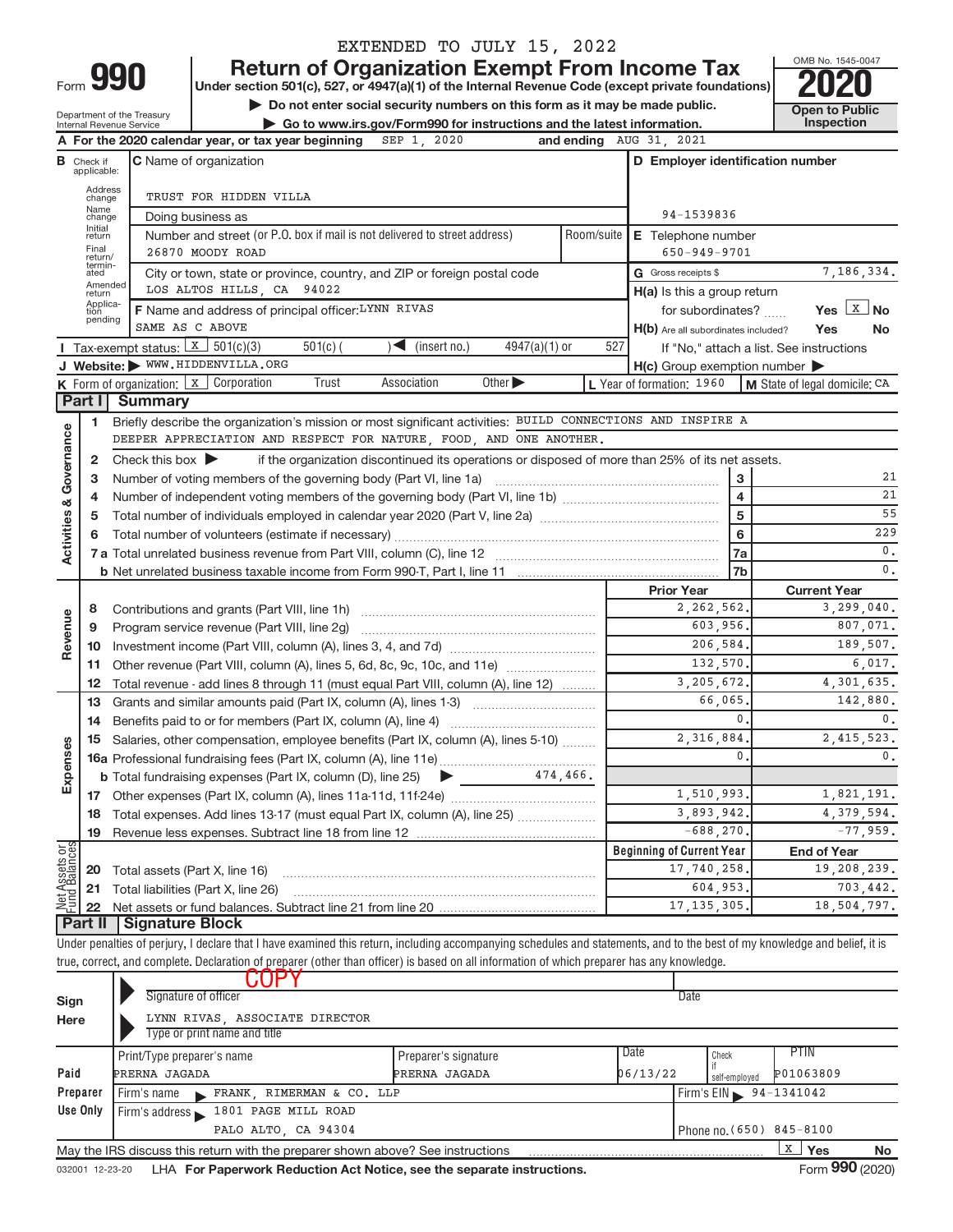| 1<br>$\mathbf{2}$<br>3<br>4<br>4a | Briefly describe the organization's mission:<br>TO PROVIDE EXPERIENTIAL LEARNING OPPORTUNITIES FOR PEOPLE OF ALL AGES<br>THAT BUILD CONNECTIONS AND INSPIRE A DEEPER APPRECIATION AND RESPECT<br>FOR NATURE, FOOD, AND ONE ANOTHER.<br>Did the organization undertake any significant program services during the year which were not listed on the<br>prior Form 990 or 990-EZ?<br>If "Yes," describe these new services on Schedule O.<br>Did the organization cease conducting, or make significant changes in how it conducts, any program services?<br>If "Yes," describe these changes on Schedule O.<br>Describe the organization's program service accomplishments for each of its three largest program services, as measured by expenses.<br>Section 501(c)(3) and 501(c)(4) organizations are required to report the amount of grants and allocations to others, the total expenses, and | $Yes \quad X \quad No$ | $\mathbf X$<br>$\sqrt{}$ Yes $\sqrt{X}$ No |
|-----------------------------------|-----------------------------------------------------------------------------------------------------------------------------------------------------------------------------------------------------------------------------------------------------------------------------------------------------------------------------------------------------------------------------------------------------------------------------------------------------------------------------------------------------------------------------------------------------------------------------------------------------------------------------------------------------------------------------------------------------------------------------------------------------------------------------------------------------------------------------------------------------------------------------------------------------|------------------------|--------------------------------------------|
|                                   |                                                                                                                                                                                                                                                                                                                                                                                                                                                                                                                                                                                                                                                                                                                                                                                                                                                                                                     |                        |                                            |
|                                   |                                                                                                                                                                                                                                                                                                                                                                                                                                                                                                                                                                                                                                                                                                                                                                                                                                                                                                     |                        |                                            |
|                                   |                                                                                                                                                                                                                                                                                                                                                                                                                                                                                                                                                                                                                                                                                                                                                                                                                                                                                                     |                        |                                            |
|                                   |                                                                                                                                                                                                                                                                                                                                                                                                                                                                                                                                                                                                                                                                                                                                                                                                                                                                                                     |                        |                                            |
|                                   |                                                                                                                                                                                                                                                                                                                                                                                                                                                                                                                                                                                                                                                                                                                                                                                                                                                                                                     |                        |                                            |
|                                   |                                                                                                                                                                                                                                                                                                                                                                                                                                                                                                                                                                                                                                                                                                                                                                                                                                                                                                     |                        |                                            |
|                                   |                                                                                                                                                                                                                                                                                                                                                                                                                                                                                                                                                                                                                                                                                                                                                                                                                                                                                                     |                        |                                            |
|                                   |                                                                                                                                                                                                                                                                                                                                                                                                                                                                                                                                                                                                                                                                                                                                                                                                                                                                                                     |                        |                                            |
|                                   |                                                                                                                                                                                                                                                                                                                                                                                                                                                                                                                                                                                                                                                                                                                                                                                                                                                                                                     |                        |                                            |
|                                   |                                                                                                                                                                                                                                                                                                                                                                                                                                                                                                                                                                                                                                                                                                                                                                                                                                                                                                     |                        |                                            |
|                                   |                                                                                                                                                                                                                                                                                                                                                                                                                                                                                                                                                                                                                                                                                                                                                                                                                                                                                                     |                        |                                            |
|                                   |                                                                                                                                                                                                                                                                                                                                                                                                                                                                                                                                                                                                                                                                                                                                                                                                                                                                                                     |                        |                                            |
|                                   |                                                                                                                                                                                                                                                                                                                                                                                                                                                                                                                                                                                                                                                                                                                                                                                                                                                                                                     |                        |                                            |
|                                   | revenue, if any, for each program service reported.                                                                                                                                                                                                                                                                                                                                                                                                                                                                                                                                                                                                                                                                                                                                                                                                                                                 |                        |                                            |
|                                   | 1,448,939. including grants of \$<br>137,800.) (Revenue \$<br>(Code:<br>(Expenses \$                                                                                                                                                                                                                                                                                                                                                                                                                                                                                                                                                                                                                                                                                                                                                                                                                |                        | 466, 625.                                  |
|                                   | SUMMER CAMP: BUILDS RELATIONSHIPS AMONG YOUTH FROM DIVERSE                                                                                                                                                                                                                                                                                                                                                                                                                                                                                                                                                                                                                                                                                                                                                                                                                                          |                        |                                            |
|                                   | SOCIO-ECONOMIC AND CULTURAL BACKGROUNDS FOR SHARED ACTIVITIES IN HIDDEN                                                                                                                                                                                                                                                                                                                                                                                                                                                                                                                                                                                                                                                                                                                                                                                                                             |                        |                                            |
|                                   | VILLA'S UNIQUE ENVIRONMENT. (1,400 PARTICIPATE ANNUALLY; COVID-19                                                                                                                                                                                                                                                                                                                                                                                                                                                                                                                                                                                                                                                                                                                                                                                                                                   |                        |                                            |
|                                   | RESPONSE LIMITED THE CAMP SIZE IN ORDER TO FORM PODS AND LIMITED INDOOR                                                                                                                                                                                                                                                                                                                                                                                                                                                                                                                                                                                                                                                                                                                                                                                                                             |                        |                                            |
|                                   | ACTIVITIES).                                                                                                                                                                                                                                                                                                                                                                                                                                                                                                                                                                                                                                                                                                                                                                                                                                                                                        |                        |                                            |
|                                   |                                                                                                                                                                                                                                                                                                                                                                                                                                                                                                                                                                                                                                                                                                                                                                                                                                                                                                     |                        |                                            |
|                                   |                                                                                                                                                                                                                                                                                                                                                                                                                                                                                                                                                                                                                                                                                                                                                                                                                                                                                                     |                        |                                            |
|                                   |                                                                                                                                                                                                                                                                                                                                                                                                                                                                                                                                                                                                                                                                                                                                                                                                                                                                                                     |                        |                                            |
|                                   |                                                                                                                                                                                                                                                                                                                                                                                                                                                                                                                                                                                                                                                                                                                                                                                                                                                                                                     |                        |                                            |
|                                   |                                                                                                                                                                                                                                                                                                                                                                                                                                                                                                                                                                                                                                                                                                                                                                                                                                                                                                     |                        |                                            |
|                                   |                                                                                                                                                                                                                                                                                                                                                                                                                                                                                                                                                                                                                                                                                                                                                                                                                                                                                                     |                        |                                            |
|                                   |                                                                                                                                                                                                                                                                                                                                                                                                                                                                                                                                                                                                                                                                                                                                                                                                                                                                                                     |                        |                                            |
| 4b                                | 597, 680. including grants of \$<br>3,720.<br>(Code:<br>) (Expenses \$<br>(Revenue \$                                                                                                                                                                                                                                                                                                                                                                                                                                                                                                                                                                                                                                                                                                                                                                                                               |                        | 19,800.                                    |
|                                   | ENVIRONMENTAL EDUCATION PROGRAM: TEACHES ELEMENTARY THROUGH HIGH SCHOOL                                                                                                                                                                                                                                                                                                                                                                                                                                                                                                                                                                                                                                                                                                                                                                                                                             |                        |                                            |
|                                   | STUDENTS KEY CONCEPTS OF ECOLOGY AND ENVIRONMENTAL STEWARDSHIP THROUGH                                                                                                                                                                                                                                                                                                                                                                                                                                                                                                                                                                                                                                                                                                                                                                                                                              |                        |                                            |
|                                   | EXPERIENCES ON THE FARM AND IN THE WILDERNESS. HIDDEN VILLA'S TEACHING                                                                                                                                                                                                                                                                                                                                                                                                                                                                                                                                                                                                                                                                                                                                                                                                                              |                        |                                            |
|                                   | TECHNIQUES AND STRATEGIES ARE UNIQUE, STRIKING A BALANCE BETWEEN                                                                                                                                                                                                                                                                                                                                                                                                                                                                                                                                                                                                                                                                                                                                                                                                                                    |                        |                                            |
|                                   | SCIENTIFIC INVESTIGATION AND FEELINGS OF WONDER, AWARENESS,                                                                                                                                                                                                                                                                                                                                                                                                                                                                                                                                                                                                                                                                                                                                                                                                                                         |                        |                                            |
|                                   | APPRECIATION, AND FUN. (20,000+ STUDENTS, TEACHERS AND PARENTS                                                                                                                                                                                                                                                                                                                                                                                                                                                                                                                                                                                                                                                                                                                                                                                                                                      |                        |                                            |
|                                   | PARTICIPATE ANNUALLY; COVID-19 RESPONSE INCLUDED THE SUSPENSION OF                                                                                                                                                                                                                                                                                                                                                                                                                                                                                                                                                                                                                                                                                                                                                                                                                                  |                        |                                            |
|                                   |                                                                                                                                                                                                                                                                                                                                                                                                                                                                                                                                                                                                                                                                                                                                                                                                                                                                                                     |                        |                                            |
|                                   | IN-PERSON FIELD TRIPS AND CONVERSION TO ONLINE PROGRAMMING).                                                                                                                                                                                                                                                                                                                                                                                                                                                                                                                                                                                                                                                                                                                                                                                                                                        |                        |                                            |
|                                   |                                                                                                                                                                                                                                                                                                                                                                                                                                                                                                                                                                                                                                                                                                                                                                                                                                                                                                     |                        |                                            |
|                                   |                                                                                                                                                                                                                                                                                                                                                                                                                                                                                                                                                                                                                                                                                                                                                                                                                                                                                                     |                        |                                            |
|                                   |                                                                                                                                                                                                                                                                                                                                                                                                                                                                                                                                                                                                                                                                                                                                                                                                                                                                                                     |                        |                                            |
|                                   |                                                                                                                                                                                                                                                                                                                                                                                                                                                                                                                                                                                                                                                                                                                                                                                                                                                                                                     |                        |                                            |
| 4c                                | 479,894. including grants of \$<br>$1,360.$ (Revenue \$<br>(Expenses \$<br>(Code:                                                                                                                                                                                                                                                                                                                                                                                                                                                                                                                                                                                                                                                                                                                                                                                                                   |                        | 101, 621.                                  |
|                                   | COMMUNITY PROGRAMS: PROVIDES WORKSHOPS AND FORUMS FOR FAMILIES AND                                                                                                                                                                                                                                                                                                                                                                                                                                                                                                                                                                                                                                                                                                                                                                                                                                  |                        |                                            |
|                                   | INDIVIDUALS INTERESTED IN SUSTAINABLE PRACTICES, ANIMAL HUSBANDRY AND                                                                                                                                                                                                                                                                                                                                                                                                                                                                                                                                                                                                                                                                                                                                                                                                                               |                        |                                            |
|                                   | NATURE. (8,000 PARTICIPANTS AND 20,000 CASUAL VISITORS ANNUALLY;                                                                                                                                                                                                                                                                                                                                                                                                                                                                                                                                                                                                                                                                                                                                                                                                                                    |                        |                                            |
|                                   | COVID-19 RESPONSE LIMITED ON-SITE PROGRAMS AND OFFERED RESERVATIONS FOR                                                                                                                                                                                                                                                                                                                                                                                                                                                                                                                                                                                                                                                                                                                                                                                                                             |                        |                                            |
|                                   | OUTDOOR RECREATION).                                                                                                                                                                                                                                                                                                                                                                                                                                                                                                                                                                                                                                                                                                                                                                                                                                                                                |                        |                                            |
|                                   |                                                                                                                                                                                                                                                                                                                                                                                                                                                                                                                                                                                                                                                                                                                                                                                                                                                                                                     |                        |                                            |
|                                   |                                                                                                                                                                                                                                                                                                                                                                                                                                                                                                                                                                                                                                                                                                                                                                                                                                                                                                     |                        |                                            |
|                                   |                                                                                                                                                                                                                                                                                                                                                                                                                                                                                                                                                                                                                                                                                                                                                                                                                                                                                                     |                        |                                            |
|                                   |                                                                                                                                                                                                                                                                                                                                                                                                                                                                                                                                                                                                                                                                                                                                                                                                                                                                                                     |                        |                                            |
|                                   |                                                                                                                                                                                                                                                                                                                                                                                                                                                                                                                                                                                                                                                                                                                                                                                                                                                                                                     |                        |                                            |
|                                   |                                                                                                                                                                                                                                                                                                                                                                                                                                                                                                                                                                                                                                                                                                                                                                                                                                                                                                     |                        |                                            |
|                                   |                                                                                                                                                                                                                                                                                                                                                                                                                                                                                                                                                                                                                                                                                                                                                                                                                                                                                                     |                        |                                            |
| 4d -                              | Other program services (Describe on Schedule O.)                                                                                                                                                                                                                                                                                                                                                                                                                                                                                                                                                                                                                                                                                                                                                                                                                                                    |                        |                                            |
|                                   | 734, 770. including grants of \$<br>(Expenses \$<br>(Revenue \$                                                                                                                                                                                                                                                                                                                                                                                                                                                                                                                                                                                                                                                                                                                                                                                                                                     | 219,025.               |                                            |
| 4e                                | 3, 261, 283.<br>Total program service expenses                                                                                                                                                                                                                                                                                                                                                                                                                                                                                                                                                                                                                                                                                                                                                                                                                                                      |                        |                                            |
|                                   |                                                                                                                                                                                                                                                                                                                                                                                                                                                                                                                                                                                                                                                                                                                                                                                                                                                                                                     | Form 990 (2020)        |                                            |
|                                   | 032002 12-23-20                                                                                                                                                                                                                                                                                                                                                                                                                                                                                                                                                                                                                                                                                                                                                                                                                                                                                     |                        |                                            |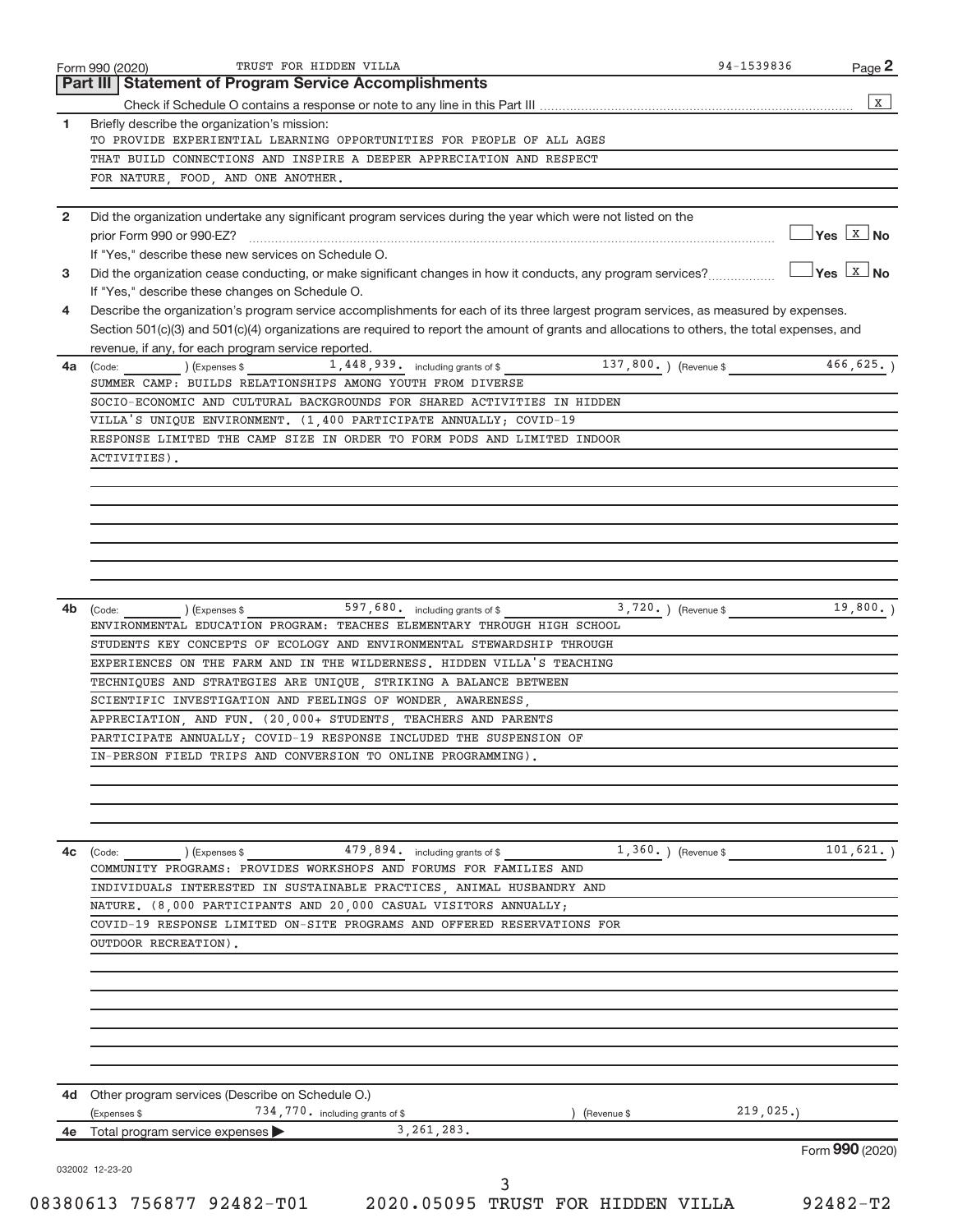|  | Form 990 (2020 |
|--|----------------|
|  |                |

Form 990 (2020) Page Page Page Page Page Page Page Page Page Page Page Page Page Page Page Page Page Page Page Page Page Page Page Page Page Page Page Page Page P

032003 12-23-20 **Yes No 1** Is the organization described in section 501(c)(3) or 4947(a)(1) (other than a private foundation)? **2 3 4 5 6 7 8 9 10 11 12a** Did the organization obtain separate, independent audited financial statements for the tax year? If "Yes," complete **13 14 a** Did the organization maintain an office, employees, or agents outside of the United States? ~~~~~~~~~~~~~~~~ **15 16 17 18 19 1 2 3 4 5 6 7 8 9 10** Section 501(c)(3) organizations. Did the organization engage in lobbying activities, or have a section 501(h) election in effect **a** Did the organization report an amount for land, buildings, and equipment in Part X, line 10? If "Yes," complete Schedule D, **b** Did the organization report an amount for investments - other securities in Part X, line 12, that is 5% or more of its total **c** Did the organization report an amount for investments - program related in Part X, line 13, that is 5% or more of its total **d** Did the organization report an amount for other assets in Part X, line 15, that is 5% or more of its total assets reported in **e** Did the organization report an amount for other liabilities in Part X, line 25? If "Yes," complete Schedule D, Part X .................. **f b** Was the organization included in consolidated, independent audited financial statements for the tax year? **11a 11b 11c 11d 11e 11f 12a 12b 13 14a 14b 15 16 17 18 19 20a 20b 21 b** Did the organization have aggregate revenues or expenses of more than \$10,000 from grantmaking, fundraising, business, **20 a** *If "Yes," complete Schedule H* Did the organization operate one or more hospital facilities? ~~~~~~~~~~~~~~~~~ **21 b** If "Yes" to line 20a, did the organization attach a copy of its audited financial statements to this return?  $\ldots$  $\ldots$  $\ldots$  $\ldots$ *If "Yes," complete Schedule A* ~~~~~~~~~~~~~~~~~~~~~~~~~~~~~~~~~~~~~~~~~~~~~~~ Is the organization required to complete Schedule B, Schedule of Contributors? **completed and the Contributors**? *If "Yes," complete Schedule C, Part I* public office? ~~~~~~~~~~~~~~~~~~~~~~~~~~~~~~~~~~~~ *If "Yes," complete Schedule C, Part II* during the tax year? ~~~~~~~~~~~~~~~~~~~~~~~~~~~~~~~~~ similar amounts as defined in Revenue Procedure 98-19? If "Yes," complete Schedule C, Part III *marroum and the If "Yes," complete Schedule D, Part I* provide advice on the distribution or investment of amounts in such funds or accounts? *If "Yes," complete Schedule D, Part II* the environment, historic land areas, or historic structures? ~~~~~~~~~~~~~~ Did the organization maintain collections of works of art, historical treasures, or other similar assets? If "Yes," complete *Schedule D, Part III* ~~~~~~~~~~~~~~~~~~~~~~~~~~~~~~~~~~~~~~~~~~~~~~~~~~~~ *If "Yes," complete Schedule D, Part IV* ~~~~~~~~~~~~~~~~~~~~~~~~~~~~~~~~~~~~~~~~~~~ *If "Yes," complete Schedule D, Part V* or in quasi endowments? ~~~~~~~~~~~~~~~~~~~~~~~~~~~~~~ *Part VI* ~~~~~~~~~~~~~~~~~~~~~~~~~~~~~~~~~~~~~~~~~~~~~~~~~~~~~~~~~~ assets reported in Part X, line 16? If "Yes," complete Schedule D, Part VII **manual completers** (*III* manual compo *If "Yes," complete Schedule D, Part VIII* assets reported in Part X, line 16? ~~~~~~~~~~~~~~~~~~~~~~~~~ Part X, line 16? If "Yes," complete Schedule D, Part IX **mature in the comparison of the Constantine Constantine i** the organization's liability for uncertain tax positions under FIN 48 (ASC 740)? If "Yes," complete Schedule D, Part X *Schedule D, Parts XI and XII* ~~~~~~~~~~~~~~~~~~~~~~~~~~~~~~~~~~~~~~~~~~~~~~~~ If "Yes," and if the organization answered "No" to line 12a, then completing Schedule D, Parts XI and XII is optional *…………*… Is the organization a school described in section 170(b)(1)(A)(ii)? If "Yes," complete Schedule E *If "Yes," complete Schedule F, Parts I and IV* or more? ~~~~~~~~~~~~~~~~~~~~~~~~~~~~~~~~~~~ foreign organization? If "Yes," complete Schedule F, Parts II and IV **completed and the contract of the contract o** or for foreign individuals? If "Yes," complete Schedule F, Parts III and IV **manual completers** (*If we are the b If "Yes," complete Schedule G, Part I* column (A), lines 6 and 11e? ~~~~~~~~~~~~~~~~~~~~~~~~~~~~~ *If "Yes," complete Schedule G, Part II* 1c and 8a? ~~~~~~~~~~~~~~~~~~~~~~~~~~~~~~~~~~~~~ Did the organization report more than \$15,000 of gross income from gaming activities on Part VIII, line 9a? If "Yes," *complete Schedule G, Part III* ~~~~~~~~~~~~~~~~~~~~~~~~~~~~~~~~~~~~~~~~~~~~~~~ domestic government on Part IX, column (A), line 1? If "Yes," complete Schedule I, Parts I and II <sub>completion</sub> manusure Did the organization engage in direct or indirect political campaign activities on behalf of or in opposition to candidates for Is the organization a section 501(c)(4), 501(c)(5), or 501(c)(6) organization that receives membership dues, assessments, or Did the organization maintain any donor advised funds or any similar funds or accounts for which donors have the right to Did the organization receive or hold a conservation easement, including easements to preserve open space, Did the organization report an amount in Part X, line 21, for escrow or custodial account liability, serve as a custodian for amounts not listed in Part X; or provide credit counseling, debt management, credit repair, or debt negotiation services? Did the organization, directly or through a related organization, hold assets in donor-restricted endowments If the organization's answer to any of the following questions is "Yes," then complete Schedule D, Parts VI, VII, VIII, IX, or X as applicable. Did the organization's separate or consolidated financial statements for the tax year include a footnote that addresses ~~~~~~~~~~~ ………………………………………… investment, and program service activities outside the United States, or aggregate foreign investments valued at \$100,000 Did the organization report on Part IX, column (A), line 3, more than \$5,000 of grants or other assistance to or for any Did the organization report on Part IX, column (A), line 3, more than \$5,000 of aggregate grants or other assistance to Did the organization report a total of more than \$15,000 of expenses for professional fundraising services on Part IX, Did the organization report more than \$15,000 total of fundraising event gross income and contributions on Part VIII, lines Did the organization report more than \$5,000 of grants or other assistance to any domestic organization or Form **990** (2020) **Part IV Checklist of Required Schedules** X X X X X X X X X X X X X X X X X X X X X X X X X X X X 4

08380613 756877 92482-T01 2020.05095 TRUST FOR HIDDEN VILLA 92482-T2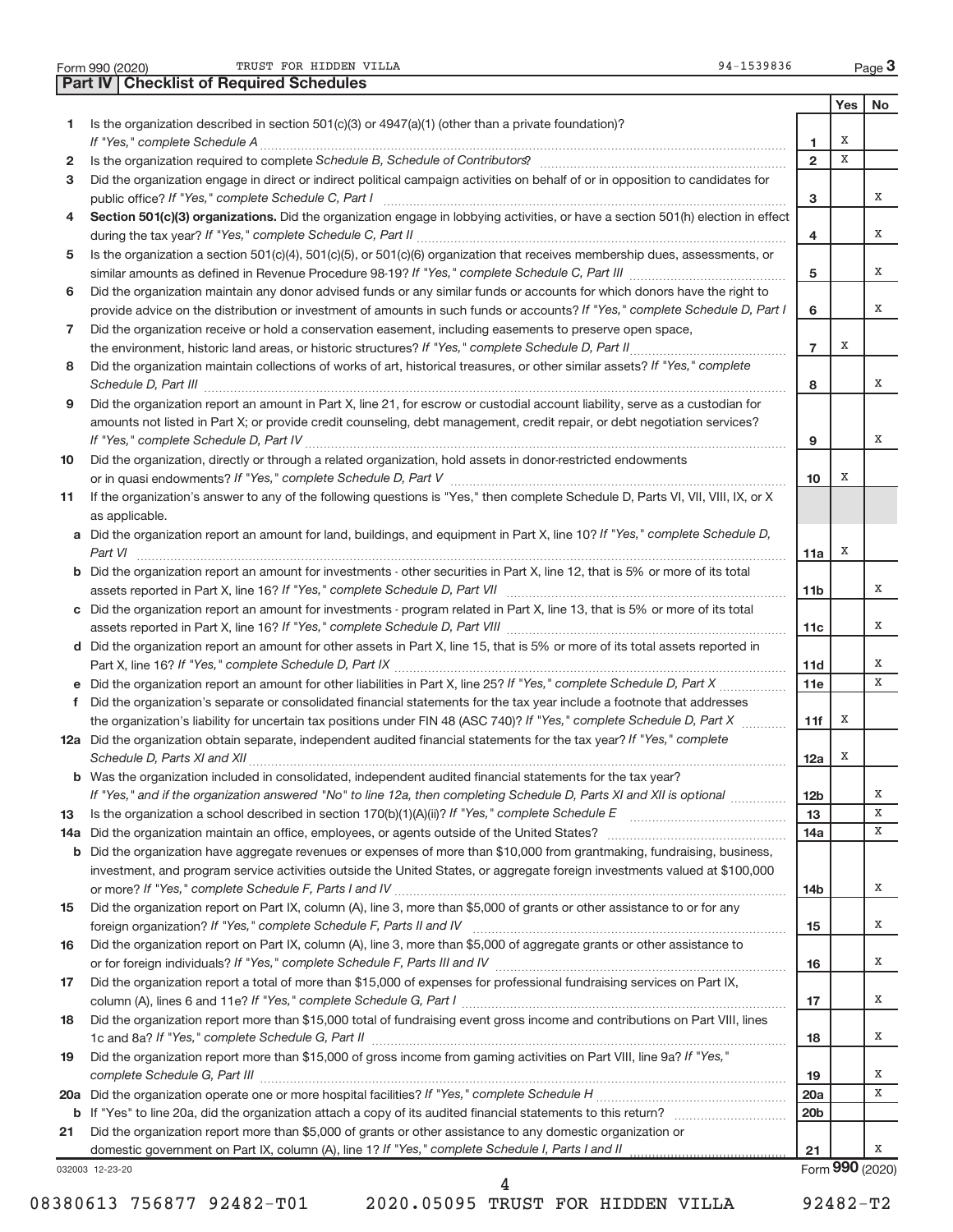|  | Form 990 (2020) |
|--|-----------------|
|  |                 |

Form 990 (2020) Page Page Page Page Page Page Page Page Page Page Page Page Page Page Page Page Page Page Page Page Page Page Page Page Page Page Page Page Page P

|               | <b>Part IV   Checklist of Required Schedules (continued)</b>                                                                                                                                                                   |                 |     |    |
|---------------|--------------------------------------------------------------------------------------------------------------------------------------------------------------------------------------------------------------------------------|-----------------|-----|----|
|               |                                                                                                                                                                                                                                |                 | Yes | No |
| 22            | Did the organization report more than \$5,000 of grants or other assistance to or for domestic individuals on                                                                                                                  |                 |     |    |
|               |                                                                                                                                                                                                                                | 22              | Х   |    |
| 23            | Did the organization answer "Yes" to Part VII, Section A, line 3, 4, or 5 about compensation of the organization's current                                                                                                     |                 |     |    |
|               | and former officers, directors, trustees, key employees, and highest compensated employees? If "Yes," complete                                                                                                                 |                 |     |    |
|               |                                                                                                                                                                                                                                | 23              |     | X  |
|               | 24a Did the organization have a tax-exempt bond issue with an outstanding principal amount of more than \$100,000 as of the                                                                                                    |                 |     |    |
|               | last day of the year, that was issued after December 31, 2002? If "Yes," answer lines 24b through 24d and complete                                                                                                             |                 |     |    |
|               |                                                                                                                                                                                                                                | 24a             |     | X  |
|               | <b>b</b> Did the organization invest any proceeds of tax-exempt bonds beyond a temporary period exception?                                                                                                                     | 24 <sub>b</sub> |     |    |
|               | c Did the organization maintain an escrow account other than a refunding escrow at any time during the year to defease                                                                                                         |                 |     |    |
|               |                                                                                                                                                                                                                                | 24c             |     |    |
|               |                                                                                                                                                                                                                                | 24d             |     |    |
|               | 25a Section 501(c)(3), 501(c)(4), and 501(c)(29) organizations. Did the organization engage in an excess benefit                                                                                                               |                 |     |    |
|               |                                                                                                                                                                                                                                | 25a             |     | X  |
|               | <b>b</b> Is the organization aware that it engaged in an excess benefit transaction with a disqualified person in a prior year, and                                                                                            |                 |     |    |
|               | that the transaction has not been reported on any of the organization's prior Forms 990 or 990-EZ? If "Yes," complete                                                                                                          |                 |     |    |
|               | Schedule L, Part I                                                                                                                                                                                                             | 25 <sub>b</sub> |     | X  |
| 26            | Did the organization report any amount on Part X, line 5 or 22, for receivables from or payables to any current                                                                                                                |                 |     |    |
|               | or former officer, director, trustee, key employee, creator or founder, substantial contributor, or 35%                                                                                                                        |                 |     |    |
|               | controlled entity or family member of any of these persons? If "Yes," complete Schedule L, Part II [ [ [ [ [ [ ] ] ]                                                                                                           | 26              |     | х  |
| 27            | Did the organization provide a grant or other assistance to any current or former officer, director, trustee, key employee,                                                                                                    |                 |     |    |
|               | creator or founder, substantial contributor or employee thereof, a grant selection committee member, or to a 35% controlled                                                                                                    |                 |     |    |
|               | entity (including an employee thereof) or family member of any of these persons? If "Yes," complete Schedule L, Part III                                                                                                       | 27              |     | X  |
| 28            | Was the organization a party to a business transaction with one of the following parties (see Schedule L, Part IV                                                                                                              |                 |     |    |
|               | instructions, for applicable filing thresholds, conditions, and exceptions):                                                                                                                                                   |                 |     |    |
|               | a A current or former officer, director, trustee, key employee, creator or founder, or substantial contributor? If                                                                                                             |                 |     |    |
|               |                                                                                                                                                                                                                                | 28a             |     | х  |
|               |                                                                                                                                                                                                                                | 28 <sub>b</sub> |     | x  |
|               | c A 35% controlled entity of one or more individuals and/or organizations described in lines 28a or 28b?/f                                                                                                                     |                 |     |    |
|               |                                                                                                                                                                                                                                | 28c             |     | X  |
| 29            |                                                                                                                                                                                                                                | 29              | X   |    |
| 30            | Did the organization receive contributions of art, historical treasures, or other similar assets, or qualified conservation                                                                                                    |                 |     |    |
|               |                                                                                                                                                                                                                                | 30              |     | х  |
| 31            | Did the organization liquidate, terminate, or dissolve and cease operations? If "Yes," complete Schedule N, Part I                                                                                                             | 31              |     | X  |
| 32            | Did the organization sell, exchange, dispose of, or transfer more than 25% of its net assets? If "Yes," complete                                                                                                               |                 |     |    |
|               | Schedule N, Part II                                                                                                                                                                                                            | 32              |     | х  |
| 33            | Did the organization own 100% of an entity disregarded as separate from the organization under Regulations                                                                                                                     |                 |     | х  |
|               | Was the organization related to any tax-exempt or taxable entity? If "Yes," complete Schedule R, Part II, III, or IV, and                                                                                                      | 33              |     |    |
| 34            |                                                                                                                                                                                                                                | 34              |     | Х  |
|               | Part V, line 1                                                                                                                                                                                                                 | 35a             |     | X  |
|               | b If "Yes" to line 35a, did the organization receive any payment from or engage in any transaction with a controlled entity                                                                                                    |                 |     |    |
|               |                                                                                                                                                                                                                                | 35 <sub>b</sub> |     |    |
| 36            | Section 501(c)(3) organizations. Did the organization make any transfers to an exempt non-charitable related organization?                                                                                                     |                 |     |    |
|               |                                                                                                                                                                                                                                | 36              |     | х  |
| 37            | Did the organization conduct more than 5% of its activities through an entity that is not a related organization                                                                                                               |                 |     |    |
|               |                                                                                                                                                                                                                                | 37              |     | X  |
| 38            | Did the organization complete Schedule O and provide explanations in Schedule O for Part VI, lines 11b and 19?                                                                                                                 |                 |     |    |
|               |                                                                                                                                                                                                                                | 38              | х   |    |
| <b>Part V</b> | <b>Statements Regarding Other IRS Filings and Tax Compliance</b>                                                                                                                                                               |                 |     |    |
|               | Check if Schedule O contains a response or note to any line in this Part V [11] [12] manument contains a response or note to any line in this Part V [11] manument contains and contains and contains and changed in the Sched |                 |     |    |
|               |                                                                                                                                                                                                                                |                 | Yes | No |
|               | 13<br>1a Enter the number reported in Box 3 of Form 1096. Enter -0- if not applicable<br>1a                                                                                                                                    |                 |     |    |
|               | <b>b</b> Enter the number of Forms W-2G included in line 1a. Enter -0- if not applicable<br>1b                                                                                                                                 |                 |     |    |

| c Did the organization comply with backup withholding rules for reportable payments to vendors and reportable gaming |
|----------------------------------------------------------------------------------------------------------------------|
| (gambling) winnings to prize winners?                                                                                |

032004 12-23-20

Form **990** (2020) X

**1c**

08380613 756877 92482-T01 2020.05095 TRUST FOR HIDDEN VILLA 92482-T2

5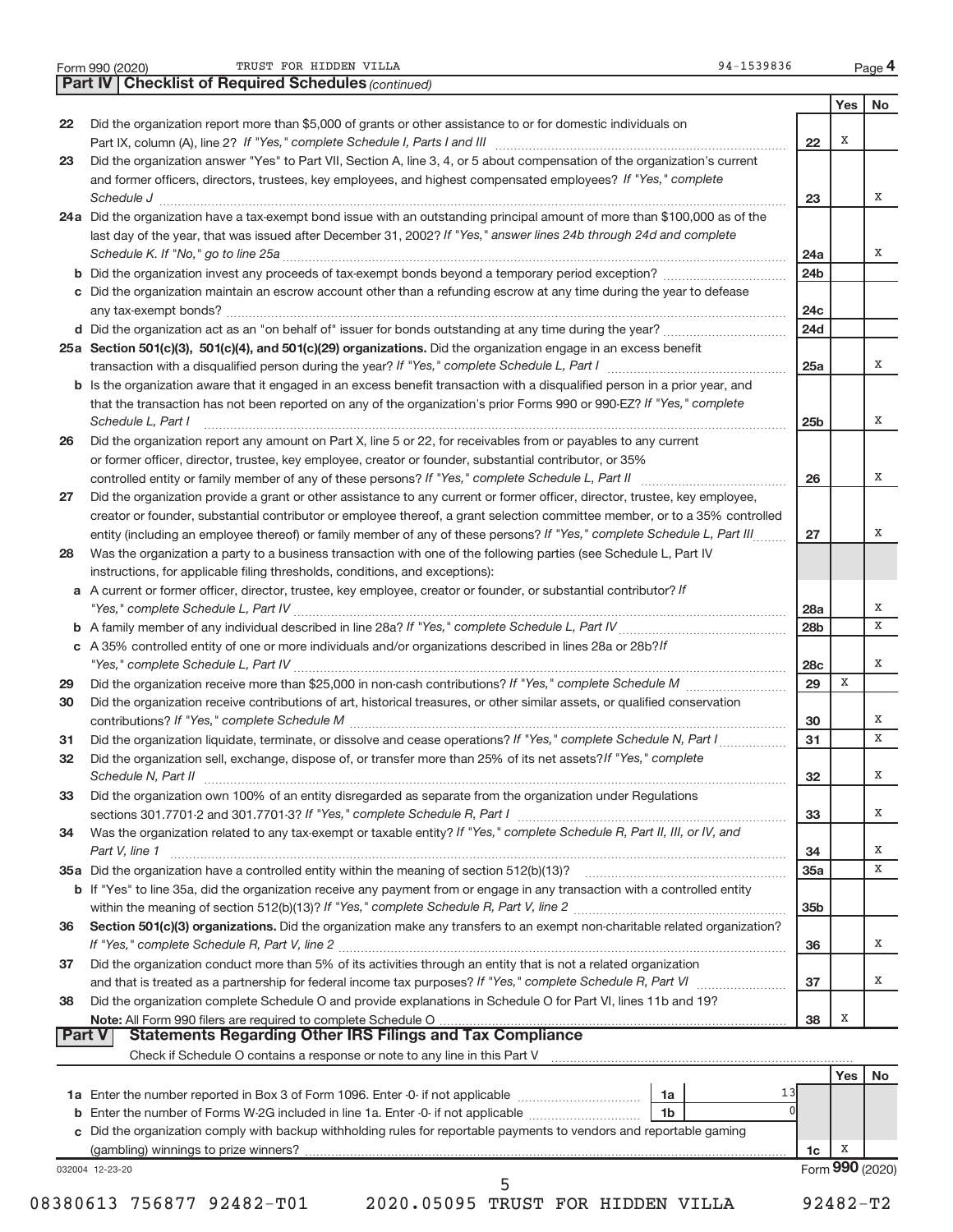|               | 94-1539836<br>TRUST FOR HIDDEN VILLA<br>Form 990 (2020)                                                                                         |                |     | Page 5            |  |  |  |  |  |  |  |  |
|---------------|-------------------------------------------------------------------------------------------------------------------------------------------------|----------------|-----|-------------------|--|--|--|--|--|--|--|--|
| <b>Part V</b> | <b>Statements Regarding Other IRS Filings and Tax Compliance (continued)</b>                                                                    |                |     |                   |  |  |  |  |  |  |  |  |
|               |                                                                                                                                                 |                | Yes | No                |  |  |  |  |  |  |  |  |
|               | 2a Enter the number of employees reported on Form W-3, Transmittal of Wage and Tax Statements,                                                  |                |     |                   |  |  |  |  |  |  |  |  |
|               | 55<br>filed for the calendar year ending with or within the year covered by this return<br>2a                                                   |                |     |                   |  |  |  |  |  |  |  |  |
|               | 2 <sub>b</sub>                                                                                                                                  |                |     |                   |  |  |  |  |  |  |  |  |
|               |                                                                                                                                                 |                |     |                   |  |  |  |  |  |  |  |  |
|               | 3a Did the organization have unrelated business gross income of \$1,000 or more during the year?                                                |                |     |                   |  |  |  |  |  |  |  |  |
|               |                                                                                                                                                 |                |     |                   |  |  |  |  |  |  |  |  |
|               | 4a At any time during the calendar year, did the organization have an interest in, or a signature or other authority over, a                    |                |     |                   |  |  |  |  |  |  |  |  |
|               | financial account in a foreign country (such as a bank account, securities account, or other financial account)?                                | 4a             |     | х                 |  |  |  |  |  |  |  |  |
|               | <b>b</b> If "Yes," enter the name of the foreign country $\blacktriangleright$                                                                  |                |     |                   |  |  |  |  |  |  |  |  |
|               | See instructions for filing requirements for FinCEN Form 114, Report of Foreign Bank and Financial Accounts (FBAR).                             |                |     |                   |  |  |  |  |  |  |  |  |
|               |                                                                                                                                                 | 5a             |     | х                 |  |  |  |  |  |  |  |  |
|               |                                                                                                                                                 | 5 <sub>b</sub> |     | X                 |  |  |  |  |  |  |  |  |
| b             |                                                                                                                                                 | 5c             |     |                   |  |  |  |  |  |  |  |  |
|               |                                                                                                                                                 |                |     |                   |  |  |  |  |  |  |  |  |
|               | 6a Does the organization have annual gross receipts that are normally greater than \$100,000, and did the organization solicit                  |                |     | х                 |  |  |  |  |  |  |  |  |
|               |                                                                                                                                                 | 6a             |     |                   |  |  |  |  |  |  |  |  |
|               | <b>b</b> If "Yes," did the organization include with every solicitation an express statement that such contributions or gifts                   |                |     |                   |  |  |  |  |  |  |  |  |
|               |                                                                                                                                                 | 6b             |     |                   |  |  |  |  |  |  |  |  |
| 7             | Organizations that may receive deductible contributions under section 170(c).                                                                   |                |     |                   |  |  |  |  |  |  |  |  |
| a             | Did the organization receive a payment in excess of \$75 made partly as a contribution and partly for goods and services provided to the payor? | 7a             | Χ   |                   |  |  |  |  |  |  |  |  |
|               |                                                                                                                                                 | 7b             | X   |                   |  |  |  |  |  |  |  |  |
|               | c Did the organization sell, exchange, or otherwise dispose of tangible personal property for which it was required                             |                |     |                   |  |  |  |  |  |  |  |  |
|               |                                                                                                                                                 | 7c             |     | х                 |  |  |  |  |  |  |  |  |
|               | 7d                                                                                                                                              |                |     |                   |  |  |  |  |  |  |  |  |
| е             | Did the organization receive any funds, directly or indirectly, to pay premiums on a personal benefit contract?                                 | 7e             |     | х                 |  |  |  |  |  |  |  |  |
| Ť.            |                                                                                                                                                 | 7f             |     | X                 |  |  |  |  |  |  |  |  |
| g             | If the organization received a contribution of qualified intellectual property, did the organization file Form 8899 as required?                | 7g             |     |                   |  |  |  |  |  |  |  |  |
| h             | If the organization received a contribution of cars, boats, airplanes, or other vehicles, did the organization file a Form 1098-C?              | 7h             |     |                   |  |  |  |  |  |  |  |  |
| 8             | Sponsoring organizations maintaining donor advised funds. Did a donor advised fund maintained by the                                            |                |     |                   |  |  |  |  |  |  |  |  |
|               |                                                                                                                                                 | 8              |     |                   |  |  |  |  |  |  |  |  |
| 9             | Sponsoring organizations maintaining donor advised funds.                                                                                       |                |     |                   |  |  |  |  |  |  |  |  |
| а             | Did the sponsoring organization make any taxable distributions under section 4966?                                                              | <b>9a</b>      |     |                   |  |  |  |  |  |  |  |  |
| b             |                                                                                                                                                 | 9 <sub>b</sub> |     |                   |  |  |  |  |  |  |  |  |
| 10            | Section 501(c)(7) organizations. Enter:                                                                                                         |                |     |                   |  |  |  |  |  |  |  |  |
|               | 10a                                                                                                                                             |                |     |                   |  |  |  |  |  |  |  |  |
|               | 10 <sub>b</sub><br>Gross receipts, included on Form 990, Part VIII, line 12, for public use of club facilities                                  |                |     |                   |  |  |  |  |  |  |  |  |
| 11            | Section 501(c)(12) organizations. Enter:                                                                                                        |                |     |                   |  |  |  |  |  |  |  |  |
| a             | 11a                                                                                                                                             |                |     |                   |  |  |  |  |  |  |  |  |
|               | b Gross income from other sources (Do not net amounts due or paid to other sources against                                                      |                |     |                   |  |  |  |  |  |  |  |  |
|               | 11b                                                                                                                                             |                |     |                   |  |  |  |  |  |  |  |  |
|               | 12a Section 4947(a)(1) non-exempt charitable trusts. Is the organization filing Form 990 in lieu of Form 1041?                                  | 12a            |     |                   |  |  |  |  |  |  |  |  |
|               | <b>b</b> If "Yes," enter the amount of tax-exempt interest received or accrued during the year<br>12 <sub>b</sub>                               |                |     |                   |  |  |  |  |  |  |  |  |
| 13            | Section 501(c)(29) qualified nonprofit health insurance issuers.                                                                                |                |     |                   |  |  |  |  |  |  |  |  |
|               |                                                                                                                                                 | 13a            |     |                   |  |  |  |  |  |  |  |  |
|               | Note: See the instructions for additional information the organization must report on Schedule O.                                               |                |     |                   |  |  |  |  |  |  |  |  |
|               | <b>b</b> Enter the amount of reserves the organization is required to maintain by the states in which the                                       |                |     |                   |  |  |  |  |  |  |  |  |
|               | 13 <sub>b</sub>                                                                                                                                 |                |     |                   |  |  |  |  |  |  |  |  |
|               | 13 <sub>c</sub>                                                                                                                                 |                |     |                   |  |  |  |  |  |  |  |  |
|               | 14a Did the organization receive any payments for indoor tanning services during the tax year?                                                  | 14a            |     | X                 |  |  |  |  |  |  |  |  |
|               | <b>b</b> If "Yes," has it filed a Form 720 to report these payments? If "No," provide an explanation on Schedule O                              | 14b            |     |                   |  |  |  |  |  |  |  |  |
| 15            | Is the organization subject to the section 4960 tax on payment(s) of more than \$1,000,000 in remuneration or                                   |                |     |                   |  |  |  |  |  |  |  |  |
|               |                                                                                                                                                 | 15             |     | х                 |  |  |  |  |  |  |  |  |
|               |                                                                                                                                                 |                |     |                   |  |  |  |  |  |  |  |  |
|               | If "Yes," see instructions and file Form 4720, Schedule N.                                                                                      |                |     | Χ                 |  |  |  |  |  |  |  |  |
| 16            | Is the organization an educational institution subject to the section 4968 excise tax on net investment income?                                 | 16             |     |                   |  |  |  |  |  |  |  |  |
|               | If "Yes," complete Form 4720, Schedule O.                                                                                                       |                |     | $Form$ QQQ (2020) |  |  |  |  |  |  |  |  |

Form (2020) **990**

032005 12-23-20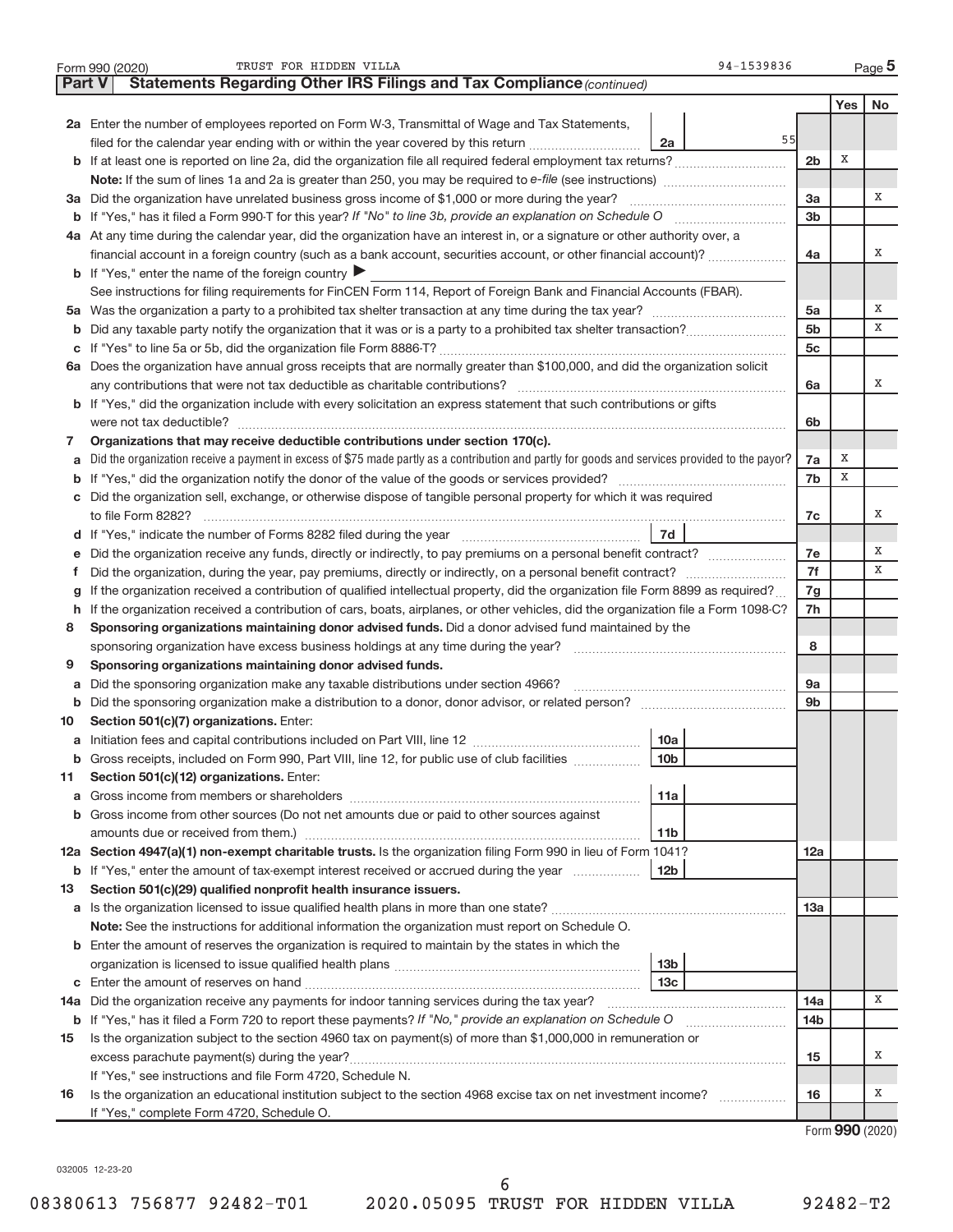|    | TRUST FOR HIDDEN VILLA<br>Form 990 (2020)                                                                                                                                                                                      |    | 94-1539836 |                         |                  | Page 6      |
|----|--------------------------------------------------------------------------------------------------------------------------------------------------------------------------------------------------------------------------------|----|------------|-------------------------|------------------|-------------|
|    | Governance, Management, and Disclosure For each "Yes" response to lines 2 through 7b below, and for a "No" response<br>Part VI                                                                                                 |    |            |                         |                  |             |
|    | to line 8a, 8b, or 10b below, describe the circumstances, processes, or changes on Schedule O. See instructions.                                                                                                               |    |            |                         |                  |             |
|    |                                                                                                                                                                                                                                |    |            |                         |                  | $\,$ X $\,$ |
|    | <b>Section A. Governing Body and Management</b>                                                                                                                                                                                |    |            |                         |                  |             |
|    | 1a Enter the number of voting members of the governing body at the end of the tax year                                                                                                                                         | 1a |            | 21                      | Yes              | No          |
|    | If there are material differences in voting rights among members of the governing body, or if the governing                                                                                                                    |    |            |                         |                  |             |
|    | body delegated broad authority to an executive committee or similar committee, explain on Schedule O.                                                                                                                          |    |            |                         |                  |             |
|    | <b>b</b> Enter the number of voting members included on line 1a, above, who are independent                                                                                                                                    | 1b |            | 21                      |                  |             |
| 2  | Did any officer, director, trustee, or key employee have a family relationship or a business relationship with any other                                                                                                       |    |            |                         |                  |             |
|    | officer, director, trustee, or key employee?                                                                                                                                                                                   |    |            | $\overline{2}$          |                  | Χ           |
| 3  | Did the organization delegate control over management duties customarily performed by or under the direct supervision                                                                                                          |    |            |                         |                  |             |
|    |                                                                                                                                                                                                                                |    |            | 3                       |                  | Χ           |
| 4  | Did the organization make any significant changes to its governing documents since the prior Form 990 was filed?                                                                                                               |    |            | $\overline{\mathbf{4}}$ |                  | X           |
| 5  |                                                                                                                                                                                                                                |    |            | 5                       |                  | X           |
| 6  |                                                                                                                                                                                                                                |    |            | 6                       |                  | x           |
| 7a | Did the organization have members, stockholders, or other persons who had the power to elect or appoint one or                                                                                                                 |    |            |                         |                  |             |
|    |                                                                                                                                                                                                                                |    |            | 7a                      |                  | Х           |
|    | b Are any governance decisions of the organization reserved to (or subject to approval by) members, stockholders, or                                                                                                           |    |            |                         |                  |             |
|    | persons other than the governing body?                                                                                                                                                                                         |    |            | 7b                      |                  | Х           |
| 8  | Did the organization contemporaneously document the meetings held or written actions undertaken during the year by the following:                                                                                              |    |            |                         |                  |             |
| a  |                                                                                                                                                                                                                                |    |            | 8а                      | х                |             |
| b  |                                                                                                                                                                                                                                |    |            | 8b                      | х                |             |
| 9  | Is there any officer, director, trustee, or key employee listed in Part VII, Section A, who cannot be reached at the                                                                                                           |    |            |                         |                  |             |
|    |                                                                                                                                                                                                                                |    |            | 9                       |                  | х           |
|    | <b>Section B. Policies</b> (This Section B requests information about policies not required by the Internal Revenue Code.)                                                                                                     |    |            |                         |                  |             |
|    |                                                                                                                                                                                                                                |    |            |                         | Yes              | No          |
|    |                                                                                                                                                                                                                                |    |            | 10a                     |                  | X           |
|    | b If "Yes," did the organization have written policies and procedures governing the activities of such chapters, affiliates,                                                                                                   |    |            |                         |                  |             |
|    |                                                                                                                                                                                                                                |    |            | 10 <sub>b</sub>         |                  |             |
|    | 11a Has the organization provided a complete copy of this Form 990 to all members of its governing body before filing the form?                                                                                                |    |            | 11a                     | x                |             |
|    | <b>b</b> Describe in Schedule O the process, if any, used by the organization to review this Form 990.                                                                                                                         |    |            |                         |                  |             |
|    |                                                                                                                                                                                                                                |    |            | 12a                     | X                |             |
|    | <b>b</b> Were officers, directors, or trustees, and key employees required to disclose annually interests that could give rise to conflicts?                                                                                   |    |            | 12 <sub>b</sub>         | X                |             |
|    | c Did the organization regularly and consistently monitor and enforce compliance with the policy? If "Yes," describe                                                                                                           |    |            |                         |                  |             |
|    | in Schedule O how this was done <i>manufacture contract to the schedule O</i> how this was done                                                                                                                                |    |            | 12c                     | X<br>$\mathbf X$ |             |
| 13 |                                                                                                                                                                                                                                |    |            | 13                      | Х                |             |
| 14 |                                                                                                                                                                                                                                |    |            | 14                      |                  |             |
| 15 | Did the process for determining compensation of the following persons include a review and approval by independent                                                                                                             |    |            |                         |                  |             |
|    | persons, comparability data, and contemporaneous substantiation of the deliberation and decision?                                                                                                                              |    |            |                         | х                |             |
| a  | The organization's CEO, Executive Director, or top management official manufactured content of the organization's CEO, Executive Director, or top management official manufactured content of the organization's CEO, Executiv |    |            | 15a<br>15 <sub>b</sub>  | Χ                |             |
|    |                                                                                                                                                                                                                                |    |            |                         |                  |             |
|    | If "Yes" to line 15a or 15b, describe the process in Schedule O (see instructions).<br>16a Did the organization invest in, contribute assets to, or participate in a joint venture or similar arrangement with a               |    |            |                         |                  |             |
|    | taxable entity during the year?                                                                                                                                                                                                |    |            | 16a                     |                  | Χ           |
|    | b If "Yes," did the organization follow a written policy or procedure requiring the organization to evaluate its participation                                                                                                 |    |            |                         |                  |             |
|    | in joint venture arrangements under applicable federal tax law, and take steps to safequard the organization's                                                                                                                 |    |            |                         |                  |             |
|    |                                                                                                                                                                                                                                |    |            | 16 <sub>b</sub>         |                  |             |
|    | <b>Section C. Disclosure</b>                                                                                                                                                                                                   |    |            |                         |                  |             |
| 17 | List the states with which a copy of this Form 990 is required to be filed $\blacktriangleright$ CA                                                                                                                            |    |            |                         |                  |             |
| 18 | Section 6104 requires an organization to make its Forms 1023 (1024 or 1024-A, if applicable), 990, and 990-T (Section 501(c)(3)s only) available                                                                               |    |            |                         |                  |             |
|    | for public inspection. Indicate how you made these available. Check all that apply.                                                                                                                                            |    |            |                         |                  |             |
|    | $X$ Own website<br>$\boxed{\text{X}}$ Upon request<br>Another's website<br>Other (explain on Schedule O)                                                                                                                       |    |            |                         |                  |             |
| 19 | Describe on Schedule O whether (and if so, how) the organization made its governing documents, conflict of interest policy, and financial                                                                                      |    |            |                         |                  |             |
|    | statements available to the public during the tax year.                                                                                                                                                                        |    |            |                         |                  |             |
| 20 | State the name, address, and telephone number of the person who possesses the organization's books and records                                                                                                                 |    |            |                         |                  |             |
|    | THE ORGANIZATION - 650-949-9701                                                                                                                                                                                                |    |            |                         |                  |             |
|    | 26870 MOODY ROAD, LOS ALTOS HILLS, CA 94022                                                                                                                                                                                    |    |            |                         |                  |             |
|    | 032006 12-23-20                                                                                                                                                                                                                |    |            |                         | Form 990 (2020)  |             |
|    | 7                                                                                                                                                                                                                              |    |            |                         |                  |             |
|    | 08380613 756877 92482-T01<br>2020.05095 TRUST FOR HIDDEN VILLA                                                                                                                                                                 |    |            |                         | $92482 - T2$     |             |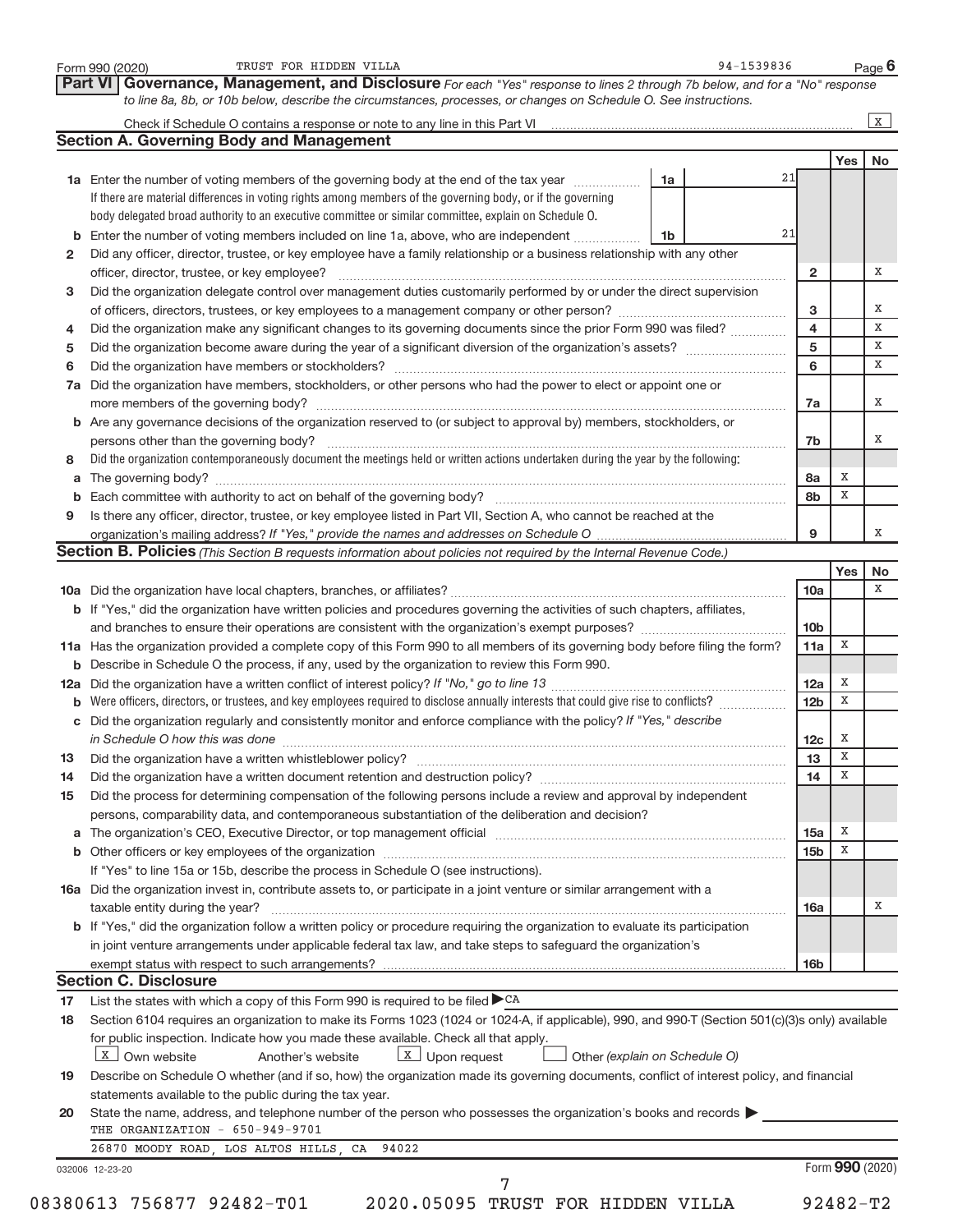### **Part VII Compensation of Officers, Directors, Trustees, Key Employees, Highest Compensated Employees, and Independent Contractors**

Check if Schedule O contains a response or note to any line in this Part VII

**Section A. Officers, Directors, Trustees, Key Employees, and Highest Compensated Employees**

**1a**  Complete this table for all persons required to be listed. Report compensation for the calendar year ending with or within the organization's tax year.  $\bullet$  List all of the organization's current officers, directors, trustees (whether individuals or organizations), regardless of amount of compensation.

Enter -0- in columns (D), (E), and (F) if no compensation was paid.

**•** List all of the organization's current key employees, if any. See instructions for definition of "key employee."

**Examber 1** List the organization's five *current* highest compensated employees (other than an officer, director, trustee, or key employee) who received reportable compensation (Box 5 of Form W-2 and/or Box 7 of Form 1099-MISC) of more than \$100,000 from the organization and any related organizations.

 $\bullet$  List all of the organization's former officers, key employees, and highest compensated employees who received more than \$100,000 of reportable compensation from the organization and any related organizations.

**•** List all of the organization's former directors or trustees that received, in the capacity as a former director or trustee of the organization, more than \$10,000 of reportable compensation from the organization and any related organizations.

See instructions for the order in which to list the persons above.

Check this box if neither the organization nor any related organization compensated any current officer, director, or trustee.

| (A)                                  | (B)               |                               |               |         | (C)          |                                                                  |        | (D)             | (E)                           | (F)                   |
|--------------------------------------|-------------------|-------------------------------|---------------|---------|--------------|------------------------------------------------------------------|--------|-----------------|-------------------------------|-----------------------|
| Name and title                       | Average           |                               |               |         | Position     | (do not check more than one                                      |        | Reportable      | Reportable                    | Estimated             |
|                                      | hours per         |                               |               |         |              | box, unless person is both an<br>officer and a director/trustee) |        | compensation    | compensation                  | amount of             |
|                                      | week<br>(list any |                               |               |         |              |                                                                  |        | from<br>the     | from related<br>organizations | other<br>compensation |
|                                      | hours for         |                               |               |         |              |                                                                  |        | organization    | (W-2/1099-MISC)               | from the              |
|                                      | related           |                               | trustee       |         |              |                                                                  |        | (W-2/1099-MISC) |                               | organization          |
|                                      | organizations     |                               |               |         |              |                                                                  |        |                 |                               | and related           |
|                                      | below             | ndividual trustee or director | Institutional |         | Key employee | Highest compensated<br>employee                                  |        |                 |                               | organizations         |
|                                      | line)             |                               |               | Officer |              |                                                                  | Former |                 |                               |                       |
| (1)<br>CHRISTOPHER E. OVERINGTON     | 40.00             |                               |               |         |              |                                                                  |        |                 |                               |                       |
| EXECUTIVE DIRECTOR                   |                   |                               |               | X       |              |                                                                  |        | 114,086,        | 0                             | 35,650.               |
| (2)<br><b>KAREN WILKES</b>           | 40.00             |                               |               |         |              |                                                                  |        |                 |                               |                       |
| DEVELOPMENT DIRECTOR                 |                   |                               |               |         |              | X                                                                |        | 125,694         | $\mathbf 0$                   | 1,151.                |
| ALEXANDER MOJICA<br>(3)              | 40.00             |                               |               |         |              |                                                                  |        |                 |                               |                       |
| DIRECTOR OF FINANCE & ADMINISTRATION |                   |                               |               | X       |              |                                                                  |        | 82,462          | 0                             | 11,036.               |
| <b>LYNN RIVAS</b><br>(4)             | 40.00             |                               |               |         |              |                                                                  |        |                 |                               |                       |
| <b>ASSOCIATE DIRECTOR</b>            |                   |                               |               | X       |              |                                                                  |        | $\mathbf{0}$    | 0                             | 0.                    |
| RITA COMES WHITNEY<br>(5)            | 4.00              |                               |               |         |              |                                                                  |        |                 |                               |                       |
| AUDIT COMMITTEE CHAIR                |                   | X                             |               |         |              |                                                                  |        | 0.              | 0                             | 0.                    |
| ANA AKHTAR<br>(6)                    | 2,00              |                               |               |         |              |                                                                  |        |                 |                               |                       |
| <b>DIRECTOR</b>                      |                   | X                             |               |         |              |                                                                  |        | 0.              | 0                             | 0.                    |
| (7)<br>KRISTEN BRYAN                 | 2,00              |                               |               |         |              |                                                                  |        |                 |                               |                       |
| <b>DIRECTOR</b>                      |                   | X                             |               |         |              |                                                                  |        | 0.              | 0                             | 0.                    |
| MICHAELA CRUNKLETON WILSON<br>(8)    | 2.00              |                               |               |         |              |                                                                  |        |                 |                               |                       |
| <b>DIRECTOR</b>                      |                   | X                             |               |         |              |                                                                  |        | $\mathbf{0}$    | $\mathbf 0$                   | $\mathsf{0}$ .        |
| (9)<br>DAVID DUVENECK                | 2,00              |                               |               |         |              |                                                                  |        |                 |                               |                       |
| <b>DIRECTOR</b>                      |                   | Х                             |               |         |              |                                                                  |        | 0               | 0                             | 0.                    |
| (10) GLORIA ESCOBAR                  | 2,00              |                               |               |         |              |                                                                  |        |                 |                               |                       |
| <b>DIRECTOR</b>                      |                   | X                             |               |         |              |                                                                  |        | $\mathbf{0}$ .  | $\mathbf 0$                   | 0.                    |
| (11) GREG HOLSEN                     | 2.00              |                               |               |         |              |                                                                  |        |                 |                               |                       |
| <b>DIRECTOR</b>                      |                   | X                             |               |         |              |                                                                  |        | $\mathbf{0}$    | 0                             | $\mathsf{0}$ .        |
| (12) KATIA OSTROVSKY                 | 2.00              |                               |               |         |              |                                                                  |        |                 |                               |                       |
| <b>DIRECTOR</b>                      |                   | X                             |               |         |              |                                                                  |        | 0.              | 0                             | $\mathsf{0}$ .        |
| (13) TAMRA OWENS                     | 2.00              |                               |               |         |              |                                                                  |        |                 |                               |                       |
| <b>DIRECTOR</b>                      |                   | Х                             |               |         |              |                                                                  |        | $\mathbf{0}$ .  | 0                             | 0.                    |
| (14) JACKIE RADCLIFFE                | 2,00              |                               |               |         |              |                                                                  |        |                 |                               |                       |
| <b>DIRECTOR</b>                      |                   | Х                             |               |         |              |                                                                  |        | $\mathbf{0}$ .  | 0                             | 0.                    |
| (15) DEDRICK RHONE                   | 2.00              |                               |               |         |              |                                                                  |        |                 |                               |                       |
| <b>DIRECTOR</b>                      |                   | X                             |               |         |              |                                                                  |        | $\mathbf{0}$ .  | $\pmb{0}$                     | $\mathsf{0}$ .        |
| (16) CAROLINE RUMPTZ                 | 2.00              |                               |               |         |              |                                                                  |        |                 |                               |                       |
| <b>DIRECTOR</b>                      |                   | X                             |               |         |              |                                                                  |        | 0.              | 0                             | $\mathsf{0}$ .        |
| (17) RICHARD PEERS                   | 2.00              |                               |               |         |              |                                                                  |        |                 |                               |                       |
| INVESTMENT COMMITTEE CHAIR           |                   | Х                             |               |         |              |                                                                  |        | 0.              | 0                             | 0.                    |
|                                      |                   |                               |               |         |              |                                                                  |        |                 |                               | $\overline{000}$      |

032007 12-23-20

08380613 756877 92482-T01 2020.05095 TRUST FOR HIDDEN VILLA 92482-T2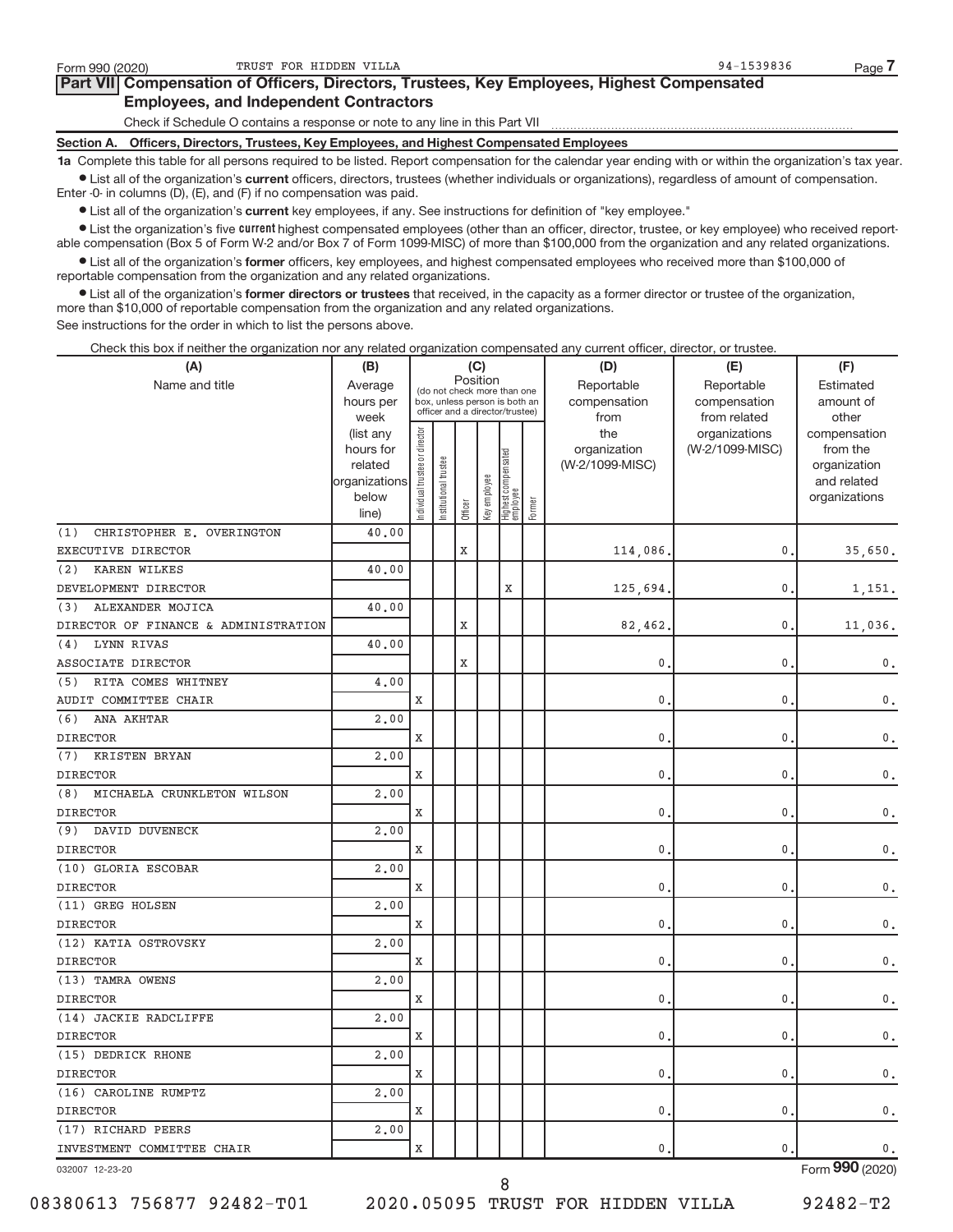| TRUST FOR HIDDEN VILLA<br>Form 990 (2020)                                                                                                    |                   |                                |                       |         |              |                                                                  |        |                                | 94-1539836                       |               |   |                          | Page 8                    |
|----------------------------------------------------------------------------------------------------------------------------------------------|-------------------|--------------------------------|-----------------------|---------|--------------|------------------------------------------------------------------|--------|--------------------------------|----------------------------------|---------------|---|--------------------------|---------------------------|
| <b>Part VII</b><br>Section A. Officers, Directors, Trustees, Key Employees, and Highest Compensated Employees (continued)                    |                   |                                |                       |         |              |                                                                  |        |                                |                                  |               |   |                          |                           |
| (A)                                                                                                                                          | (B)               |                                |                       |         | (C)          |                                                                  |        | (D)                            | (E)                              |               |   | (F)                      |                           |
| Name and title                                                                                                                               | Average           |                                |                       |         | Position     | (do not check more than one                                      |        | Reportable                     | Reportable                       |               |   | Estimated                |                           |
|                                                                                                                                              | hours per         |                                |                       |         |              | box, unless person is both an<br>officer and a director/trustee) |        | compensation                   | compensation                     |               |   | amount of                |                           |
|                                                                                                                                              | week<br>(list any |                                |                       |         |              |                                                                  |        | from                           | from related                     |               |   | other                    |                           |
|                                                                                                                                              | hours for         | Individual trustee or director |                       |         |              |                                                                  |        | the<br>organization            | organizations<br>(W-2/1099-MISC) |               |   | compensation<br>from the |                           |
|                                                                                                                                              | related           |                                |                       |         |              | Highest compensated<br>employee                                  |        | (W-2/1099-MISC)                |                                  |               |   | organization             |                           |
|                                                                                                                                              | organizations     |                                |                       |         |              |                                                                  |        |                                |                                  |               |   | and related              |                           |
|                                                                                                                                              | below             |                                | Institutional trustee |         | Key employee |                                                                  |        |                                |                                  |               |   | organizations            |                           |
|                                                                                                                                              | line)             |                                |                       | Officer |              |                                                                  | Former |                                |                                  |               |   |                          |                           |
| (18) PETER HARTZELL                                                                                                                          | 6,00              |                                |                       |         |              |                                                                  |        |                                |                                  |               |   |                          |                           |
| BOARD CHAIR                                                                                                                                  |                   | X                              |                       | X       |              |                                                                  |        | 0                              |                                  | 0             |   |                          | 0.                        |
| (19) STEVEN CHEN                                                                                                                             | 4,00              |                                |                       |         |              |                                                                  |        |                                |                                  |               |   |                          |                           |
| <b>SECRETARY</b>                                                                                                                             |                   | X                              |                       | X       |              |                                                                  |        | 0                              |                                  | 0             |   |                          | $\mathsf{0}$ .            |
| (20) DIANE DUERR LEVINE                                                                                                                      | 4,00              |                                |                       |         |              |                                                                  |        |                                |                                  |               |   |                          |                           |
| VICE CHAIR MISSION FULFILLMENT                                                                                                               |                   | X                              |                       | X       |              |                                                                  |        | 0                              |                                  | 0             |   |                          | 0.                        |
| (21) JERRY ELKIND                                                                                                                            | 4,00              |                                |                       |         |              |                                                                  |        |                                |                                  |               |   |                          |                           |
| VICE CHAIR BOARD GOVERNANCE                                                                                                                  |                   | X                              |                       | X       |              |                                                                  |        | 0                              |                                  | 0             |   |                          | 0.                        |
| (22) GIANNA FAZIOLI<br>VICE CHAIR DEVELOPMENT                                                                                                | 4,00              | X                              |                       | X       |              |                                                                  |        | 0                              |                                  | 0             |   |                          | 0.                        |
| (23) DIANE GREENBERG                                                                                                                         | 4,00              |                                |                       |         |              |                                                                  |        |                                |                                  |               |   |                          |                           |
| VICE CHAIR DEVELOPMENT                                                                                                                       |                   | X                              |                       | X       |              |                                                                  |        | 0                              |                                  | 0             |   |                          | 0.                        |
| (24) VICENTE LOVELACE                                                                                                                        | 4.00              |                                |                       |         |              |                                                                  |        |                                |                                  |               |   |                          |                           |
| VICE CHAIR BOARD GOVERNANCE                                                                                                                  |                   | X                              |                       | X       |              |                                                                  |        | 0                              |                                  | 0             |   |                          | 0.                        |
| (25) LEE PRICE                                                                                                                               | 4.00              |                                |                       |         |              |                                                                  |        |                                |                                  |               |   |                          |                           |
| TREASURER                                                                                                                                    |                   | X                              |                       | X       |              |                                                                  |        | 0                              |                                  | 0             |   |                          | 0.                        |
|                                                                                                                                              |                   |                                |                       |         |              |                                                                  |        |                                |                                  |               |   |                          |                           |
|                                                                                                                                              |                   |                                |                       |         |              |                                                                  |        |                                |                                  |               |   |                          |                           |
| 1b Subtotal                                                                                                                                  |                   |                                |                       |         |              |                                                                  |        | 322, 242.                      |                                  | 0             |   |                          | 47,837.                   |
| c Total from continuation sheets to Part VII, Section A [111] [2006]                                                                         |                   |                                |                       |         |              |                                                                  |        | $\mathbf{0}$ .                 |                                  | $\mathbf 0$   |   |                          | 0.                        |
|                                                                                                                                              |                   |                                |                       |         |              |                                                                  |        | 322, 242.                      |                                  | $\mathbf 0$ . |   |                          | 47,837.                   |
| Total number of individuals (including but not limited to those listed above) who received more than \$100,000 of reportable<br>$\mathbf{2}$ |                   |                                |                       |         |              |                                                                  |        |                                |                                  |               |   |                          | $\overline{2}$            |
| compensation from the organization $\blacktriangleright$                                                                                     |                   |                                |                       |         |              |                                                                  |        |                                |                                  |               |   | Yes                      | No                        |
| 3<br>Did the organization list any former officer, director, trustee, key employee, or highest compensated employee on                       |                   |                                |                       |         |              |                                                                  |        |                                |                                  |               |   |                          |                           |
|                                                                                                                                              |                   |                                |                       |         |              |                                                                  |        |                                |                                  |               | з |                          | Х                         |
| For any individual listed on line 1a, is the sum of reportable compensation and other compensation from the organization                     |                   |                                |                       |         |              |                                                                  |        |                                |                                  |               |   |                          |                           |
| and related organizations greater than \$150,000? If "Yes," complete Schedule J for such individual                                          |                   |                                |                       |         |              |                                                                  |        |                                |                                  |               | 4 |                          | х                         |
| Did any person listed on line 1a receive or accrue compensation from any unrelated organization or individual for services<br>5              |                   |                                |                       |         |              |                                                                  |        |                                |                                  |               |   |                          |                           |
| rendered to the organization? If "Yes," complete Schedule J for such person                                                                  |                   |                                |                       |         |              |                                                                  |        |                                |                                  |               | 5 |                          | х                         |
| <b>Section B. Independent Contractors</b>                                                                                                    |                   |                                |                       |         |              |                                                                  |        |                                |                                  |               |   |                          |                           |
| Complete this table for your five highest compensated independent contractors that received more than \$100,000 of compensation from<br>1.   |                   |                                |                       |         |              |                                                                  |        |                                |                                  |               |   |                          |                           |
| the organization. Report compensation for the calendar year ending with or within the organization's tax year.                               |                   |                                |                       |         |              |                                                                  |        |                                |                                  |               |   |                          |                           |
| (A)<br>Name and business address                                                                                                             |                   |                                |                       |         |              |                                                                  |        | (B)<br>Description of services |                                  |               |   | (C)<br>Compensation      |                           |
|                                                                                                                                              |                   |                                |                       |         |              |                                                                  |        |                                |                                  |               |   |                          |                           |
| SUNSPIRAL CONSULTING, 5514 DOYLE STREET<br>UNIT 6, EMERYVILLE, CA 94608<br>FINANCIAL CONSULTING                                              |                   |                                |                       |         |              |                                                                  |        |                                |                                  |               |   |                          | 178,305.                  |
|                                                                                                                                              |                   |                                |                       |         |              |                                                                  |        |                                |                                  |               |   |                          |                           |
|                                                                                                                                              |                   |                                |                       |         |              |                                                                  |        |                                |                                  |               |   |                          |                           |
|                                                                                                                                              |                   |                                |                       |         |              |                                                                  |        |                                |                                  |               |   |                          |                           |
|                                                                                                                                              |                   |                                |                       |         |              |                                                                  |        |                                |                                  |               |   |                          |                           |
|                                                                                                                                              |                   |                                |                       |         |              |                                                                  |        |                                |                                  |               |   |                          |                           |
|                                                                                                                                              |                   |                                |                       |         |              |                                                                  |        |                                |                                  |               |   |                          |                           |
|                                                                                                                                              |                   |                                |                       |         |              |                                                                  |        |                                |                                  |               |   |                          |                           |
| Total number of independent contractors (including but not limited to those listed above) who received more than<br>$\mathbf{2}$             |                   |                                |                       |         |              |                                                                  |        |                                |                                  |               |   |                          |                           |
| \$100,000 of compensation from the organization                                                                                              |                   |                                |                       |         |              | 1                                                                |        |                                |                                  |               |   |                          |                           |
|                                                                                                                                              |                   |                                |                       |         |              |                                                                  |        |                                |                                  |               |   |                          | $F_{\text{O}}$ QQO (2020) |

032008 12-23-20

Form (2020) **990**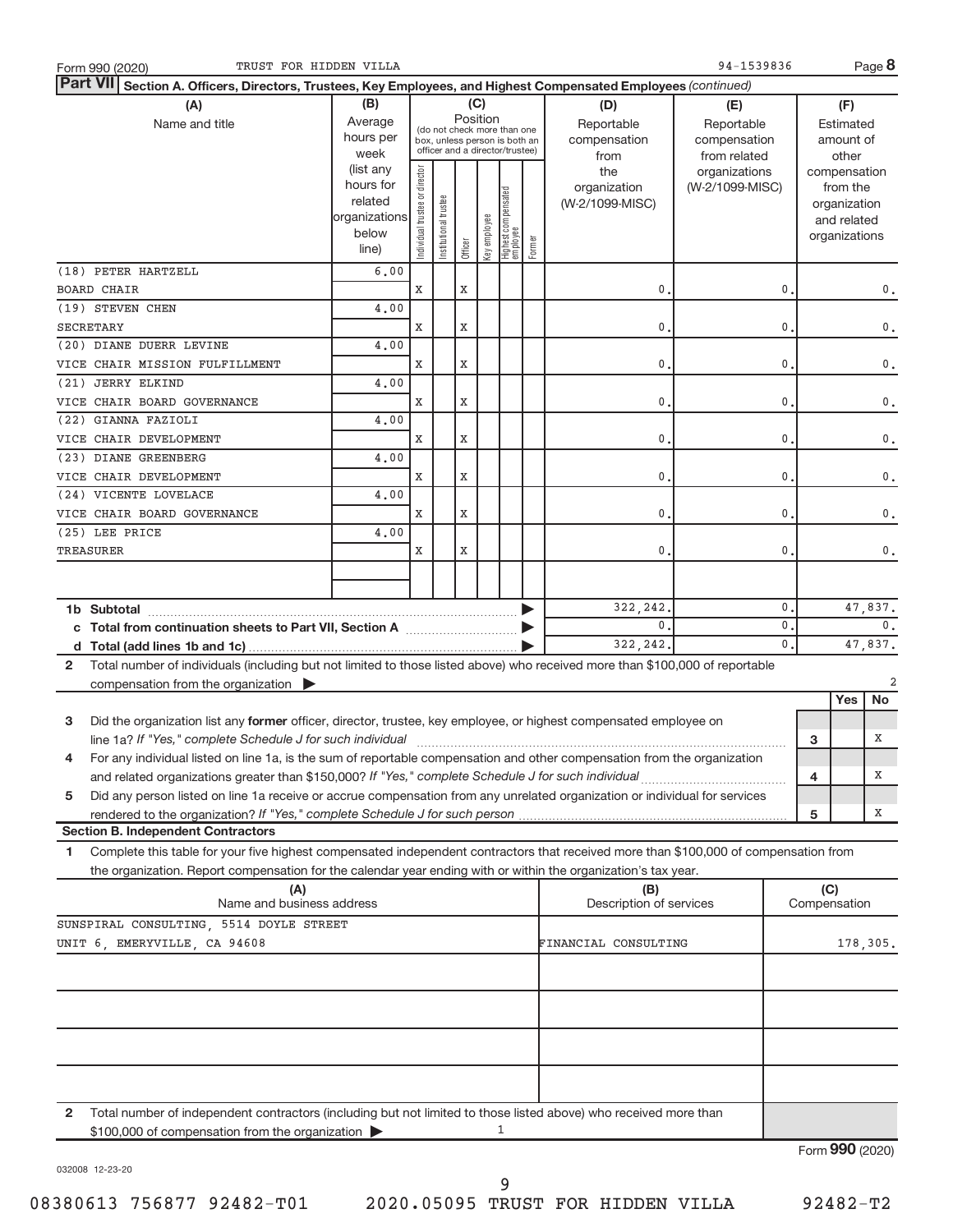|                                                           |    |    |                                                          |                      |                |                |                       | (A)<br>Total revenue | (B)<br>Related or exempt<br>function revenue business revenue | (C)<br>Unrelated | (D)<br>Revenue excluded<br>from tax under<br>sections 512 - 514 |
|-----------------------------------------------------------|----|----|----------------------------------------------------------|----------------------|----------------|----------------|-----------------------|----------------------|---------------------------------------------------------------|------------------|-----------------------------------------------------------------|
|                                                           |    |    | 1 a Federated campaigns                                  |                      | 1a             |                |                       |                      |                                                               |                  |                                                                 |
| Contributions, Gifts, Grants<br>and Other Similar Amounts |    |    | <b>b</b> Membership dues                                 |                      | 1 <sub>b</sub> |                |                       |                      |                                                               |                  |                                                                 |
|                                                           |    |    | c Fundraising events                                     |                      | 1 <sub>c</sub> |                |                       |                      |                                                               |                  |                                                                 |
|                                                           |    |    | d Related organizations                                  |                      | 1 <sub>d</sub> |                |                       |                      |                                                               |                  |                                                                 |
|                                                           |    |    | e Government grants (contributions)                      |                      | 1e             |                | 522,265               |                      |                                                               |                  |                                                                 |
|                                                           |    |    | f All other contributions, gifts, grants, and            |                      |                |                |                       |                      |                                                               |                  |                                                                 |
|                                                           |    |    | similar amounts not included above                       |                      | 1f             |                | 2,776,775.            |                      |                                                               |                  |                                                                 |
|                                                           |    | q  | Noncash contributions included in lines 1a-1f            |                      | 1g  \$         |                | 887, 231.             |                      |                                                               |                  |                                                                 |
|                                                           |    |    |                                                          |                      |                |                |                       | 3, 299, 040.         |                                                               |                  |                                                                 |
|                                                           |    |    |                                                          |                      |                |                | <b>Business Code</b>  |                      |                                                               |                  |                                                                 |
|                                                           |    | 2a | SUMMER CAMP FEES                                         |                      |                |                | 900099                | 466,625.             | 466,625.                                                      |                  |                                                                 |
| Program Service                                           |    | b  | FARM/PRODUCE INCOME                                      |                      |                |                | 900099                | 215,444.             | 215,444.                                                      |                  |                                                                 |
|                                                           |    | C  | COMMUNITY PROGRAM FEES                                   |                      |                |                | 900099                | 101,621.             | 101,621.                                                      |                  |                                                                 |
|                                                           |    | d  | ENVIRON EDUCATION FEES                                   |                      |                |                | 900099                | 19,800.              | 19,800.                                                       |                  |                                                                 |
|                                                           |    |    | FACILITY RENTALS                                         |                      |                |                | 900099                | 3,581                | 3,581,                                                        |                  |                                                                 |
|                                                           |    | f. | All other program service revenue                        |                      |                |                |                       |                      |                                                               |                  |                                                                 |
|                                                           |    | q  |                                                          |                      |                |                |                       | 807,071.             |                                                               |                  |                                                                 |
|                                                           | 3  |    | Investment income (including dividends, interest, and    |                      |                |                |                       |                      |                                                               |                  |                                                                 |
|                                                           |    |    |                                                          |                      |                |                |                       | 153,306.             |                                                               |                  | 153,306.                                                        |
|                                                           | 4  |    | Income from investment of tax-exempt bond proceeds       |                      |                |                |                       |                      |                                                               |                  |                                                                 |
|                                                           | 5  |    |                                                          |                      |                |                |                       |                      |                                                               |                  |                                                                 |
|                                                           |    |    |                                                          |                      | (i) Real       |                | (ii) Personal         |                      |                                                               |                  |                                                                 |
|                                                           |    |    | <b>6 a</b> Gross rents<br>.                              | 6a                   |                |                |                       |                      |                                                               |                  |                                                                 |
|                                                           |    |    | <b>b</b> Less: rental expenses                           | 6 <sub>b</sub><br>6c |                |                |                       |                      |                                                               |                  |                                                                 |
|                                                           |    | С  | Rental income or (loss)<br>d Net rental income or (loss) |                      |                |                | ▶                     |                      |                                                               |                  |                                                                 |
|                                                           |    |    | 7 a Gross amount from sales of                           |                      | (i) Securities |                | (ii) Other            |                      |                                                               |                  |                                                                 |
|                                                           |    |    | assets other than inventory                              | 7a                   | 2,782,583.     |                | 138,317.              |                      |                                                               |                  |                                                                 |
|                                                           |    |    | <b>b</b> Less: cost or other basis                       |                      |                |                |                       |                      |                                                               |                  |                                                                 |
|                                                           |    |    | and sales expenses                                       | 7 <sub>b</sub>       | 2,726,116.     |                | 158,583.              |                      |                                                               |                  |                                                                 |
|                                                           |    |    | c Gain or (loss)                                         | 7c                   |                | 56,467.        | $-20, 266.$           |                      |                                                               |                  |                                                                 |
| <b>Other Revenue</b>                                      |    |    |                                                          |                      |                |                | $\blacktriangleright$ | 36,201.              |                                                               |                  | 36,201.                                                         |
|                                                           |    |    | 8 a Gross income from fundraising events (not            |                      |                |                |                       |                      |                                                               |                  |                                                                 |
|                                                           |    |    | including \$                                             |                      | 0f             |                |                       |                      |                                                               |                  |                                                                 |
|                                                           |    |    | contributions reported on line 1c). See                  |                      |                |                |                       |                      |                                                               |                  |                                                                 |
|                                                           |    |    |                                                          |                      |                | 8a             |                       |                      |                                                               |                  |                                                                 |
|                                                           |    |    |                                                          |                      |                | 8 <sub>b</sub> |                       |                      |                                                               |                  |                                                                 |
|                                                           |    | c  | Net income or (loss) from fundraising events             |                      |                |                | ▶<br>.                |                      |                                                               |                  |                                                                 |
|                                                           |    |    | 9 a Gross income from gaming activities. See             |                      |                |                |                       |                      |                                                               |                  |                                                                 |
|                                                           |    |    |                                                          |                      |                | 9a             |                       |                      |                                                               |                  |                                                                 |
|                                                           |    |    |                                                          |                      |                | 9 <sub>b</sub> |                       |                      |                                                               |                  |                                                                 |
|                                                           |    |    | c Net income or (loss) from gaming activities            |                      |                |                | ▶                     |                      |                                                               |                  |                                                                 |
|                                                           |    |    | 10 a Gross sales of inventory, less returns              |                      |                |                |                       |                      |                                                               |                  |                                                                 |
|                                                           |    |    |                                                          |                      |                | 10a            |                       |                      |                                                               |                  |                                                                 |
|                                                           |    |    | <b>b</b> Less: cost of goods sold                        |                      |                | 10b            |                       |                      |                                                               |                  |                                                                 |
|                                                           |    |    | c Net income or (loss) from sales of inventory           |                      |                |                |                       |                      |                                                               |                  |                                                                 |
|                                                           |    |    |                                                          |                      |                |                | <b>Business Code</b>  |                      |                                                               |                  |                                                                 |
| Miscellaneous<br>Revenue                                  |    |    | 11 a CREDIT CARD REWARDS                                 |                      |                |                | 900099                | 6,017.               |                                                               |                  | 6,017.                                                          |
|                                                           |    | b  |                                                          |                      |                |                |                       |                      |                                                               |                  |                                                                 |
|                                                           |    | с  |                                                          |                      |                |                |                       |                      |                                                               |                  |                                                                 |
|                                                           |    |    |                                                          |                      |                |                |                       |                      |                                                               |                  |                                                                 |
|                                                           |    |    |                                                          |                      |                |                | ▶                     | 6,017.               |                                                               |                  |                                                                 |
|                                                           | 12 |    |                                                          |                      |                |                |                       | 4,301,635.           | 807,071.                                                      | $0$ .            | 195,524.                                                        |
| 032009 12-23-20                                           |    |    |                                                          |                      |                |                |                       |                      |                                                               |                  | Form 990 (2020)                                                 |

Form 990 (2020) Page Page Page Page Page Page Page Page Page Page Page Page Page Page Page Page Page Page Page Page Page Page Page Page Page Page Page Page Page P

08380613 756877 92482-T01 2020.05095 TRUST FOR HIDDEN VILLA 92482-T2

**Part VIII Statement of Revenue**

 <sup>10</sup>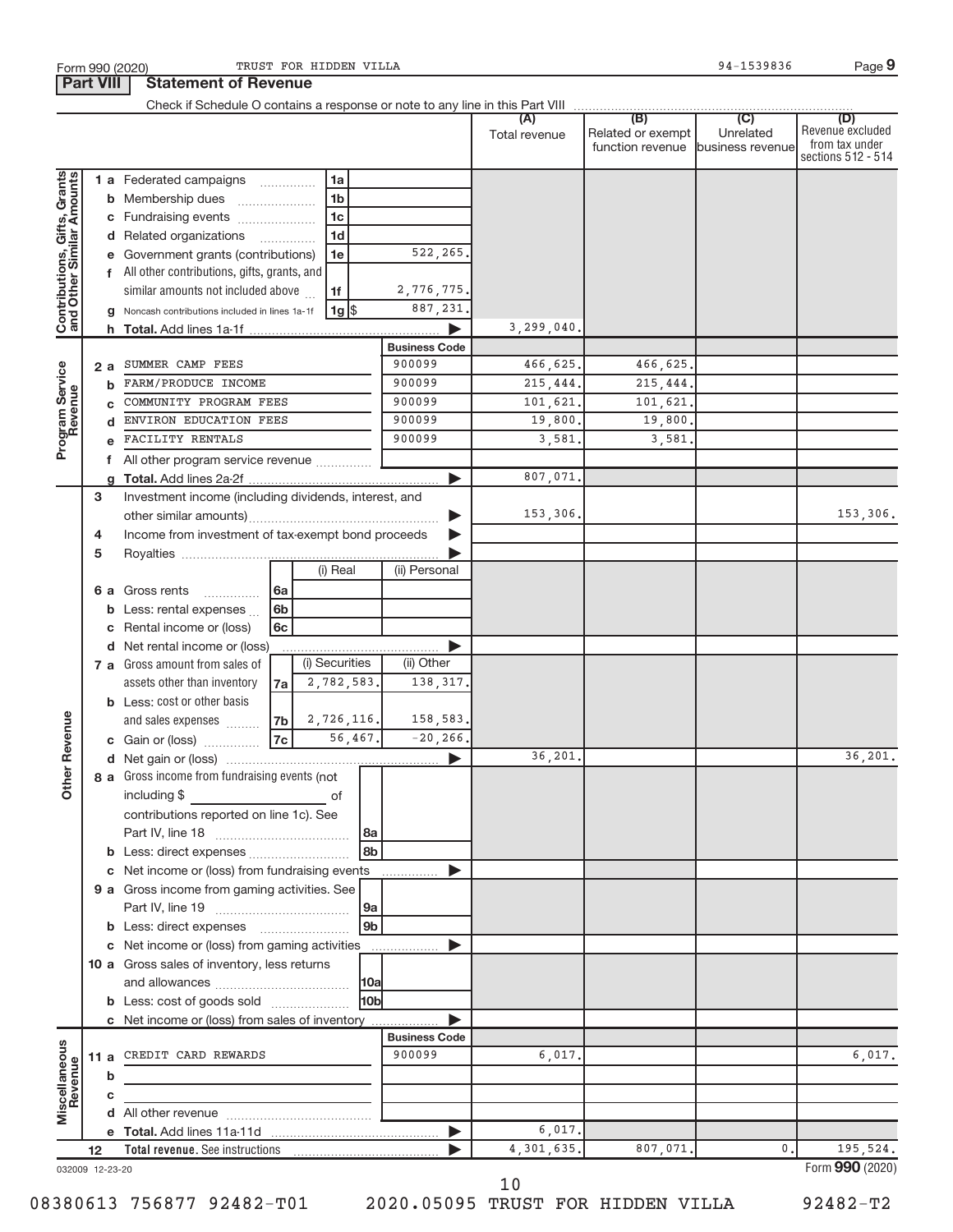Form 990 (2020) TRUST FOR HIDDEN VILLA PROPERTY AND THE SERVICE SERVICE SERVICE SERVICE SERVICE SERVICE SERVICE

**Part IX Statement of Functional Expenses**

*Section 501(c)(3) and 501(c)(4) organizations must complete all columns. All other organizations must complete column (A).*

|              | Do not include amounts reported on lines 6b,<br>7b, 8b, 9b, and 10b of Part VIII.                                                                                                                          | (A)<br>Total expenses | (B)<br>Program service<br>expenses | (C)<br>Management and<br>general expenses | (D)<br>Fundraising<br>expenses |  |  |  |  |
|--------------|------------------------------------------------------------------------------------------------------------------------------------------------------------------------------------------------------------|-----------------------|------------------------------------|-------------------------------------------|--------------------------------|--|--|--|--|
| 1.           | Grants and other assistance to domestic organizations                                                                                                                                                      |                       |                                    |                                           |                                |  |  |  |  |
|              | and domestic governments. See Part IV, line 21<br>$\mathcal{L}$                                                                                                                                            |                       |                                    |                                           |                                |  |  |  |  |
| $\mathbf{2}$ | Grants and other assistance to domestic                                                                                                                                                                    |                       |                                    |                                           |                                |  |  |  |  |
|              | individuals. See Part IV, line 22                                                                                                                                                                          | 142,880.              | 142,880.                           |                                           |                                |  |  |  |  |
| 3            | Grants and other assistance to foreign                                                                                                                                                                     |                       |                                    |                                           |                                |  |  |  |  |
|              | organizations, foreign governments, and foreign                                                                                                                                                            |                       |                                    |                                           |                                |  |  |  |  |
|              | individuals. See Part IV, lines 15 and 16                                                                                                                                                                  |                       |                                    |                                           |                                |  |  |  |  |
| 4            | Benefits paid to or for members                                                                                                                                                                            |                       |                                    |                                           |                                |  |  |  |  |
| 5            | Compensation of current officers, directors,                                                                                                                                                               |                       |                                    |                                           |                                |  |  |  |  |
|              |                                                                                                                                                                                                            | 319,218.              | 74,140.                            | 198,513.                                  | 46,565.                        |  |  |  |  |
| 6            | Compensation not included above to disqualified                                                                                                                                                            |                       |                                    |                                           |                                |  |  |  |  |
|              | persons (as defined under section 4958(f)(1)) and                                                                                                                                                          |                       |                                    |                                           |                                |  |  |  |  |
|              | persons described in section 4958(c)(3)(B)                                                                                                                                                                 |                       |                                    |                                           |                                |  |  |  |  |
| 7            |                                                                                                                                                                                                            | 1,721,315.            | 1,328,773.                         | 127, 123.                                 | 265, 419.                      |  |  |  |  |
| 8            | Pension plan accruals and contributions (include                                                                                                                                                           |                       |                                    |                                           |                                |  |  |  |  |
|              | section 401(k) and 403(b) employer contributions)                                                                                                                                                          |                       |                                    |                                           |                                |  |  |  |  |
| 9            |                                                                                                                                                                                                            | 224, 213.             | 164,092.                           | 30, 313.                                  | 29,808.                        |  |  |  |  |
| 10           |                                                                                                                                                                                                            | 150,777.              | 106,412.                           | 21,342.                                   | 23,023.                        |  |  |  |  |
| 11           | Fees for services (nonemployees):                                                                                                                                                                          |                       |                                    |                                           |                                |  |  |  |  |
| a            |                                                                                                                                                                                                            |                       |                                    |                                           |                                |  |  |  |  |
| b            |                                                                                                                                                                                                            | 1,800.                |                                    | 1,800.                                    |                                |  |  |  |  |
| с            |                                                                                                                                                                                                            | 173,422.              |                                    | 173, 422.                                 |                                |  |  |  |  |
| d            |                                                                                                                                                                                                            |                       |                                    |                                           |                                |  |  |  |  |
|              | Professional fundraising services. See Part IV, line 17                                                                                                                                                    |                       |                                    |                                           |                                |  |  |  |  |
| f            | Investment management fees                                                                                                                                                                                 |                       |                                    |                                           |                                |  |  |  |  |
| $\mathbf{q}$ | Other. (If line 11g amount exceeds 10% of line 25,                                                                                                                                                         |                       |                                    |                                           |                                |  |  |  |  |
|              | column (A) amount, list line 11g expenses on Sch O.)                                                                                                                                                       | 201,887.              | 189,213.                           | 9,995,                                    | 2,679.                         |  |  |  |  |
| 12           |                                                                                                                                                                                                            | 58,457.               | 17,952.                            | 3,819.                                    | 36,686.                        |  |  |  |  |
| 13           |                                                                                                                                                                                                            | 103,764.              | 74,608.                            | 12,786.                                   | 16,370.                        |  |  |  |  |
| 14           |                                                                                                                                                                                                            | 101,414.              | 81,665.                            | 5,132.                                    | 14,617.                        |  |  |  |  |
| 15           |                                                                                                                                                                                                            |                       |                                    |                                           |                                |  |  |  |  |
| 16           |                                                                                                                                                                                                            |                       |                                    |                                           |                                |  |  |  |  |
| 17           |                                                                                                                                                                                                            | 1,810                 | 896                                | 577                                       | 337.                           |  |  |  |  |
| 18           | Payments of travel or entertainment expenses                                                                                                                                                               |                       |                                    |                                           |                                |  |  |  |  |
|              | for any federal, state, or local public officials                                                                                                                                                          |                       |                                    |                                           |                                |  |  |  |  |
| 19           | Conferences, conventions, and meetings                                                                                                                                                                     |                       |                                    |                                           |                                |  |  |  |  |
| 20           | Interest                                                                                                                                                                                                   | 5,415.                |                                    | 5,415.                                    |                                |  |  |  |  |
| 21           |                                                                                                                                                                                                            |                       |                                    |                                           |                                |  |  |  |  |
| 22           | Depreciation, depletion, and amortization                                                                                                                                                                  | 340.584.              | 282,546.                           | 36,136.                                   | 21,902.                        |  |  |  |  |
| 23           | Insurance                                                                                                                                                                                                  | 221,973.              | 214,705.                           | 3, 115.                                   | 4,153.                         |  |  |  |  |
| 24           | Other expenses. Itemize expenses not covered<br>above (List miscellaneous expenses on line 24e. If<br>line 24e amount exceeds 10% of line 25, column (A)<br>amount, list line 24e expenses on Schedule O.) |                       |                                    |                                           |                                |  |  |  |  |
| a            | FACILITIES                                                                                                                                                                                                 | 317,063.              | 306,444,                           | 4,199.                                    | 6,420.                         |  |  |  |  |
| $\mathbf b$  | SUPPLIES                                                                                                                                                                                                   | 261,132.              | 253,653.                           | 3, 164.                                   | 4,315.                         |  |  |  |  |
| C            | <b>BANK FEES</b>                                                                                                                                                                                           | 32,470                | 23,304                             | 6,994                                     | 2,172.                         |  |  |  |  |
| d            |                                                                                                                                                                                                            |                       |                                    |                                           |                                |  |  |  |  |
| е            | All other expenses                                                                                                                                                                                         |                       |                                    |                                           |                                |  |  |  |  |
| 25           | Total functional expenses. Add lines 1 through 24e                                                                                                                                                         | 4,379,594             | 3, 261, 283,                       | 643,845.                                  | 474,466.                       |  |  |  |  |
| 26           | Joint costs. Complete this line only if the organization                                                                                                                                                   |                       |                                    |                                           |                                |  |  |  |  |
|              | reported in column (B) joint costs from a combined                                                                                                                                                         |                       |                                    |                                           |                                |  |  |  |  |
|              | educational campaign and fundraising solicitation.                                                                                                                                                         |                       |                                    |                                           |                                |  |  |  |  |
|              | Check here<br>if following SOP 98-2 (ASC 958-720)                                                                                                                                                          |                       |                                    |                                           |                                |  |  |  |  |
|              |                                                                                                                                                                                                            |                       |                                    |                                           |                                |  |  |  |  |

032010 12-23-20

Form (2020) **990**

08380613 756877 92482-T01 2020.05095 TRUST FOR HIDDEN VILLA 92482-T2

11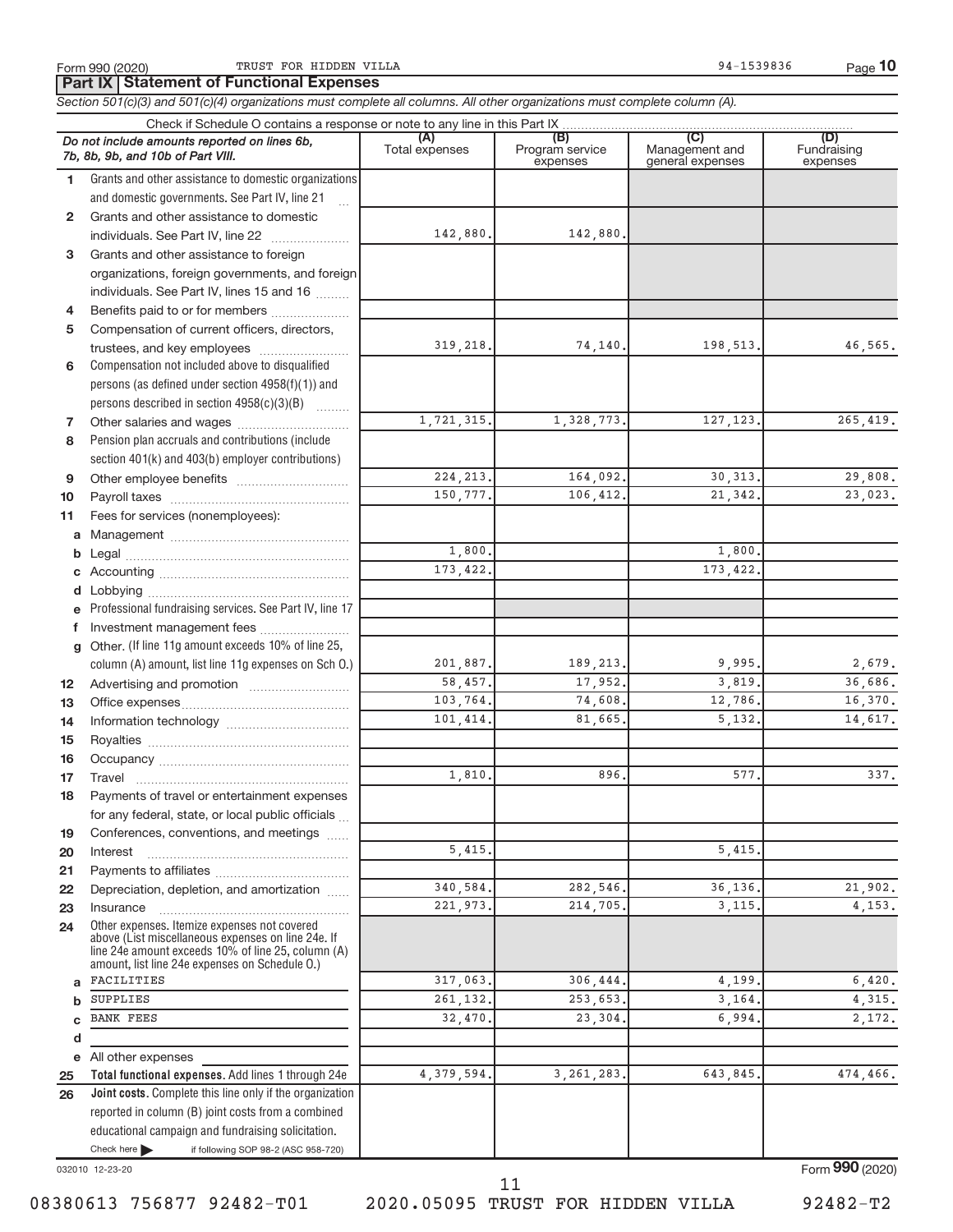|                             |    |                                                                                                                                                                                                                                                                                                                                                                                                                                                                   |                 |             | (A)<br>Beginning of year |                | (B)<br>End of year |
|-----------------------------|----|-------------------------------------------------------------------------------------------------------------------------------------------------------------------------------------------------------------------------------------------------------------------------------------------------------------------------------------------------------------------------------------------------------------------------------------------------------------------|-----------------|-------------|--------------------------|----------------|--------------------|
|                             | 1  |                                                                                                                                                                                                                                                                                                                                                                                                                                                                   |                 |             | 80,275.                  | $\mathbf{1}$   | 86,395.            |
|                             | 2  |                                                                                                                                                                                                                                                                                                                                                                                                                                                                   |                 |             | 739,845.                 | $\overline{2}$ | 657,578.           |
|                             | з  |                                                                                                                                                                                                                                                                                                                                                                                                                                                                   |                 |             | 510, 200.                | 3              | 6,000.             |
|                             | 4  |                                                                                                                                                                                                                                                                                                                                                                                                                                                                   |                 |             | 9,394.                   | $\overline{4}$ | 2,666.             |
|                             | 5  | Loans and other receivables from any current or former officer, director,                                                                                                                                                                                                                                                                                                                                                                                         |                 |             |                          |                |                    |
|                             |    | trustee, key employee, creator or founder, substantial contributor, or 35%                                                                                                                                                                                                                                                                                                                                                                                        |                 |             |                          |                |                    |
|                             |    | controlled entity or family member of any of these persons                                                                                                                                                                                                                                                                                                                                                                                                        |                 |             |                          | 5              |                    |
|                             | 6  | Loans and other receivables from other disqualified persons (as defined                                                                                                                                                                                                                                                                                                                                                                                           |                 |             |                          |                |                    |
|                             |    | under section 4958(f)(1)), and persons described in section 4958(c)(3)(B)                                                                                                                                                                                                                                                                                                                                                                                         |                 |             |                          | 6              |                    |
|                             | 7  |                                                                                                                                                                                                                                                                                                                                                                                                                                                                   |                 |             |                          | $\overline{7}$ |                    |
| Assets                      | 8  |                                                                                                                                                                                                                                                                                                                                                                                                                                                                   |                 |             |                          | 8              |                    |
|                             | 9  |                                                                                                                                                                                                                                                                                                                                                                                                                                                                   |                 |             | 131,710.                 | 9              | 265,179.           |
|                             |    | 10a Land, buildings, and equipment: cost or other                                                                                                                                                                                                                                                                                                                                                                                                                 |                 |             |                          |                |                    |
|                             |    | basis. Complete Part VI of Schedule D  10a                                                                                                                                                                                                                                                                                                                                                                                                                        |                 | 13,857,495. |                          |                |                    |
|                             |    | <b>b</b> Less: accumulated depreciation                                                                                                                                                                                                                                                                                                                                                                                                                           | 10 <sub>b</sub> | 5,140,557.  | $9,046,690.$ 10c         |                | 8,716,938.         |
|                             | 11 |                                                                                                                                                                                                                                                                                                                                                                                                                                                                   |                 |             | 6,963,144.               | 11             | 9, 214, 483.       |
|                             | 12 |                                                                                                                                                                                                                                                                                                                                                                                                                                                                   |                 |             | 12                       |                |                    |
|                             | 13 |                                                                                                                                                                                                                                                                                                                                                                                                                                                                   |                 | 13          |                          |                |                    |
|                             | 14 |                                                                                                                                                                                                                                                                                                                                                                                                                                                                   |                 | 14          |                          |                |                    |
|                             | 15 |                                                                                                                                                                                                                                                                                                                                                                                                                                                                   | 259,000.        | 15          | 259,000.                 |                |                    |
|                             | 16 |                                                                                                                                                                                                                                                                                                                                                                                                                                                                   |                 |             | 17,740,258.              | 16             | 19,208,239.        |
|                             | 17 |                                                                                                                                                                                                                                                                                                                                                                                                                                                                   |                 |             | 139,773.                 | 17             | 167,988.           |
|                             | 18 |                                                                                                                                                                                                                                                                                                                                                                                                                                                                   |                 | 18          |                          |                |                    |
|                             | 19 |                                                                                                                                                                                                                                                                                                                                                                                                                                                                   | 45,480.         | 19          | 50,654.                  |                |                    |
|                             | 20 |                                                                                                                                                                                                                                                                                                                                                                                                                                                                   |                 |             |                          | 20             |                    |
|                             | 21 | Escrow or custodial account liability. Complete Part IV of Schedule D                                                                                                                                                                                                                                                                                                                                                                                             |                 |             |                          | 21             |                    |
|                             | 22 | Loans and other payables to any current or former officer, director,                                                                                                                                                                                                                                                                                                                                                                                              |                 |             |                          |                |                    |
| Liabilities                 |    | trustee, key employee, creator or founder, substantial contributor, or 35%                                                                                                                                                                                                                                                                                                                                                                                        |                 |             |                          |                |                    |
|                             |    | controlled entity or family member of any of these persons                                                                                                                                                                                                                                                                                                                                                                                                        |                 |             |                          | 22             |                    |
|                             | 23 | Secured mortgages and notes payable to unrelated third parties                                                                                                                                                                                                                                                                                                                                                                                                    |                 |             |                          | 23             |                    |
|                             | 24 | Unsecured notes and loans payable to unrelated third parties                                                                                                                                                                                                                                                                                                                                                                                                      |                 |             | 419,700.                 | 24             | 484,800.           |
|                             | 25 | Other liabilities (including federal income tax, payables to related third                                                                                                                                                                                                                                                                                                                                                                                        |                 |             |                          |                |                    |
|                             |    | parties, and other liabilities not included on lines 17-24). Complete Part X                                                                                                                                                                                                                                                                                                                                                                                      |                 |             |                          |                |                    |
|                             |    | of Schedule D<br>$\begin{minipage}[c]{0.00\textwidth} \centering \begin{tabular}{ c c c c c } \hline \multicolumn{1}{ c }{\textbf{1}} & \multicolumn{1}{ c }{\textbf{2}} & \multicolumn{1}{ c }{\textbf{3}} & \multicolumn{1}{ c }{\textbf{4}} & \multicolumn{1}{ c }{\textbf{5}} & \multicolumn{1}{ c }{\textbf{6}} & \multicolumn{1}{ c }{\textbf{7}} & \multicolumn{1}{ c }{\textbf{8}} & \multicolumn{1}{ c }{\textbf{9}} & \multicolumn{1}{ c }{\textbf{1}}$ |                 |             |                          | 25             |                    |
|                             | 26 |                                                                                                                                                                                                                                                                                                                                                                                                                                                                   |                 |             | 604,953.                 | 26             | 703,442.           |
|                             |    | Organizations that follow FASB ASC 958, check here $\blacktriangleright \boxed{X}$                                                                                                                                                                                                                                                                                                                                                                                |                 |             |                          |                |                    |
|                             |    | and complete lines 27, 28, 32, and 33.                                                                                                                                                                                                                                                                                                                                                                                                                            |                 |             |                          |                |                    |
|                             | 27 |                                                                                                                                                                                                                                                                                                                                                                                                                                                                   |                 |             | 15,094,995.              | 27             | 16,857,208.        |
|                             | 28 |                                                                                                                                                                                                                                                                                                                                                                                                                                                                   |                 |             | 2,040,310.               | 28             | 1,647,589.         |
|                             |    | Organizations that do not follow FASB ASC 958, check here $\blacktriangleright$                                                                                                                                                                                                                                                                                                                                                                                   |                 |             |                          |                |                    |
|                             |    | and complete lines 29 through 33.                                                                                                                                                                                                                                                                                                                                                                                                                                 |                 |             |                          |                |                    |
|                             | 29 |                                                                                                                                                                                                                                                                                                                                                                                                                                                                   |                 |             |                          | 29             |                    |
| Net Assets or Fund Balances | 30 | Paid-in or capital surplus, or land, building, or equipment fund                                                                                                                                                                                                                                                                                                                                                                                                  |                 |             |                          | 30             |                    |
|                             | 31 | Retained earnings, endowment, accumulated income, or other funds                                                                                                                                                                                                                                                                                                                                                                                                  |                 |             |                          | 31             |                    |
|                             | 32 |                                                                                                                                                                                                                                                                                                                                                                                                                                                                   |                 |             | 17, 135, 305.            | 32             | 18,504,797.        |
|                             | 33 |                                                                                                                                                                                                                                                                                                                                                                                                                                                                   |                 |             | 17,740,258.              | 33             | 19,208,239.        |
|                             |    |                                                                                                                                                                                                                                                                                                                                                                                                                                                                   |                 |             |                          |                |                    |

Form (2020) **990**

032011 12-23-20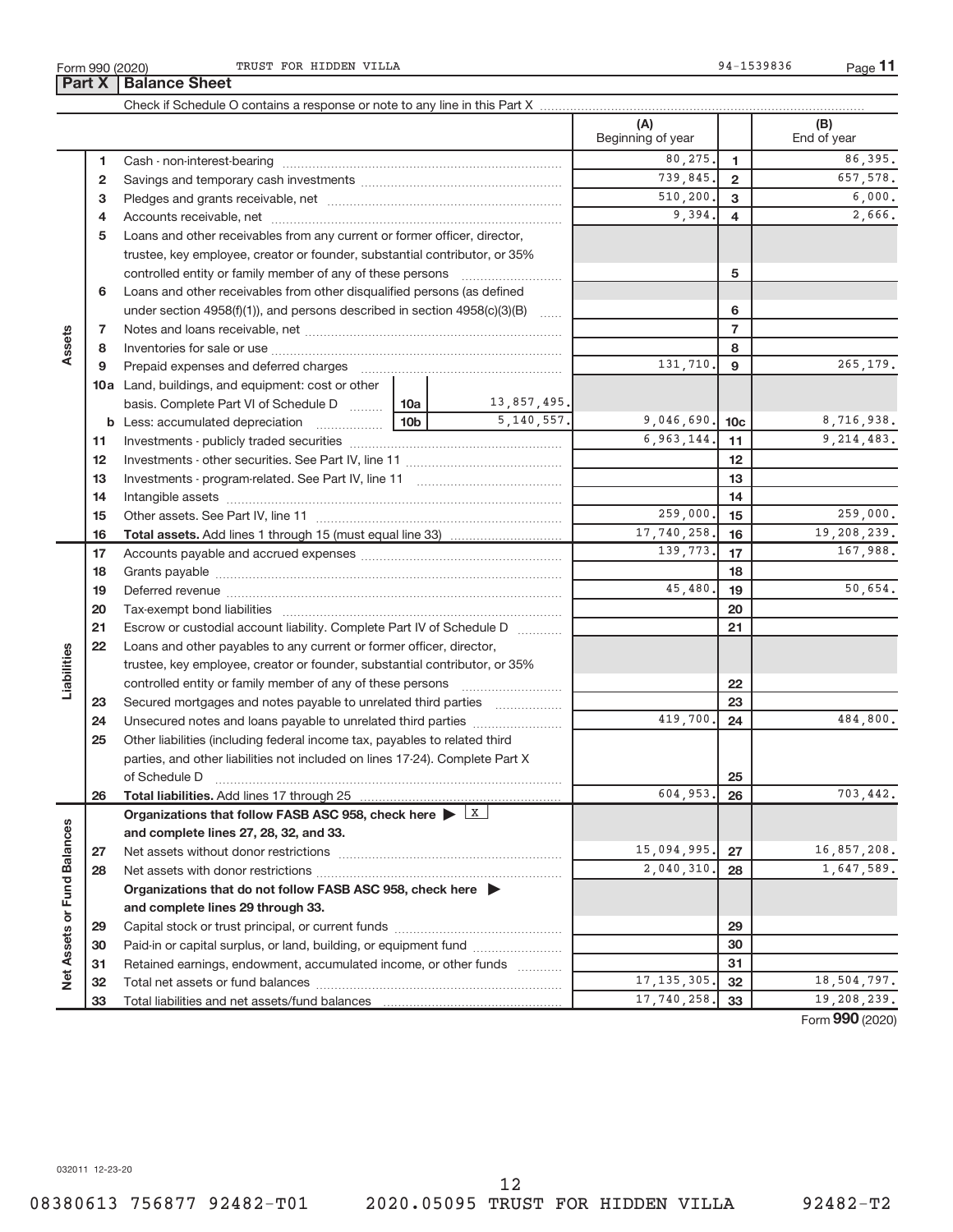|    | 94-1539836<br>TRUST FOR HIDDEN VILLA<br>Form 990 (2020)                                                                                                                                                                        |                         |                |              |               |  |  |
|----|--------------------------------------------------------------------------------------------------------------------------------------------------------------------------------------------------------------------------------|-------------------------|----------------|--------------|---------------|--|--|
|    | Part XI   Reconciliation of Net Assets                                                                                                                                                                                         |                         |                |              |               |  |  |
|    |                                                                                                                                                                                                                                |                         |                |              |               |  |  |
|    |                                                                                                                                                                                                                                |                         |                |              |               |  |  |
| 1  |                                                                                                                                                                                                                                | 1                       |                |              | 4,301,635.    |  |  |
| 2  |                                                                                                                                                                                                                                | $\overline{2}$          |                |              | 4,379,594.    |  |  |
| 3  |                                                                                                                                                                                                                                | 3                       |                |              | $-77,959.$    |  |  |
| 4  |                                                                                                                                                                                                                                | $\overline{\mathbf{4}}$ |                |              | 17, 135, 305. |  |  |
| 5  |                                                                                                                                                                                                                                | 5                       |                |              | 1,447,451.    |  |  |
| 6  |                                                                                                                                                                                                                                | 6                       |                |              |               |  |  |
| 7  |                                                                                                                                                                                                                                | $\overline{7}$          |                |              |               |  |  |
| 8  | Prior period adjustments [111] All and the contract of the contract of the contract of the contract of the contract of the contract of the contract of the contract of the contract of the contract of the contract of the con | 8                       |                |              |               |  |  |
| 9  |                                                                                                                                                                                                                                | 9                       |                |              | $0$ .         |  |  |
| 10 | Net assets or fund balances at end of year. Combine lines 3 through 9 (must equal Part X, line 32,                                                                                                                             |                         |                |              |               |  |  |
|    |                                                                                                                                                                                                                                | 10                      |                |              | 18,504,797.   |  |  |
|    | Part XII Financial Statements and Reporting                                                                                                                                                                                    |                         |                |              |               |  |  |
|    |                                                                                                                                                                                                                                |                         |                |              | $\mathbf{x}$  |  |  |
|    |                                                                                                                                                                                                                                |                         |                | <b>Yes</b>   | <b>No</b>     |  |  |
| 1  | Accounting method used to prepare the Form 990: $\Box$ Cash $\Box$ Accrual<br>Other                                                                                                                                            |                         |                |              |               |  |  |
|    | If the organization changed its method of accounting from a prior year or checked "Other," explain in Schedule O.                                                                                                              |                         |                |              |               |  |  |
|    |                                                                                                                                                                                                                                |                         | 2a             |              | х             |  |  |
|    | If "Yes," check a box below to indicate whether the financial statements for the year were compiled or reviewed on a                                                                                                           |                         |                |              |               |  |  |
|    | separate basis, consolidated basis, or both:                                                                                                                                                                                   |                         |                |              |               |  |  |
|    | Both consolidated and separate basis<br>Consolidated basis<br>Separate basis                                                                                                                                                   |                         |                |              |               |  |  |
|    |                                                                                                                                                                                                                                |                         | 2 <sub>b</sub> | X            |               |  |  |
|    | If "Yes," check a box below to indicate whether the financial statements for the year were audited on a separate basis,                                                                                                        |                         |                |              |               |  |  |
|    | consolidated basis, or both:                                                                                                                                                                                                   |                         |                |              |               |  |  |
|    | $\lfloor x \rfloor$ Separate basis<br>Consolidated basis<br>Both consolidated and separate basis                                                                                                                               |                         |                |              |               |  |  |
|    | c If "Yes" to line 2a or 2b, does the organization have a committee that assumes responsibility for oversight of the audit,                                                                                                    |                         |                |              |               |  |  |
|    |                                                                                                                                                                                                                                |                         | 2c             | Χ            |               |  |  |
|    | If the organization changed either its oversight process or selection process during the tax year, explain on Schedule O.                                                                                                      |                         |                |              |               |  |  |
|    | 3a As a result of a federal award, was the organization required to undergo an audit or audits as set forth in the Single Audit                                                                                                |                         |                |              |               |  |  |
|    |                                                                                                                                                                                                                                |                         | 3a             |              | X             |  |  |
|    | b If "Yes," did the organization undergo the required audit or audits? If the organization did not undergo the required audit                                                                                                  |                         |                |              |               |  |  |
|    |                                                                                                                                                                                                                                |                         | 3 <sub>b</sub> | $000 \text{$ |               |  |  |

Form (2020) **990**

032012 12-23-20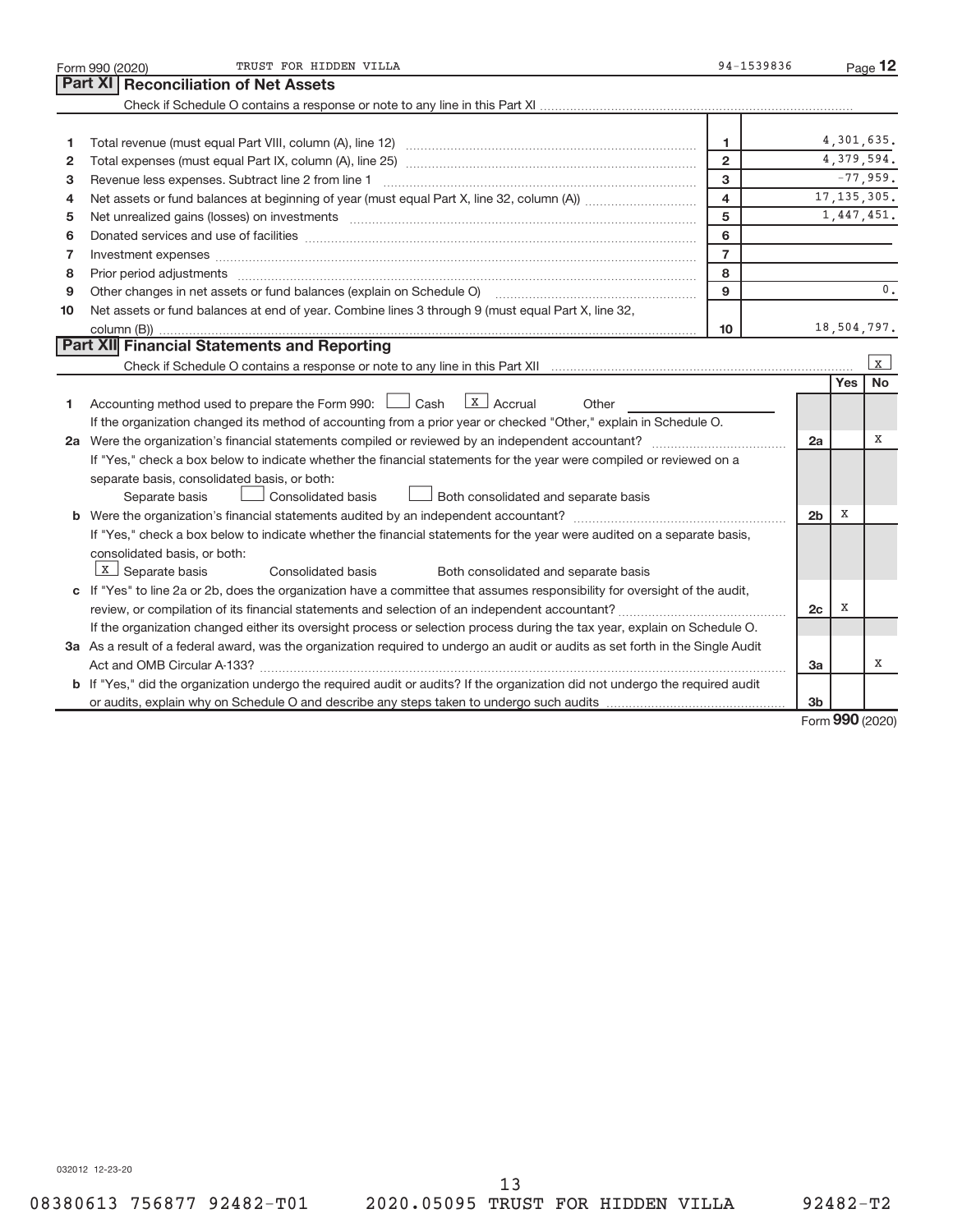**SCHEDULE A**

# **(Form 990 or 990-EZ) Complete if the organization is a section 501(c)(3) organization or a section Public Charity Status and Public Support 2020**

**4947(a)(1) nonexempt charitable trust.**

| OMB No. 1545-0047     |
|-----------------------|
| <b>'N2I</b>           |
| <b>Open to Public</b> |

| Attach to Form 990 or Form 990-EZ.<br>Department of the Treasury<br>Internal Revenue Service<br>$\triangleright$ Go to www.irs.gov/Form990 for instructions and the latest information. |                                                                                                                                                                                               |                        |                                                                                     |     |                                                                      |                                                      | <b>Open to Public</b><br><b>Inspection</b> |                                                    |  |  |  |
|-----------------------------------------------------------------------------------------------------------------------------------------------------------------------------------------|-----------------------------------------------------------------------------------------------------------------------------------------------------------------------------------------------|------------------------|-------------------------------------------------------------------------------------|-----|----------------------------------------------------------------------|------------------------------------------------------|--------------------------------------------|----------------------------------------------------|--|--|--|
|                                                                                                                                                                                         | Name of the organization                                                                                                                                                                      |                        |                                                                                     |     |                                                                      |                                                      |                                            | <b>Employer identification number</b>              |  |  |  |
|                                                                                                                                                                                         |                                                                                                                                                                                               | TRUST FOR HIDDEN VILLA |                                                                                     |     |                                                                      |                                                      |                                            | 94-1539836                                         |  |  |  |
| Part I                                                                                                                                                                                  | Reason for Public Charity Status. (All organizations must complete this part.) See instructions.                                                                                              |                        |                                                                                     |     |                                                                      |                                                      |                                            |                                                    |  |  |  |
|                                                                                                                                                                                         | The organization is not a private foundation because it is: (For lines 1 through 12, check only one box.)                                                                                     |                        |                                                                                     |     |                                                                      |                                                      |                                            |                                                    |  |  |  |
| 1                                                                                                                                                                                       | A church, convention of churches, or association of churches described in section 170(b)(1)(A)(i).                                                                                            |                        |                                                                                     |     |                                                                      |                                                      |                                            |                                                    |  |  |  |
| 2                                                                                                                                                                                       | A school described in section 170(b)(1)(A)(ii). (Attach Schedule E (Form 990 or 990-EZ).)                                                                                                     |                        |                                                                                     |     |                                                                      |                                                      |                                            |                                                    |  |  |  |
| 3                                                                                                                                                                                       | A hospital or a cooperative hospital service organization described in section 170(b)(1)(A)(iii).                                                                                             |                        |                                                                                     |     |                                                                      |                                                      |                                            |                                                    |  |  |  |
| 4                                                                                                                                                                                       | A medical research organization operated in conjunction with a hospital described in section 170(b)(1)(A)(iii). Enter the hospital's name,                                                    |                        |                                                                                     |     |                                                                      |                                                      |                                            |                                                    |  |  |  |
|                                                                                                                                                                                         | city, and state:                                                                                                                                                                              |                        |                                                                                     |     |                                                                      |                                                      |                                            |                                                    |  |  |  |
| 5                                                                                                                                                                                       | An organization operated for the benefit of a college or university owned or operated by a governmental unit described in                                                                     |                        |                                                                                     |     |                                                                      |                                                      |                                            |                                                    |  |  |  |
|                                                                                                                                                                                         | section 170(b)(1)(A)(iv). (Complete Part II.)                                                                                                                                                 |                        |                                                                                     |     |                                                                      |                                                      |                                            |                                                    |  |  |  |
| 6                                                                                                                                                                                       | A federal, state, or local government or governmental unit described in section 170(b)(1)(A)(v).                                                                                              |                        |                                                                                     |     |                                                                      |                                                      |                                            |                                                    |  |  |  |
| 7                                                                                                                                                                                       | An organization that normally receives a substantial part of its support from a governmental unit or from the general public described in                                                     |                        |                                                                                     |     |                                                                      |                                                      |                                            |                                                    |  |  |  |
|                                                                                                                                                                                         | section 170(b)(1)(A)(vi). (Complete Part II.)                                                                                                                                                 |                        |                                                                                     |     |                                                                      |                                                      |                                            |                                                    |  |  |  |
| 8                                                                                                                                                                                       | A community trust described in section 170(b)(1)(A)(vi). (Complete Part II.)                                                                                                                  |                        |                                                                                     |     |                                                                      |                                                      |                                            |                                                    |  |  |  |
| 9                                                                                                                                                                                       | An agricultural research organization described in section 170(b)(1)(A)(ix) operated in conjunction with a land-grant college                                                                 |                        |                                                                                     |     |                                                                      |                                                      |                                            |                                                    |  |  |  |
|                                                                                                                                                                                         | or university or a non-land-grant college of agriculture (see instructions). Enter the name, city, and state of the college or                                                                |                        |                                                                                     |     |                                                                      |                                                      |                                            |                                                    |  |  |  |
|                                                                                                                                                                                         | university:                                                                                                                                                                                   |                        |                                                                                     |     |                                                                      |                                                      |                                            |                                                    |  |  |  |
| 10                                                                                                                                                                                      | $\mathbf{X}$<br>An organization that normally receives (1) more than 33 1/3% of its support from contributions, membership fees, and gross receipts from                                      |                        |                                                                                     |     |                                                                      |                                                      |                                            |                                                    |  |  |  |
|                                                                                                                                                                                         | activities related to its exempt functions, subject to certain exceptions; and (2) no more than 33 1/3% of its support from gross investment                                                  |                        |                                                                                     |     |                                                                      |                                                      |                                            |                                                    |  |  |  |
|                                                                                                                                                                                         | income and unrelated business taxable income (less section 511 tax) from businesses acquired by the organization after June 30, 1975.                                                         |                        |                                                                                     |     |                                                                      |                                                      |                                            |                                                    |  |  |  |
|                                                                                                                                                                                         | See section 509(a)(2). (Complete Part III.)                                                                                                                                                   |                        |                                                                                     |     |                                                                      |                                                      |                                            |                                                    |  |  |  |
| 11                                                                                                                                                                                      | An organization organized and operated exclusively to test for public safety. See section 509(a)(4).                                                                                          |                        |                                                                                     |     |                                                                      |                                                      |                                            |                                                    |  |  |  |
| 12                                                                                                                                                                                      | An organization organized and operated exclusively for the benefit of, to perform the functions of, or to carry out the purposes of one or                                                    |                        |                                                                                     |     |                                                                      |                                                      |                                            |                                                    |  |  |  |
|                                                                                                                                                                                         | more publicly supported organizations described in section 509(a)(1) or section 509(a)(2). See section 509(a)(3). Check the box in                                                            |                        |                                                                                     |     |                                                                      |                                                      |                                            |                                                    |  |  |  |
|                                                                                                                                                                                         | lines 12a through 12d that describes the type of supporting organization and complete lines 12e, 12f, and 12g.                                                                                |                        |                                                                                     |     |                                                                      |                                                      |                                            |                                                    |  |  |  |
| а                                                                                                                                                                                       | Type I. A supporting organization operated, supervised, or controlled by its supported organization(s), typically by giving                                                                   |                        |                                                                                     |     |                                                                      |                                                      |                                            |                                                    |  |  |  |
|                                                                                                                                                                                         | the supported organization(s) the power to regularly appoint or elect a majority of the directors or trustees of the supporting<br>organization. You must complete Part IV, Sections A and B. |                        |                                                                                     |     |                                                                      |                                                      |                                            |                                                    |  |  |  |
| b                                                                                                                                                                                       | Type II. A supporting organization supervised or controlled in connection with its supported organization(s), by having                                                                       |                        |                                                                                     |     |                                                                      |                                                      |                                            |                                                    |  |  |  |
|                                                                                                                                                                                         | control or management of the supporting organization vested in the same persons that control or manage the supported                                                                          |                        |                                                                                     |     |                                                                      |                                                      |                                            |                                                    |  |  |  |
|                                                                                                                                                                                         | organization(s). You must complete Part IV, Sections A and C.                                                                                                                                 |                        |                                                                                     |     |                                                                      |                                                      |                                            |                                                    |  |  |  |
| с                                                                                                                                                                                       | Type III functionally integrated. A supporting organization operated in connection with, and functionally integrated with,                                                                    |                        |                                                                                     |     |                                                                      |                                                      |                                            |                                                    |  |  |  |
|                                                                                                                                                                                         | its supported organization(s) (see instructions). You must complete Part IV, Sections A, D, and E.                                                                                            |                        |                                                                                     |     |                                                                      |                                                      |                                            |                                                    |  |  |  |
| d                                                                                                                                                                                       | Type III non-functionally integrated. A supporting organization operated in connection with its supported organization(s)                                                                     |                        |                                                                                     |     |                                                                      |                                                      |                                            |                                                    |  |  |  |
|                                                                                                                                                                                         | that is not functionally integrated. The organization generally must satisfy a distribution requirement and an attentiveness                                                                  |                        |                                                                                     |     |                                                                      |                                                      |                                            |                                                    |  |  |  |
|                                                                                                                                                                                         | requirement (see instructions). You must complete Part IV, Sections A and D, and Part V.                                                                                                      |                        |                                                                                     |     |                                                                      |                                                      |                                            |                                                    |  |  |  |
| е                                                                                                                                                                                       | Check this box if the organization received a written determination from the IRS that it is a Type I, Type II, Type III                                                                       |                        |                                                                                     |     |                                                                      |                                                      |                                            |                                                    |  |  |  |
|                                                                                                                                                                                         | functionally integrated, or Type III non-functionally integrated supporting organization.                                                                                                     |                        |                                                                                     |     |                                                                      |                                                      |                                            |                                                    |  |  |  |
|                                                                                                                                                                                         |                                                                                                                                                                                               |                        |                                                                                     |     |                                                                      |                                                      |                                            |                                                    |  |  |  |
|                                                                                                                                                                                         | Provide the following information about the supported organization(s).                                                                                                                        |                        |                                                                                     |     |                                                                      |                                                      |                                            |                                                    |  |  |  |
|                                                                                                                                                                                         | (i) Name of supported<br>organization                                                                                                                                                         | $(ii)$ EIN             | (iii) Type of organization<br>(described on lines 1-10<br>above (see instructions)) | Yes | (iv) Is the organization listed<br>in vour aovernina document?<br>No | (v) Amount of monetary<br>support (see instructions) |                                            | (vi) Amount of other<br>support (see instructions) |  |  |  |
|                                                                                                                                                                                         |                                                                                                                                                                                               |                        |                                                                                     |     |                                                                      |                                                      |                                            |                                                    |  |  |  |
|                                                                                                                                                                                         |                                                                                                                                                                                               |                        |                                                                                     |     |                                                                      |                                                      |                                            |                                                    |  |  |  |
|                                                                                                                                                                                         |                                                                                                                                                                                               |                        |                                                                                     |     |                                                                      |                                                      |                                            |                                                    |  |  |  |
|                                                                                                                                                                                         |                                                                                                                                                                                               |                        |                                                                                     |     |                                                                      |                                                      |                                            |                                                    |  |  |  |
|                                                                                                                                                                                         |                                                                                                                                                                                               |                        |                                                                                     |     |                                                                      |                                                      |                                            |                                                    |  |  |  |
|                                                                                                                                                                                         |                                                                                                                                                                                               |                        |                                                                                     |     |                                                                      |                                                      |                                            |                                                    |  |  |  |
|                                                                                                                                                                                         |                                                                                                                                                                                               |                        |                                                                                     |     |                                                                      |                                                      |                                            |                                                    |  |  |  |
|                                                                                                                                                                                         |                                                                                                                                                                                               |                        |                                                                                     |     |                                                                      |                                                      |                                            |                                                    |  |  |  |

**Total**

LHA For Paperwork Reduction Act Notice, see the Instructions for Form 990 or 990-EZ. 032021 01-25-21 Schedule A (Form 990 or 990-EZ) 2020 14

 $\exists$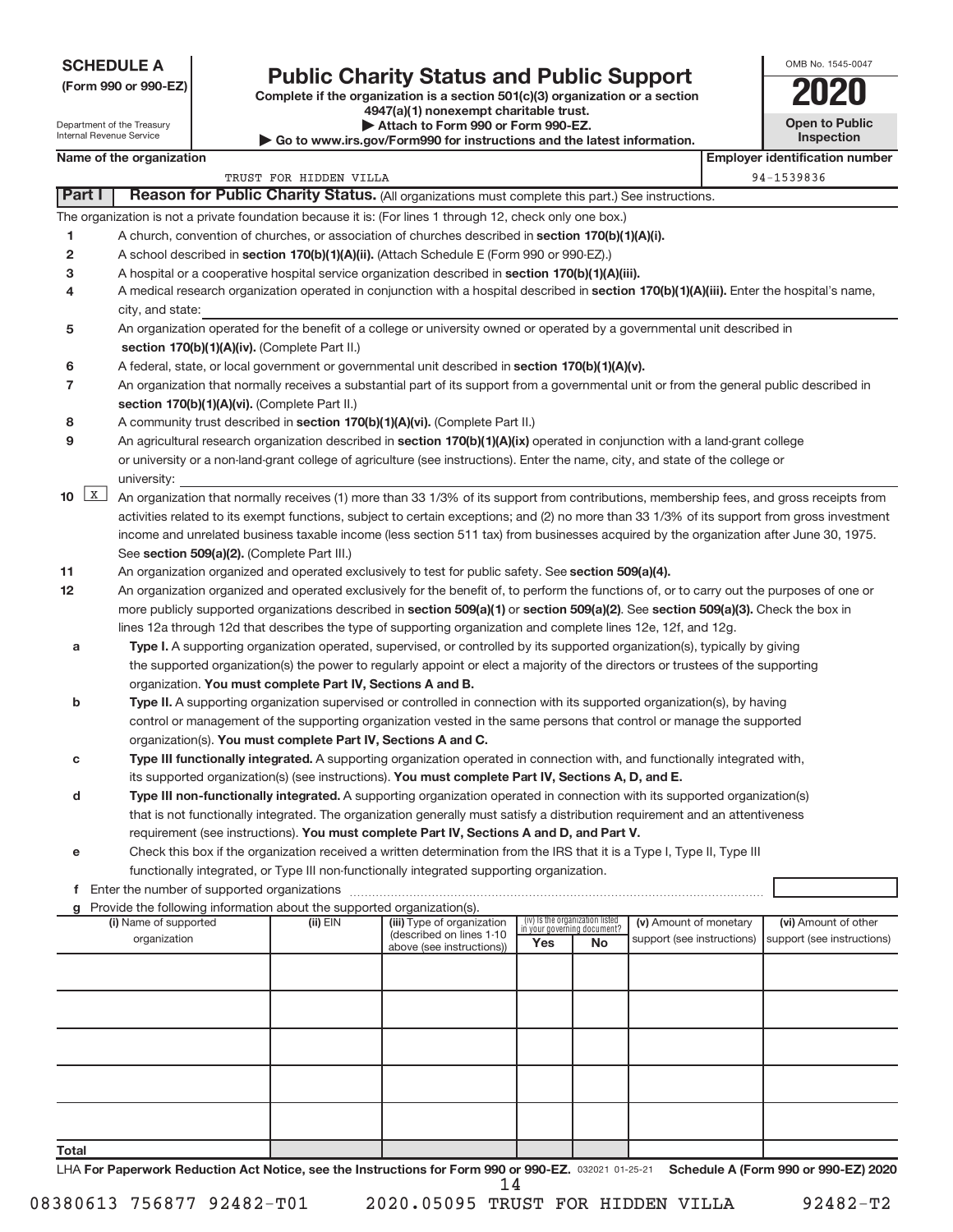#### Schedule A (Form 990 or 990-EZ) 2020 TRUST FOR HIDDEN VILLA 8 and the state of the state of the 94-1539836 Page

**2**

(Complete only if you checked the box on line 5, 7, or 8 of Part I or if the organization failed to qualify under Part III. If the organization fails to qualify under the tests listed below, please complete Part III.) **Part II** Support Schedule for Organizations Described in Sections 170(b)(1)(A)(iv) and 170(b)(1)(A)(vi)

| Calendar year (or fiscal year beginning in) $\blacktriangleright$<br>(a) 2016<br>(b) 2017<br>$(c)$ 2018<br>$(d)$ 2019<br>(e) 2020<br>(f) Total<br>1 Gifts, grants, contributions, and<br>membership fees received. (Do not<br>include any "unusual grants.")<br>2 Tax revenues levied for the organ-<br>ization's benefit and either paid to<br>or expended on its behalf<br>3 The value of services or facilities<br>furnished by a governmental unit to<br>the organization without charge<br>4 Total. Add lines 1 through 3<br>The portion of total contributions<br>5<br>by each person (other than a<br>governmental unit or publicly<br>supported organization) included<br>on line 1 that exceeds 2% of the<br>amount shown on line 11,<br>column (f)<br>6 Public support. Subtract line 5 from line 4.<br><b>Section B. Total Support</b><br>Calendar year (or fiscal year beginning in)<br>(a) 2016<br>(b) 2017<br>$(c)$ 2018<br>$(d)$ 2019<br>(e) 2020<br>(f) Total<br>7 Amounts from line 4<br>Gross income from interest,<br>8<br>dividends, payments received on<br>securities loans, rents, royalties,<br>and income from similar sources<br>Net income from unrelated business<br>9<br>activities, whether or not the<br>business is regularly carried on<br>10 Other income. Do not include gain<br>or loss from the sale of capital<br>assets (Explain in Part VI.)<br>11 Total support. Add lines 7 through 10<br>12 Gross receipts from related activities, etc. (see instructions)<br>$12 \,$<br>13 First 5 years. If the Form 990 is for the organization's first, second, third, fourth, or fifth tax year as a section 501(c)(3)<br>organization, check this box and stop here<br><b>Section C. Computation of Public Support Percentage</b><br>14<br>%<br>14 Public support percentage for 2020 (line 6, column (f), divided by line 11, column (f)<br>15<br>%<br>16a 33 1/3% support test - 2020. If the organization did not check the box on line 13, and line 14 is 33 1/3% or more, check this box and<br>b 33 1/3% support test - 2019. If the organization did not check a box on line 13 or 16a, and line 15 is 33 1/3% or more, check this box<br>17a 10% -facts-and-circumstances test - 2020. If the organization did not check a box on line 13, 16a, or 16b, and line 14 is 10% or more,<br>and if the organization meets the facts-and-circumstances test, check this box and stop here. Explain in Part VI how the organization<br>meets the facts-and-circumstances test. The organization qualifies as a publicly supported organization<br>b 10% -facts-and-circumstances test - 2019. If the organization did not check a box on line 13, 16a, 16b, or 17a, and line 15 is 10% or<br>more, and if the organization meets the facts-and-circumstances test, check this box and stop here. Explain in Part VI how the<br>organization meets the facts-and-circumstances test. The organization qualifies as a publicly supported organization<br>$\mathcal{L} = \{1, 2, \ldots, \ldots, \ldots \}$<br>Private foundation. If the organization did not check a box on line 13, 16a, 16b, 17a, or 17b, check this box and see instructions<br>18<br>Schedule A (Form 990 or 990-F7) 2020 | <b>Section A. Public Support</b> |  |  |  |
|---------------------------------------------------------------------------------------------------------------------------------------------------------------------------------------------------------------------------------------------------------------------------------------------------------------------------------------------------------------------------------------------------------------------------------------------------------------------------------------------------------------------------------------------------------------------------------------------------------------------------------------------------------------------------------------------------------------------------------------------------------------------------------------------------------------------------------------------------------------------------------------------------------------------------------------------------------------------------------------------------------------------------------------------------------------------------------------------------------------------------------------------------------------------------------------------------------------------------------------------------------------------------------------------------------------------------------------------------------------------------------------------------------------------------------------------------------------------------------------------------------------------------------------------------------------------------------------------------------------------------------------------------------------------------------------------------------------------------------------------------------------------------------------------------------------------------------------------------------------------------------------------------------------------------------------------------------------------------------------------------------------------------------------------------------------------------------------------------------------------------------------------------------------------------------------------------------------------------------------------------------------------------------------------------------------------------------------------------------------------------------------------------------------------------------------------------------------------------------------------------------------------------------------------------------------------------------------------------------------------------------------------------------------------------------------------------------------------------------------------------------------------------------------------------------------------------------------------------------------------------------------------------------------------------------------------------------------------------------------------------------------------------------------------------------------------------------------------------------------------------------------------------------------------------------------------------------------------------------|----------------------------------|--|--|--|
|                                                                                                                                                                                                                                                                                                                                                                                                                                                                                                                                                                                                                                                                                                                                                                                                                                                                                                                                                                                                                                                                                                                                                                                                                                                                                                                                                                                                                                                                                                                                                                                                                                                                                                                                                                                                                                                                                                                                                                                                                                                                                                                                                                                                                                                                                                                                                                                                                                                                                                                                                                                                                                                                                                                                                                                                                                                                                                                                                                                                                                                                                                                                                                                                                                 |                                  |  |  |  |
|                                                                                                                                                                                                                                                                                                                                                                                                                                                                                                                                                                                                                                                                                                                                                                                                                                                                                                                                                                                                                                                                                                                                                                                                                                                                                                                                                                                                                                                                                                                                                                                                                                                                                                                                                                                                                                                                                                                                                                                                                                                                                                                                                                                                                                                                                                                                                                                                                                                                                                                                                                                                                                                                                                                                                                                                                                                                                                                                                                                                                                                                                                                                                                                                                                 |                                  |  |  |  |
|                                                                                                                                                                                                                                                                                                                                                                                                                                                                                                                                                                                                                                                                                                                                                                                                                                                                                                                                                                                                                                                                                                                                                                                                                                                                                                                                                                                                                                                                                                                                                                                                                                                                                                                                                                                                                                                                                                                                                                                                                                                                                                                                                                                                                                                                                                                                                                                                                                                                                                                                                                                                                                                                                                                                                                                                                                                                                                                                                                                                                                                                                                                                                                                                                                 |                                  |  |  |  |
|                                                                                                                                                                                                                                                                                                                                                                                                                                                                                                                                                                                                                                                                                                                                                                                                                                                                                                                                                                                                                                                                                                                                                                                                                                                                                                                                                                                                                                                                                                                                                                                                                                                                                                                                                                                                                                                                                                                                                                                                                                                                                                                                                                                                                                                                                                                                                                                                                                                                                                                                                                                                                                                                                                                                                                                                                                                                                                                                                                                                                                                                                                                                                                                                                                 |                                  |  |  |  |
|                                                                                                                                                                                                                                                                                                                                                                                                                                                                                                                                                                                                                                                                                                                                                                                                                                                                                                                                                                                                                                                                                                                                                                                                                                                                                                                                                                                                                                                                                                                                                                                                                                                                                                                                                                                                                                                                                                                                                                                                                                                                                                                                                                                                                                                                                                                                                                                                                                                                                                                                                                                                                                                                                                                                                                                                                                                                                                                                                                                                                                                                                                                                                                                                                                 |                                  |  |  |  |
|                                                                                                                                                                                                                                                                                                                                                                                                                                                                                                                                                                                                                                                                                                                                                                                                                                                                                                                                                                                                                                                                                                                                                                                                                                                                                                                                                                                                                                                                                                                                                                                                                                                                                                                                                                                                                                                                                                                                                                                                                                                                                                                                                                                                                                                                                                                                                                                                                                                                                                                                                                                                                                                                                                                                                                                                                                                                                                                                                                                                                                                                                                                                                                                                                                 |                                  |  |  |  |
|                                                                                                                                                                                                                                                                                                                                                                                                                                                                                                                                                                                                                                                                                                                                                                                                                                                                                                                                                                                                                                                                                                                                                                                                                                                                                                                                                                                                                                                                                                                                                                                                                                                                                                                                                                                                                                                                                                                                                                                                                                                                                                                                                                                                                                                                                                                                                                                                                                                                                                                                                                                                                                                                                                                                                                                                                                                                                                                                                                                                                                                                                                                                                                                                                                 |                                  |  |  |  |
|                                                                                                                                                                                                                                                                                                                                                                                                                                                                                                                                                                                                                                                                                                                                                                                                                                                                                                                                                                                                                                                                                                                                                                                                                                                                                                                                                                                                                                                                                                                                                                                                                                                                                                                                                                                                                                                                                                                                                                                                                                                                                                                                                                                                                                                                                                                                                                                                                                                                                                                                                                                                                                                                                                                                                                                                                                                                                                                                                                                                                                                                                                                                                                                                                                 |                                  |  |  |  |
|                                                                                                                                                                                                                                                                                                                                                                                                                                                                                                                                                                                                                                                                                                                                                                                                                                                                                                                                                                                                                                                                                                                                                                                                                                                                                                                                                                                                                                                                                                                                                                                                                                                                                                                                                                                                                                                                                                                                                                                                                                                                                                                                                                                                                                                                                                                                                                                                                                                                                                                                                                                                                                                                                                                                                                                                                                                                                                                                                                                                                                                                                                                                                                                                                                 |                                  |  |  |  |
|                                                                                                                                                                                                                                                                                                                                                                                                                                                                                                                                                                                                                                                                                                                                                                                                                                                                                                                                                                                                                                                                                                                                                                                                                                                                                                                                                                                                                                                                                                                                                                                                                                                                                                                                                                                                                                                                                                                                                                                                                                                                                                                                                                                                                                                                                                                                                                                                                                                                                                                                                                                                                                                                                                                                                                                                                                                                                                                                                                                                                                                                                                                                                                                                                                 |                                  |  |  |  |
|                                                                                                                                                                                                                                                                                                                                                                                                                                                                                                                                                                                                                                                                                                                                                                                                                                                                                                                                                                                                                                                                                                                                                                                                                                                                                                                                                                                                                                                                                                                                                                                                                                                                                                                                                                                                                                                                                                                                                                                                                                                                                                                                                                                                                                                                                                                                                                                                                                                                                                                                                                                                                                                                                                                                                                                                                                                                                                                                                                                                                                                                                                                                                                                                                                 |                                  |  |  |  |
|                                                                                                                                                                                                                                                                                                                                                                                                                                                                                                                                                                                                                                                                                                                                                                                                                                                                                                                                                                                                                                                                                                                                                                                                                                                                                                                                                                                                                                                                                                                                                                                                                                                                                                                                                                                                                                                                                                                                                                                                                                                                                                                                                                                                                                                                                                                                                                                                                                                                                                                                                                                                                                                                                                                                                                                                                                                                                                                                                                                                                                                                                                                                                                                                                                 |                                  |  |  |  |
|                                                                                                                                                                                                                                                                                                                                                                                                                                                                                                                                                                                                                                                                                                                                                                                                                                                                                                                                                                                                                                                                                                                                                                                                                                                                                                                                                                                                                                                                                                                                                                                                                                                                                                                                                                                                                                                                                                                                                                                                                                                                                                                                                                                                                                                                                                                                                                                                                                                                                                                                                                                                                                                                                                                                                                                                                                                                                                                                                                                                                                                                                                                                                                                                                                 |                                  |  |  |  |
|                                                                                                                                                                                                                                                                                                                                                                                                                                                                                                                                                                                                                                                                                                                                                                                                                                                                                                                                                                                                                                                                                                                                                                                                                                                                                                                                                                                                                                                                                                                                                                                                                                                                                                                                                                                                                                                                                                                                                                                                                                                                                                                                                                                                                                                                                                                                                                                                                                                                                                                                                                                                                                                                                                                                                                                                                                                                                                                                                                                                                                                                                                                                                                                                                                 |                                  |  |  |  |
|                                                                                                                                                                                                                                                                                                                                                                                                                                                                                                                                                                                                                                                                                                                                                                                                                                                                                                                                                                                                                                                                                                                                                                                                                                                                                                                                                                                                                                                                                                                                                                                                                                                                                                                                                                                                                                                                                                                                                                                                                                                                                                                                                                                                                                                                                                                                                                                                                                                                                                                                                                                                                                                                                                                                                                                                                                                                                                                                                                                                                                                                                                                                                                                                                                 |                                  |  |  |  |
|                                                                                                                                                                                                                                                                                                                                                                                                                                                                                                                                                                                                                                                                                                                                                                                                                                                                                                                                                                                                                                                                                                                                                                                                                                                                                                                                                                                                                                                                                                                                                                                                                                                                                                                                                                                                                                                                                                                                                                                                                                                                                                                                                                                                                                                                                                                                                                                                                                                                                                                                                                                                                                                                                                                                                                                                                                                                                                                                                                                                                                                                                                                                                                                                                                 |                                  |  |  |  |
|                                                                                                                                                                                                                                                                                                                                                                                                                                                                                                                                                                                                                                                                                                                                                                                                                                                                                                                                                                                                                                                                                                                                                                                                                                                                                                                                                                                                                                                                                                                                                                                                                                                                                                                                                                                                                                                                                                                                                                                                                                                                                                                                                                                                                                                                                                                                                                                                                                                                                                                                                                                                                                                                                                                                                                                                                                                                                                                                                                                                                                                                                                                                                                                                                                 |                                  |  |  |  |
|                                                                                                                                                                                                                                                                                                                                                                                                                                                                                                                                                                                                                                                                                                                                                                                                                                                                                                                                                                                                                                                                                                                                                                                                                                                                                                                                                                                                                                                                                                                                                                                                                                                                                                                                                                                                                                                                                                                                                                                                                                                                                                                                                                                                                                                                                                                                                                                                                                                                                                                                                                                                                                                                                                                                                                                                                                                                                                                                                                                                                                                                                                                                                                                                                                 |                                  |  |  |  |
|                                                                                                                                                                                                                                                                                                                                                                                                                                                                                                                                                                                                                                                                                                                                                                                                                                                                                                                                                                                                                                                                                                                                                                                                                                                                                                                                                                                                                                                                                                                                                                                                                                                                                                                                                                                                                                                                                                                                                                                                                                                                                                                                                                                                                                                                                                                                                                                                                                                                                                                                                                                                                                                                                                                                                                                                                                                                                                                                                                                                                                                                                                                                                                                                                                 |                                  |  |  |  |
|                                                                                                                                                                                                                                                                                                                                                                                                                                                                                                                                                                                                                                                                                                                                                                                                                                                                                                                                                                                                                                                                                                                                                                                                                                                                                                                                                                                                                                                                                                                                                                                                                                                                                                                                                                                                                                                                                                                                                                                                                                                                                                                                                                                                                                                                                                                                                                                                                                                                                                                                                                                                                                                                                                                                                                                                                                                                                                                                                                                                                                                                                                                                                                                                                                 |                                  |  |  |  |
|                                                                                                                                                                                                                                                                                                                                                                                                                                                                                                                                                                                                                                                                                                                                                                                                                                                                                                                                                                                                                                                                                                                                                                                                                                                                                                                                                                                                                                                                                                                                                                                                                                                                                                                                                                                                                                                                                                                                                                                                                                                                                                                                                                                                                                                                                                                                                                                                                                                                                                                                                                                                                                                                                                                                                                                                                                                                                                                                                                                                                                                                                                                                                                                                                                 |                                  |  |  |  |
|                                                                                                                                                                                                                                                                                                                                                                                                                                                                                                                                                                                                                                                                                                                                                                                                                                                                                                                                                                                                                                                                                                                                                                                                                                                                                                                                                                                                                                                                                                                                                                                                                                                                                                                                                                                                                                                                                                                                                                                                                                                                                                                                                                                                                                                                                                                                                                                                                                                                                                                                                                                                                                                                                                                                                                                                                                                                                                                                                                                                                                                                                                                                                                                                                                 |                                  |  |  |  |
|                                                                                                                                                                                                                                                                                                                                                                                                                                                                                                                                                                                                                                                                                                                                                                                                                                                                                                                                                                                                                                                                                                                                                                                                                                                                                                                                                                                                                                                                                                                                                                                                                                                                                                                                                                                                                                                                                                                                                                                                                                                                                                                                                                                                                                                                                                                                                                                                                                                                                                                                                                                                                                                                                                                                                                                                                                                                                                                                                                                                                                                                                                                                                                                                                                 |                                  |  |  |  |
|                                                                                                                                                                                                                                                                                                                                                                                                                                                                                                                                                                                                                                                                                                                                                                                                                                                                                                                                                                                                                                                                                                                                                                                                                                                                                                                                                                                                                                                                                                                                                                                                                                                                                                                                                                                                                                                                                                                                                                                                                                                                                                                                                                                                                                                                                                                                                                                                                                                                                                                                                                                                                                                                                                                                                                                                                                                                                                                                                                                                                                                                                                                                                                                                                                 |                                  |  |  |  |
|                                                                                                                                                                                                                                                                                                                                                                                                                                                                                                                                                                                                                                                                                                                                                                                                                                                                                                                                                                                                                                                                                                                                                                                                                                                                                                                                                                                                                                                                                                                                                                                                                                                                                                                                                                                                                                                                                                                                                                                                                                                                                                                                                                                                                                                                                                                                                                                                                                                                                                                                                                                                                                                                                                                                                                                                                                                                                                                                                                                                                                                                                                                                                                                                                                 |                                  |  |  |  |
|                                                                                                                                                                                                                                                                                                                                                                                                                                                                                                                                                                                                                                                                                                                                                                                                                                                                                                                                                                                                                                                                                                                                                                                                                                                                                                                                                                                                                                                                                                                                                                                                                                                                                                                                                                                                                                                                                                                                                                                                                                                                                                                                                                                                                                                                                                                                                                                                                                                                                                                                                                                                                                                                                                                                                                                                                                                                                                                                                                                                                                                                                                                                                                                                                                 |                                  |  |  |  |
|                                                                                                                                                                                                                                                                                                                                                                                                                                                                                                                                                                                                                                                                                                                                                                                                                                                                                                                                                                                                                                                                                                                                                                                                                                                                                                                                                                                                                                                                                                                                                                                                                                                                                                                                                                                                                                                                                                                                                                                                                                                                                                                                                                                                                                                                                                                                                                                                                                                                                                                                                                                                                                                                                                                                                                                                                                                                                                                                                                                                                                                                                                                                                                                                                                 |                                  |  |  |  |
|                                                                                                                                                                                                                                                                                                                                                                                                                                                                                                                                                                                                                                                                                                                                                                                                                                                                                                                                                                                                                                                                                                                                                                                                                                                                                                                                                                                                                                                                                                                                                                                                                                                                                                                                                                                                                                                                                                                                                                                                                                                                                                                                                                                                                                                                                                                                                                                                                                                                                                                                                                                                                                                                                                                                                                                                                                                                                                                                                                                                                                                                                                                                                                                                                                 |                                  |  |  |  |
|                                                                                                                                                                                                                                                                                                                                                                                                                                                                                                                                                                                                                                                                                                                                                                                                                                                                                                                                                                                                                                                                                                                                                                                                                                                                                                                                                                                                                                                                                                                                                                                                                                                                                                                                                                                                                                                                                                                                                                                                                                                                                                                                                                                                                                                                                                                                                                                                                                                                                                                                                                                                                                                                                                                                                                                                                                                                                                                                                                                                                                                                                                                                                                                                                                 |                                  |  |  |  |
|                                                                                                                                                                                                                                                                                                                                                                                                                                                                                                                                                                                                                                                                                                                                                                                                                                                                                                                                                                                                                                                                                                                                                                                                                                                                                                                                                                                                                                                                                                                                                                                                                                                                                                                                                                                                                                                                                                                                                                                                                                                                                                                                                                                                                                                                                                                                                                                                                                                                                                                                                                                                                                                                                                                                                                                                                                                                                                                                                                                                                                                                                                                                                                                                                                 |                                  |  |  |  |
|                                                                                                                                                                                                                                                                                                                                                                                                                                                                                                                                                                                                                                                                                                                                                                                                                                                                                                                                                                                                                                                                                                                                                                                                                                                                                                                                                                                                                                                                                                                                                                                                                                                                                                                                                                                                                                                                                                                                                                                                                                                                                                                                                                                                                                                                                                                                                                                                                                                                                                                                                                                                                                                                                                                                                                                                                                                                                                                                                                                                                                                                                                                                                                                                                                 |                                  |  |  |  |
|                                                                                                                                                                                                                                                                                                                                                                                                                                                                                                                                                                                                                                                                                                                                                                                                                                                                                                                                                                                                                                                                                                                                                                                                                                                                                                                                                                                                                                                                                                                                                                                                                                                                                                                                                                                                                                                                                                                                                                                                                                                                                                                                                                                                                                                                                                                                                                                                                                                                                                                                                                                                                                                                                                                                                                                                                                                                                                                                                                                                                                                                                                                                                                                                                                 |                                  |  |  |  |
|                                                                                                                                                                                                                                                                                                                                                                                                                                                                                                                                                                                                                                                                                                                                                                                                                                                                                                                                                                                                                                                                                                                                                                                                                                                                                                                                                                                                                                                                                                                                                                                                                                                                                                                                                                                                                                                                                                                                                                                                                                                                                                                                                                                                                                                                                                                                                                                                                                                                                                                                                                                                                                                                                                                                                                                                                                                                                                                                                                                                                                                                                                                                                                                                                                 |                                  |  |  |  |
|                                                                                                                                                                                                                                                                                                                                                                                                                                                                                                                                                                                                                                                                                                                                                                                                                                                                                                                                                                                                                                                                                                                                                                                                                                                                                                                                                                                                                                                                                                                                                                                                                                                                                                                                                                                                                                                                                                                                                                                                                                                                                                                                                                                                                                                                                                                                                                                                                                                                                                                                                                                                                                                                                                                                                                                                                                                                                                                                                                                                                                                                                                                                                                                                                                 |                                  |  |  |  |
|                                                                                                                                                                                                                                                                                                                                                                                                                                                                                                                                                                                                                                                                                                                                                                                                                                                                                                                                                                                                                                                                                                                                                                                                                                                                                                                                                                                                                                                                                                                                                                                                                                                                                                                                                                                                                                                                                                                                                                                                                                                                                                                                                                                                                                                                                                                                                                                                                                                                                                                                                                                                                                                                                                                                                                                                                                                                                                                                                                                                                                                                                                                                                                                                                                 |                                  |  |  |  |
|                                                                                                                                                                                                                                                                                                                                                                                                                                                                                                                                                                                                                                                                                                                                                                                                                                                                                                                                                                                                                                                                                                                                                                                                                                                                                                                                                                                                                                                                                                                                                                                                                                                                                                                                                                                                                                                                                                                                                                                                                                                                                                                                                                                                                                                                                                                                                                                                                                                                                                                                                                                                                                                                                                                                                                                                                                                                                                                                                                                                                                                                                                                                                                                                                                 |                                  |  |  |  |
|                                                                                                                                                                                                                                                                                                                                                                                                                                                                                                                                                                                                                                                                                                                                                                                                                                                                                                                                                                                                                                                                                                                                                                                                                                                                                                                                                                                                                                                                                                                                                                                                                                                                                                                                                                                                                                                                                                                                                                                                                                                                                                                                                                                                                                                                                                                                                                                                                                                                                                                                                                                                                                                                                                                                                                                                                                                                                                                                                                                                                                                                                                                                                                                                                                 |                                  |  |  |  |
|                                                                                                                                                                                                                                                                                                                                                                                                                                                                                                                                                                                                                                                                                                                                                                                                                                                                                                                                                                                                                                                                                                                                                                                                                                                                                                                                                                                                                                                                                                                                                                                                                                                                                                                                                                                                                                                                                                                                                                                                                                                                                                                                                                                                                                                                                                                                                                                                                                                                                                                                                                                                                                                                                                                                                                                                                                                                                                                                                                                                                                                                                                                                                                                                                                 |                                  |  |  |  |
|                                                                                                                                                                                                                                                                                                                                                                                                                                                                                                                                                                                                                                                                                                                                                                                                                                                                                                                                                                                                                                                                                                                                                                                                                                                                                                                                                                                                                                                                                                                                                                                                                                                                                                                                                                                                                                                                                                                                                                                                                                                                                                                                                                                                                                                                                                                                                                                                                                                                                                                                                                                                                                                                                                                                                                                                                                                                                                                                                                                                                                                                                                                                                                                                                                 |                                  |  |  |  |
|                                                                                                                                                                                                                                                                                                                                                                                                                                                                                                                                                                                                                                                                                                                                                                                                                                                                                                                                                                                                                                                                                                                                                                                                                                                                                                                                                                                                                                                                                                                                                                                                                                                                                                                                                                                                                                                                                                                                                                                                                                                                                                                                                                                                                                                                                                                                                                                                                                                                                                                                                                                                                                                                                                                                                                                                                                                                                                                                                                                                                                                                                                                                                                                                                                 |                                  |  |  |  |
|                                                                                                                                                                                                                                                                                                                                                                                                                                                                                                                                                                                                                                                                                                                                                                                                                                                                                                                                                                                                                                                                                                                                                                                                                                                                                                                                                                                                                                                                                                                                                                                                                                                                                                                                                                                                                                                                                                                                                                                                                                                                                                                                                                                                                                                                                                                                                                                                                                                                                                                                                                                                                                                                                                                                                                                                                                                                                                                                                                                                                                                                                                                                                                                                                                 |                                  |  |  |  |
|                                                                                                                                                                                                                                                                                                                                                                                                                                                                                                                                                                                                                                                                                                                                                                                                                                                                                                                                                                                                                                                                                                                                                                                                                                                                                                                                                                                                                                                                                                                                                                                                                                                                                                                                                                                                                                                                                                                                                                                                                                                                                                                                                                                                                                                                                                                                                                                                                                                                                                                                                                                                                                                                                                                                                                                                                                                                                                                                                                                                                                                                                                                                                                                                                                 |                                  |  |  |  |
|                                                                                                                                                                                                                                                                                                                                                                                                                                                                                                                                                                                                                                                                                                                                                                                                                                                                                                                                                                                                                                                                                                                                                                                                                                                                                                                                                                                                                                                                                                                                                                                                                                                                                                                                                                                                                                                                                                                                                                                                                                                                                                                                                                                                                                                                                                                                                                                                                                                                                                                                                                                                                                                                                                                                                                                                                                                                                                                                                                                                                                                                                                                                                                                                                                 |                                  |  |  |  |
|                                                                                                                                                                                                                                                                                                                                                                                                                                                                                                                                                                                                                                                                                                                                                                                                                                                                                                                                                                                                                                                                                                                                                                                                                                                                                                                                                                                                                                                                                                                                                                                                                                                                                                                                                                                                                                                                                                                                                                                                                                                                                                                                                                                                                                                                                                                                                                                                                                                                                                                                                                                                                                                                                                                                                                                                                                                                                                                                                                                                                                                                                                                                                                                                                                 |                                  |  |  |  |
|                                                                                                                                                                                                                                                                                                                                                                                                                                                                                                                                                                                                                                                                                                                                                                                                                                                                                                                                                                                                                                                                                                                                                                                                                                                                                                                                                                                                                                                                                                                                                                                                                                                                                                                                                                                                                                                                                                                                                                                                                                                                                                                                                                                                                                                                                                                                                                                                                                                                                                                                                                                                                                                                                                                                                                                                                                                                                                                                                                                                                                                                                                                                                                                                                                 |                                  |  |  |  |
|                                                                                                                                                                                                                                                                                                                                                                                                                                                                                                                                                                                                                                                                                                                                                                                                                                                                                                                                                                                                                                                                                                                                                                                                                                                                                                                                                                                                                                                                                                                                                                                                                                                                                                                                                                                                                                                                                                                                                                                                                                                                                                                                                                                                                                                                                                                                                                                                                                                                                                                                                                                                                                                                                                                                                                                                                                                                                                                                                                                                                                                                                                                                                                                                                                 |                                  |  |  |  |
|                                                                                                                                                                                                                                                                                                                                                                                                                                                                                                                                                                                                                                                                                                                                                                                                                                                                                                                                                                                                                                                                                                                                                                                                                                                                                                                                                                                                                                                                                                                                                                                                                                                                                                                                                                                                                                                                                                                                                                                                                                                                                                                                                                                                                                                                                                                                                                                                                                                                                                                                                                                                                                                                                                                                                                                                                                                                                                                                                                                                                                                                                                                                                                                                                                 |                                  |  |  |  |
|                                                                                                                                                                                                                                                                                                                                                                                                                                                                                                                                                                                                                                                                                                                                                                                                                                                                                                                                                                                                                                                                                                                                                                                                                                                                                                                                                                                                                                                                                                                                                                                                                                                                                                                                                                                                                                                                                                                                                                                                                                                                                                                                                                                                                                                                                                                                                                                                                                                                                                                                                                                                                                                                                                                                                                                                                                                                                                                                                                                                                                                                                                                                                                                                                                 |                                  |  |  |  |
|                                                                                                                                                                                                                                                                                                                                                                                                                                                                                                                                                                                                                                                                                                                                                                                                                                                                                                                                                                                                                                                                                                                                                                                                                                                                                                                                                                                                                                                                                                                                                                                                                                                                                                                                                                                                                                                                                                                                                                                                                                                                                                                                                                                                                                                                                                                                                                                                                                                                                                                                                                                                                                                                                                                                                                                                                                                                                                                                                                                                                                                                                                                                                                                                                                 |                                  |  |  |  |
|                                                                                                                                                                                                                                                                                                                                                                                                                                                                                                                                                                                                                                                                                                                                                                                                                                                                                                                                                                                                                                                                                                                                                                                                                                                                                                                                                                                                                                                                                                                                                                                                                                                                                                                                                                                                                                                                                                                                                                                                                                                                                                                                                                                                                                                                                                                                                                                                                                                                                                                                                                                                                                                                                                                                                                                                                                                                                                                                                                                                                                                                                                                                                                                                                                 |                                  |  |  |  |

Schedule A (Form 990 or 990-E

032022 01-25-21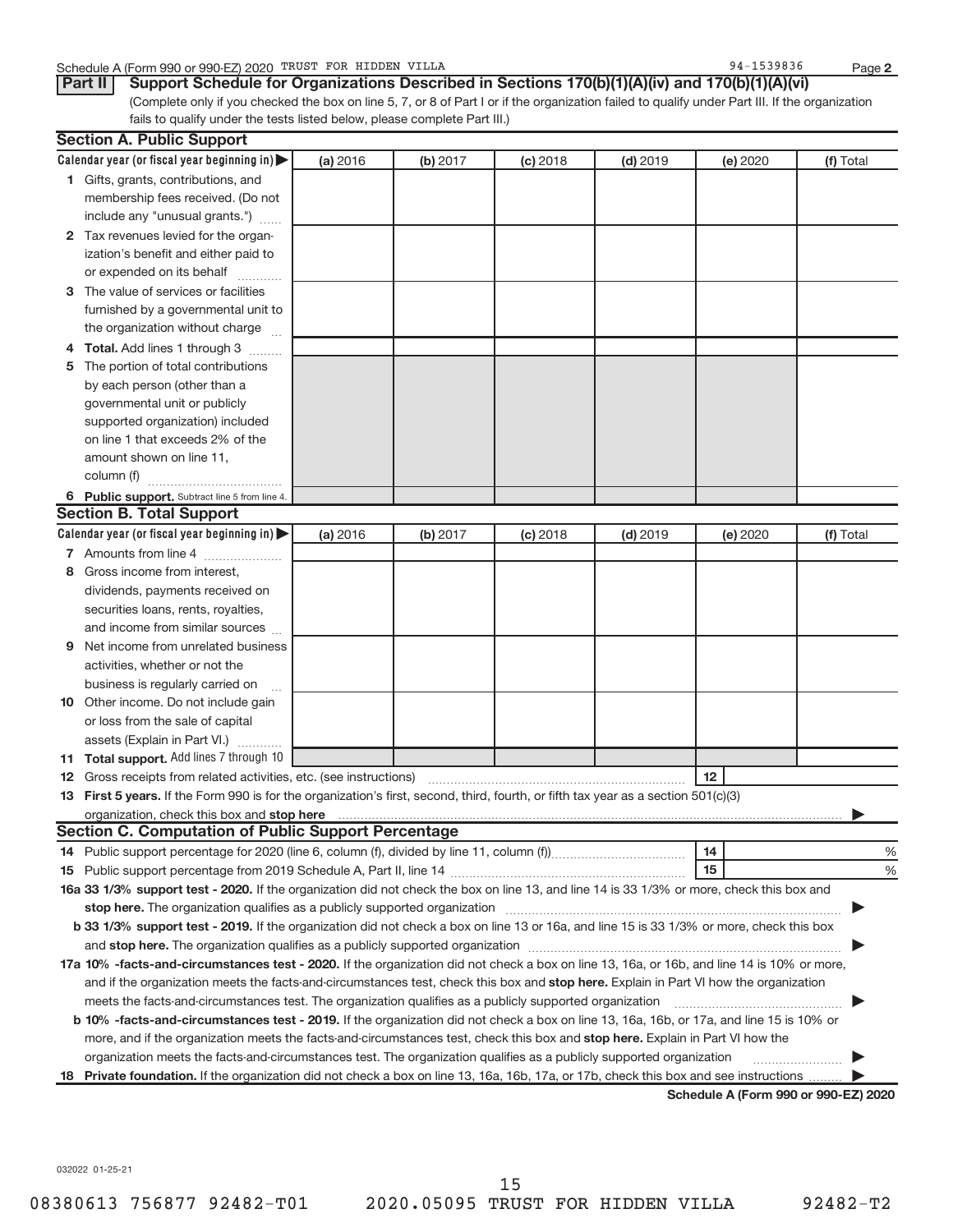**Part III | Support Schedule for Organizations Described in Section 509(a)(2)** 

(Complete only if you checked the box on line 10 of Part I or if the organization failed to qualify under Part II. If the organization fails to qualify under the tests listed below, please complete Part II.)

| <b>Section A. Public Support</b>                                                                                                                                                 |            |            |            |              |                                      |                  |
|----------------------------------------------------------------------------------------------------------------------------------------------------------------------------------|------------|------------|------------|--------------|--------------------------------------|------------------|
| Calendar year (or fiscal year beginning in)                                                                                                                                      | (a) 2016   | (b) 2017   | $(c)$ 2018 | $(d)$ 2019   | (e) 2020                             | (f) Total        |
| 1 Gifts, grants, contributions, and                                                                                                                                              |            |            |            |              |                                      |                  |
| membership fees received. (Do not                                                                                                                                                |            |            |            |              |                                      |                  |
| include any "unusual grants.")                                                                                                                                                   | 3,033,340. | 2,834,551. | 2,160,666. | 2, 262, 562. | 3,299,040.                           | 13,590,159.      |
| 2 Gross receipts from admissions,<br>merchandise sold or services per-<br>formed, or facilities furnished in<br>any activity that is related to the                              |            |            |            |              |                                      |                  |
| organization's tax-exempt purpose                                                                                                                                                | 1,672,839. | 1,649,530. | 1,812,585. | 603,956.     | 807,071.                             | 6,545,981.       |
| 3 Gross receipts from activities that                                                                                                                                            |            |            |            |              |                                      |                  |
| are not an unrelated trade or bus-                                                                                                                                               |            |            |            |              |                                      |                  |
| iness under section 513                                                                                                                                                          |            |            |            |              |                                      |                  |
| 4 Tax revenues levied for the organ-                                                                                                                                             |            |            |            |              |                                      |                  |
| ization's benefit and either paid to<br>or expended on its behalf                                                                                                                |            |            |            |              |                                      |                  |
| 5 The value of services or facilities                                                                                                                                            |            |            |            |              |                                      |                  |
| furnished by a governmental unit to                                                                                                                                              |            |            |            |              |                                      |                  |
| the organization without charge                                                                                                                                                  |            |            |            |              |                                      |                  |
| 6 Total. Add lines 1 through 5                                                                                                                                                   | 4,706,179. | 4,484,081  | 3,973,251  | 2,866,518    | 4, 106, 111                          | 20, 136, 140.    |
| 7a Amounts included on lines 1, 2, and                                                                                                                                           |            |            |            |              |                                      |                  |
| 3 received from disqualified persons                                                                                                                                             | 1,811,342. | 809,891.   | 1,066,252. | 533,995.     | 104,428                              | 4,325,908.       |
| <b>b</b> Amounts included on lines 2 and 3 received<br>from other than disqualified persons that<br>exceed the greater of \$5,000 or 1% of the<br>amount on line 13 for the year |            |            |            |              |                                      | 0.               |
| c Add lines 7a and 7b                                                                                                                                                            | 1,811,342. | 809,891    | 1,066,252  | 533,995      | 104,428                              | 4,325,908.       |
| 8 Public support. (Subtract line 7c from line 6.)                                                                                                                                |            |            |            |              |                                      | 15,810,232.      |
| <b>Section B. Total Support</b>                                                                                                                                                  |            |            |            |              |                                      |                  |
| Calendar year (or fiscal year beginning in)                                                                                                                                      | (a) 2016   | (b) 2017   | $(c)$ 2018 | $(d)$ 2019   | (e) 2020                             | (f) Total        |
| <b>9</b> Amounts from line 6                                                                                                                                                     | 4,706,179  | 4,484,081  | 3,973,251  | 2,866,518    | 4,106,111                            | 20, 136, 140.    |
| <b>10a</b> Gross income from interest,<br>dividends, payments received on<br>securities loans, rents, royalties,                                                                 |            |            |            |              |                                      |                  |
| and income from similar sources<br><b>b</b> Unrelated business taxable income                                                                                                    | 102,003.   | 180,383.   | 236, 273   | 203,301.     | 153,306                              | 875,266.         |
| (less section 511 taxes) from businesses<br>acquired after June 30, 1975                                                                                                         |            |            |            |              |                                      |                  |
| .                                                                                                                                                                                | 102,003    | 180,383    | 236, 273   | 203,301      | 153,306                              | 875,266.         |
| c Add lines 10a and 10b<br>11 Net income from unrelated business<br>activities not included in line 10b,<br>whether or not the business is<br>regularly carried on               |            |            |            |              |                                      |                  |
| 12 Other income. Do not include gain<br>or loss from the sale of capital<br>assets (Explain in Part VI.)                                                                         |            |            |            |              | 6,017.                               | 6,017.           |
| <b>13</b> Total support. (Add lines 9, 10c, 11, and 12.)                                                                                                                         | 4,808,182. | 4,664,464. | 4,209,524. | 3,069,819    | 4, 265, 434.                         | 21,017,423.      |
| 14 First 5 years. If the Form 990 is for the organization's first, second, third, fourth, or fifth tax year as a section 501(c)(3) organization,                                 |            |            |            |              |                                      |                  |
| check this box and stop here                                                                                                                                                     |            |            |            |              |                                      |                  |
| <b>Section C. Computation of Public Support Percentage</b>                                                                                                                       |            |            |            |              |                                      |                  |
|                                                                                                                                                                                  |            |            |            |              | 15                                   | 75.22<br>℅       |
| 16 Public support percentage from 2019 Schedule A, Part III, line 15                                                                                                             |            |            |            |              | 16                                   | 66.12<br>%       |
| <b>Section D. Computation of Investment Income Percentage</b>                                                                                                                    |            |            |            |              |                                      |                  |
| 17 Investment income percentage for 2020 (line 10c, column (f), divided by line 13, column (f))                                                                                  |            |            |            |              | 17                                   | 4.16<br>%        |
| 18 Investment income percentage from 2019 Schedule A, Part III, line 17                                                                                                          |            |            |            |              | 18                                   | 3,50<br>%        |
| 19a 33 1/3% support tests - 2020. If the organization did not check the box on line 14, and line 15 is more than 33 1/3%, and line 17 is not                                     |            |            |            |              |                                      |                  |
| more than 33 1/3%, check this box and stop here. The organization qualifies as a publicly supported organization                                                                 |            |            |            |              |                                      | $\,$ X $\,$<br>▶ |
| b 33 1/3% support tests - 2019. If the organization did not check a box on line 14 or line 19a, and line 16 is more than 33 1/3%, and                                            |            |            |            |              |                                      |                  |
| line 18 is not more than 33 1/3%, check this box and stop here. The organization qualifies as a publicly supported organization                                                  |            |            |            |              |                                      |                  |
|                                                                                                                                                                                  |            |            |            |              |                                      |                  |
| 032023 01-25-21                                                                                                                                                                  |            |            | 16         |              | Schedule A (Form 990 or 990-EZ) 2020 |                  |

08380613 756877 92482-T01 2020.05095 TRUST FOR HIDDEN VILLA 92482-T2

**Page 3**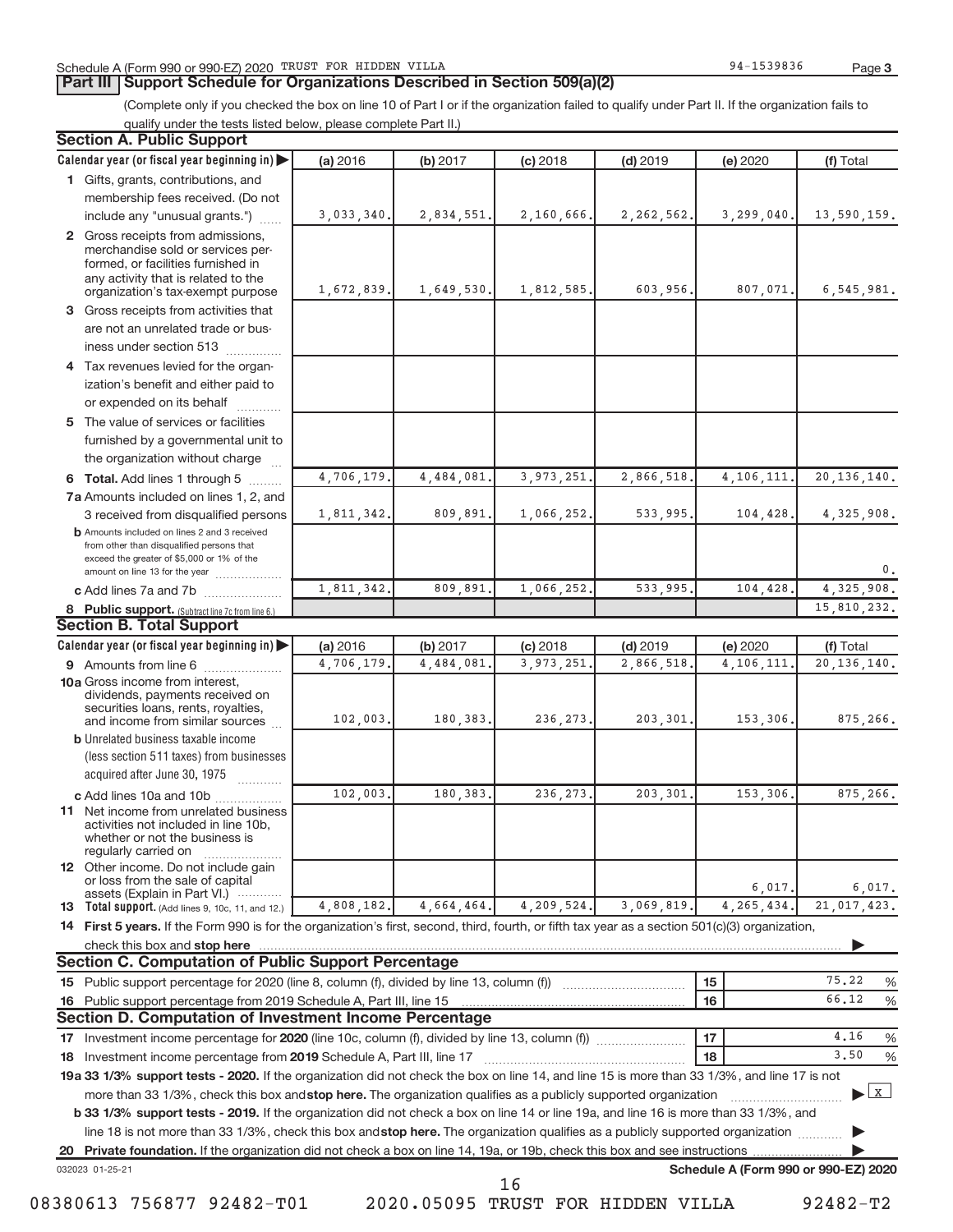### **Part IV Supporting Organizations**

(Complete only if you checked a box in line 12 on Part I. If you checked box 12a, Part I, complete Sections A and B. If you checked box 12b, Part I, complete Sections A and C. If you checked box 12c, Part I, complete Sections A, D, and E. If you checked box 12d, Part I, complete Sections A and D, and complete Part V.)

## **Section A. All Supporting Organizations**

- **1** Are all of the organization's supported organizations listed by name in the organization's governing documents? If "No," describe in Part VI how the supported organizations are designated. If designated by *class or purpose, describe the designation. If historic and continuing relationship, explain.*
- **2** Did the organization have any supported organization that does not have an IRS determination of status under section 509(a)(1) or (2)? If "Yes," explain in Part **VI** how the organization determined that the supported *organization was described in section 509(a)(1) or (2).*
- **3a** Did the organization have a supported organization described in section 501(c)(4), (5), or (6)? If "Yes," answer *lines 3b and 3c below.*
- **b** Did the organization confirm that each supported organization qualified under section 501(c)(4), (5), or (6) and satisfied the public support tests under section 509(a)(2)? If "Yes," describe in Part VI when and how the *organization made the determination.*
- **c** Did the organization ensure that all support to such organizations was used exclusively for section 170(c)(2)(B) purposes? If "Yes," explain in Part VI what controls the organization put in place to ensure such use.
- **4 a** *If* Was any supported organization not organized in the United States ("foreign supported organization")? *"Yes," and if you checked box 12a or 12b in Part I, answer lines 4b and 4c below.*
- **b** Did the organization have ultimate control and discretion in deciding whether to make grants to the foreign supported organization? If "Yes," describe in Part VI how the organization had such control and discretion *despite being controlled or supervised by or in connection with its supported organizations.*
- **c** Did the organization support any foreign supported organization that does not have an IRS determination under sections 501(c)(3) and 509(a)(1) or (2)? If "Yes," explain in Part VI what controls the organization used *to ensure that all support to the foreign supported organization was used exclusively for section 170(c)(2)(B) purposes.*
- **5a** Did the organization add, substitute, or remove any supported organizations during the tax year? If "Yes," answer lines 5b and 5c below (if applicable). Also, provide detail in **Part VI,** including (i) the names and EIN *numbers of the supported organizations added, substituted, or removed; (ii) the reasons for each such action; (iii) the authority under the organization's organizing document authorizing such action; and (iv) how the action was accomplished (such as by amendment to the organizing document).*
- **b** Type I or Type II only. Was any added or substituted supported organization part of a class already designated in the organization's organizing document?
- **c Substitutions only.**  Was the substitution the result of an event beyond the organization's control?
- **6** Did the organization provide support (whether in the form of grants or the provision of services or facilities) to **Part VI.** support or benefit one or more of the filing organization's supported organizations? If "Yes," provide detail in anyone other than (i) its supported organizations, (ii) individuals that are part of the charitable class benefited by one or more of its supported organizations, or (iii) other supporting organizations that also
- **7** Did the organization provide a grant, loan, compensation, or other similar payment to a substantial contributor regard to a substantial contributor? If "Yes," complete Part I of Schedule L (Form 990 or 990-EZ). (as defined in section 4958(c)(3)(C)), a family member of a substantial contributor, or a 35% controlled entity with
- **8** Did the organization make a loan to a disqualified person (as defined in section 4958) not described in line 7? *If "Yes," complete Part I of Schedule L (Form 990 or 990-EZ).*
- **9 a** Was the organization controlled directly or indirectly at any time during the tax year by one or more in section 509(a)(1) or (2))? If "Yes," provide detail in **Part VI.** disqualified persons, as defined in section 4946 (other than foundation managers and organizations described
- **b** Did one or more disqualified persons (as defined in line 9a) hold a controlling interest in any entity in which the supporting organization had an interest? If "Yes," provide detail in Part VI.
- **c** Did a disqualified person (as defined in line 9a) have an ownership interest in, or derive any personal benefit from, assets in which the supporting organization also had an interest? If "Yes," provide detail in Part VI.
- **10 a** Was the organization subject to the excess business holdings rules of section 4943 because of section supporting organizations)? If "Yes," answer line 10b below. 4943(f) (regarding certain Type II supporting organizations, and all Type III non-functionally integrated
	- **b** Did the organization have any excess business holdings in the tax year? (Use Schedule C, Form 4720, to *determine whether the organization had excess business holdings.)*

032024 01-25-21

**Schedule A (Form 990 or 990-EZ) 2020**

17

**1**

**2**

**3a**

**3b**

**3c**

**4a**

**4b**

**4c**

**5a**

**5b 5c**

**6**

**7**

**8**

**9a**

**9b**

**9c**

**10a**

**10b**

**Yes No**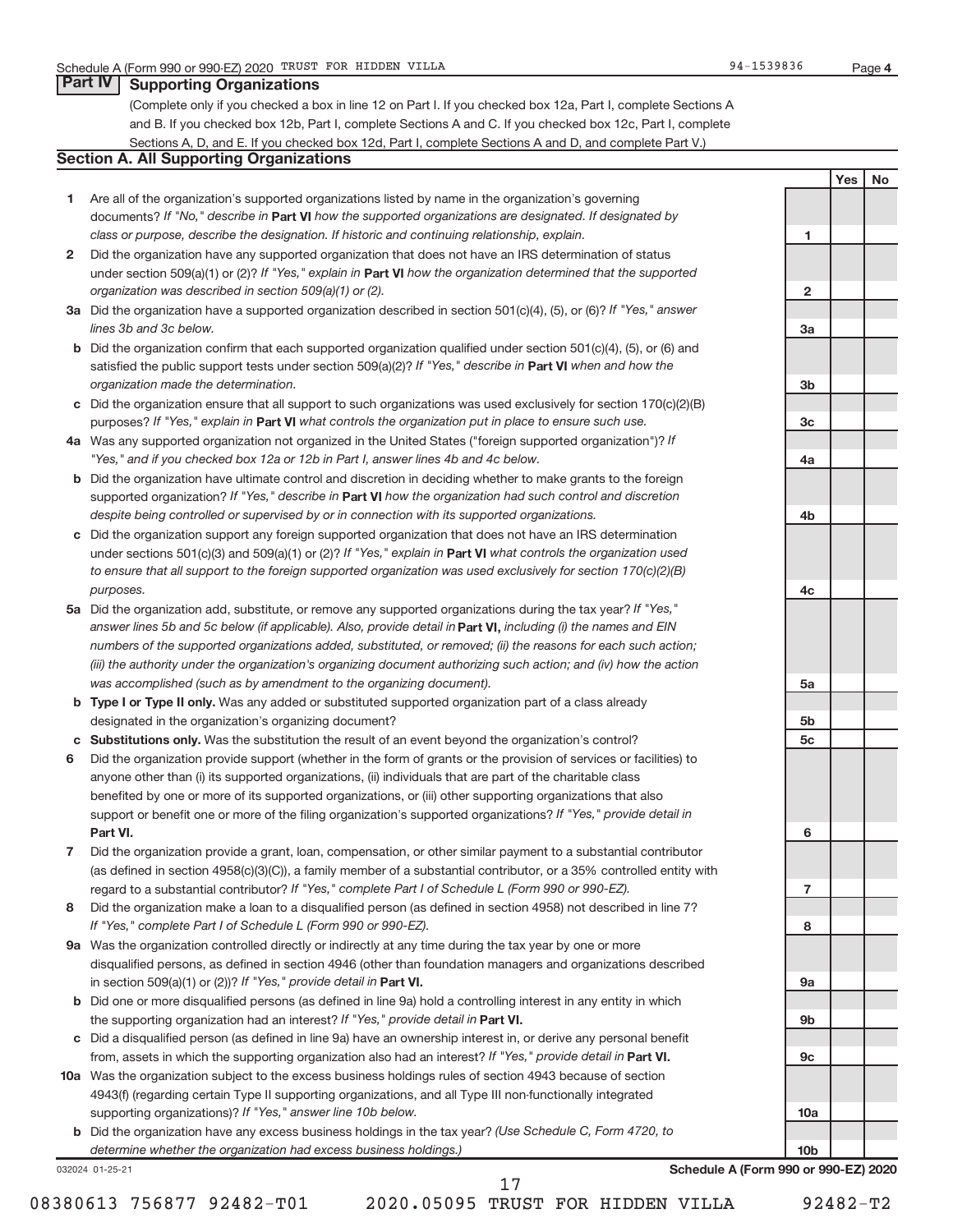|              | <b>Part IV Supporting Organizations (continued)</b>                                                                                                                                                                                                                                                                                                                                                                                                                                                                                                                                                                                                                                                                                                                      |                         |     |    |
|--------------|--------------------------------------------------------------------------------------------------------------------------------------------------------------------------------------------------------------------------------------------------------------------------------------------------------------------------------------------------------------------------------------------------------------------------------------------------------------------------------------------------------------------------------------------------------------------------------------------------------------------------------------------------------------------------------------------------------------------------------------------------------------------------|-------------------------|-----|----|
|              |                                                                                                                                                                                                                                                                                                                                                                                                                                                                                                                                                                                                                                                                                                                                                                          |                         | Yes | No |
| 11           | Has the organization accepted a gift or contribution from any of the following persons?                                                                                                                                                                                                                                                                                                                                                                                                                                                                                                                                                                                                                                                                                  |                         |     |    |
|              | a A person who directly or indirectly controls, either alone or together with persons described in lines 11b and                                                                                                                                                                                                                                                                                                                                                                                                                                                                                                                                                                                                                                                         |                         |     |    |
|              | 11c below, the governing body of a supported organization?                                                                                                                                                                                                                                                                                                                                                                                                                                                                                                                                                                                                                                                                                                               | 11a                     |     |    |
|              | <b>b</b> A family member of a person described in line 11a above?                                                                                                                                                                                                                                                                                                                                                                                                                                                                                                                                                                                                                                                                                                        | 11 <sub>b</sub>         |     |    |
|              | c A 35% controlled entity of a person described in line 11a or 11b above?If "Yes" to line 11a, 11b, or 11c, provide                                                                                                                                                                                                                                                                                                                                                                                                                                                                                                                                                                                                                                                      |                         |     |    |
|              | detail in Part VI.                                                                                                                                                                                                                                                                                                                                                                                                                                                                                                                                                                                                                                                                                                                                                       | 11c                     |     |    |
|              | <b>Section B. Type I Supporting Organizations</b>                                                                                                                                                                                                                                                                                                                                                                                                                                                                                                                                                                                                                                                                                                                        |                         |     |    |
|              |                                                                                                                                                                                                                                                                                                                                                                                                                                                                                                                                                                                                                                                                                                                                                                          |                         | Yes | No |
| 1            | Did the governing body, members of the governing body, officers acting in their official capacity, or membership of one or<br>more supported organizations have the power to regularly appoint or elect at least a majority of the organization's officers,<br>directors, or trustees at all times during the tax year? If "No," describe in Part VI how the supported organization(s)<br>effectively operated, supervised, or controlled the organization's activities. If the organization had more than one supported<br>organization, describe how the powers to appoint and/or remove officers, directors, or trustees were allocated among the<br>supported organizations and what conditions or restrictions, if any, applied to such powers during the tax year. | 1                       |     |    |
| $\mathbf{2}$ | Did the organization operate for the benefit of any supported organization other than the supported                                                                                                                                                                                                                                                                                                                                                                                                                                                                                                                                                                                                                                                                      |                         |     |    |
|              | organization(s) that operated, supervised, or controlled the supporting organization? If "Yes," explain in                                                                                                                                                                                                                                                                                                                                                                                                                                                                                                                                                                                                                                                               |                         |     |    |
|              | <b>Part VI</b> how providing such benefit carried out the purposes of the supported organization(s) that operated.                                                                                                                                                                                                                                                                                                                                                                                                                                                                                                                                                                                                                                                       |                         |     |    |
|              | supervised, or controlled the supporting organization.                                                                                                                                                                                                                                                                                                                                                                                                                                                                                                                                                                                                                                                                                                                   | $\overline{\mathbf{c}}$ |     |    |
|              | <b>Section C. Type II Supporting Organizations</b>                                                                                                                                                                                                                                                                                                                                                                                                                                                                                                                                                                                                                                                                                                                       |                         |     |    |
|              |                                                                                                                                                                                                                                                                                                                                                                                                                                                                                                                                                                                                                                                                                                                                                                          |                         | Yes | No |
| 1            | Were a majority of the organization's directors or trustees during the tax year also a majority of the directors<br>or trustees of each of the organization's supported organization(s)? If "No," describe in Part VI how control<br>or management of the supporting organization was vested in the same persons that controlled or managed<br>the supported organization(s).                                                                                                                                                                                                                                                                                                                                                                                            | 1                       |     |    |
|              | <b>Section D. All Type III Supporting Organizations</b>                                                                                                                                                                                                                                                                                                                                                                                                                                                                                                                                                                                                                                                                                                                  |                         |     |    |
|              |                                                                                                                                                                                                                                                                                                                                                                                                                                                                                                                                                                                                                                                                                                                                                                          |                         | Yes | No |
| 1            | Did the organization provide to each of its supported organizations, by the last day of the fifth month of the                                                                                                                                                                                                                                                                                                                                                                                                                                                                                                                                                                                                                                                           |                         |     |    |
|              | organization's tax year, (i) a written notice describing the type and amount of support provided during the prior tax                                                                                                                                                                                                                                                                                                                                                                                                                                                                                                                                                                                                                                                    |                         |     |    |
|              | year, (ii) a copy of the Form 990 that was most recently filed as of the date of notification, and (iii) copies of the                                                                                                                                                                                                                                                                                                                                                                                                                                                                                                                                                                                                                                                   |                         |     |    |
|              | organization's governing documents in effect on the date of notification, to the extent not previously provided?                                                                                                                                                                                                                                                                                                                                                                                                                                                                                                                                                                                                                                                         | 1                       |     |    |
| 2            | Were any of the organization's officers, directors, or trustees either (i) appointed or elected by the supported                                                                                                                                                                                                                                                                                                                                                                                                                                                                                                                                                                                                                                                         |                         |     |    |
|              | organization(s) or (ii) serving on the governing body of a supported organization? If "No," explain in Part VI how                                                                                                                                                                                                                                                                                                                                                                                                                                                                                                                                                                                                                                                       |                         |     |    |
|              | the organization maintained a close and continuous working relationship with the supported organization(s).                                                                                                                                                                                                                                                                                                                                                                                                                                                                                                                                                                                                                                                              | 2                       |     |    |
| 3            | By reason of the relationship described in line 2, above, did the organization's supported organizations have a                                                                                                                                                                                                                                                                                                                                                                                                                                                                                                                                                                                                                                                          |                         |     |    |
|              | significant voice in the organization's investment policies and in directing the use of the organization's                                                                                                                                                                                                                                                                                                                                                                                                                                                                                                                                                                                                                                                               |                         |     |    |
|              | income or assets at all times during the tax year? If "Yes," describe in Part VI the role the organization's                                                                                                                                                                                                                                                                                                                                                                                                                                                                                                                                                                                                                                                             |                         |     |    |
|              | supported organizations played in this regard.                                                                                                                                                                                                                                                                                                                                                                                                                                                                                                                                                                                                                                                                                                                           | 3                       |     |    |
|              | Section E. Type III Functionally Integrated Supporting Organizations                                                                                                                                                                                                                                                                                                                                                                                                                                                                                                                                                                                                                                                                                                     |                         |     |    |
| 1            | Check the box next to the method that the organization used to satisfy the Integral Part Test during the yealsee instructions).                                                                                                                                                                                                                                                                                                                                                                                                                                                                                                                                                                                                                                          |                         |     |    |
| a            | The organization satisfied the Activities Test. Complete line 2 below.                                                                                                                                                                                                                                                                                                                                                                                                                                                                                                                                                                                                                                                                                                   |                         |     |    |
| b            | The organization is the parent of each of its supported organizations. Complete line 3 below.                                                                                                                                                                                                                                                                                                                                                                                                                                                                                                                                                                                                                                                                            |                         |     |    |
| c            | The organization supported a governmental entity. Describe in Part VI how you supported a governmental entity (see instructions).                                                                                                                                                                                                                                                                                                                                                                                                                                                                                                                                                                                                                                        |                         |     |    |
| 2            | Activities Test. Answer lines 2a and 2b below.                                                                                                                                                                                                                                                                                                                                                                                                                                                                                                                                                                                                                                                                                                                           |                         | Yes | No |
| a            | Did substantially all of the organization's activities during the tax year directly further the exempt purposes of                                                                                                                                                                                                                                                                                                                                                                                                                                                                                                                                                                                                                                                       |                         |     |    |
|              | the supported organization(s) to which the organization was responsive? If "Yes," then in Part VI identify                                                                                                                                                                                                                                                                                                                                                                                                                                                                                                                                                                                                                                                               |                         |     |    |
|              | those supported organizations and explain how these activities directly furthered their exempt purposes,                                                                                                                                                                                                                                                                                                                                                                                                                                                                                                                                                                                                                                                                 |                         |     |    |
|              | how the organization was responsive to those supported organizations, and how the organization determined                                                                                                                                                                                                                                                                                                                                                                                                                                                                                                                                                                                                                                                                |                         |     |    |
|              | that these activities constituted substantially all of its activities.                                                                                                                                                                                                                                                                                                                                                                                                                                                                                                                                                                                                                                                                                                   | 2a                      |     |    |
| b            | Did the activities described in line 2a, above, constitute activities that, but for the organization's involvement,                                                                                                                                                                                                                                                                                                                                                                                                                                                                                                                                                                                                                                                      |                         |     |    |
|              | one or more of the organization's supported organization(s) would have been engaged in? If "Yes," explain in                                                                                                                                                                                                                                                                                                                                                                                                                                                                                                                                                                                                                                                             |                         |     |    |
|              | <b>Part VI</b> the reasons for the organization's position that its supported organization(s) would have engaged in<br>these activities but for the organization's involvement.                                                                                                                                                                                                                                                                                                                                                                                                                                                                                                                                                                                          | 2b                      |     |    |
|              |                                                                                                                                                                                                                                                                                                                                                                                                                                                                                                                                                                                                                                                                                                                                                                          |                         |     |    |

- 3 Parent of Supported Organizations. Answer lines 3a and 3b below.
- **a** Did the organization have the power to regularly appoint or elect a majority of the officers, directors, or trustees of each of the supported organizations? If "Yes" or "No" provide details in Part VI.
- 032025 01-25-21 **b** Did the organization exercise a substantial degree of direction over the policies, programs, and activities of each of its supported organizations? If "Yes," describe in Part VI the role played by the organization in this regard.

**Schedule A (Form 990 or 990-EZ) 2020**

**3a**

**3b**

18

08380613 756877 92482-T01 2020.05095 TRUST FOR HIDDEN VILLA 92482-T2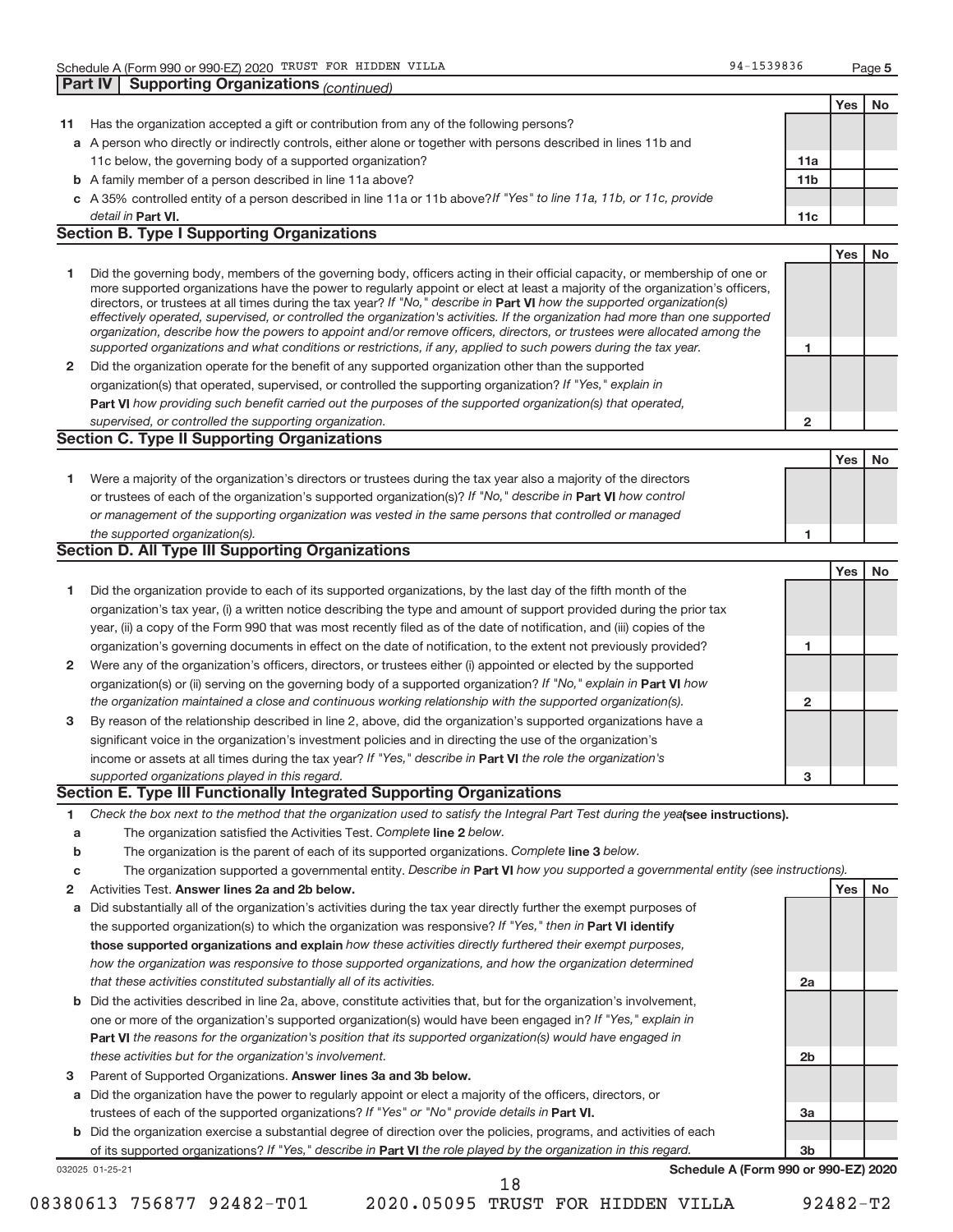Schedule A (Form 990 or 990-EZ) 2020 TRUST FOR HIDDEN VILLA 8 and the state of the state of the 94-1539836 Page

**6**

**1** Check here if the organization satisfied the Integral Part Test as a qualifying trust on Nov. 20, 1970 (explain in Part VI). See instructions. All other Type III non-functionally integrated supporting organizations must complete Sections A through E. **Part V | Type III Non-Functionally Integrated 509(a)(3) Supporting Organizations** 

|                | <b>Section A - Adjusted Net Income</b>                                                                                            | (A) Prior Year | (B) Current Year<br>(optional) |                                |
|----------------|-----------------------------------------------------------------------------------------------------------------------------------|----------------|--------------------------------|--------------------------------|
| 1              | Net short-term capital gain                                                                                                       | 1              |                                |                                |
| $\mathbf{2}$   | Recoveries of prior-year distributions                                                                                            | $\overline{2}$ |                                |                                |
| з              | Other gross income (see instructions)                                                                                             | 3              |                                |                                |
| 4              | Add lines 1 through 3.                                                                                                            | 4              |                                |                                |
| 5              | Depreciation and depletion                                                                                                        | 5              |                                |                                |
| 6              | Portion of operating expenses paid or incurred for production or                                                                  |                |                                |                                |
|                | collection of gross income or for management, conservation, or                                                                    |                |                                |                                |
|                | maintenance of property held for production of income (see instructions)                                                          | 6              |                                |                                |
| 7              | Other expenses (see instructions)                                                                                                 | $\overline{7}$ |                                |                                |
| 8              | Adjusted Net Income (subtract lines 5, 6, and 7 from line 4)                                                                      | 8              |                                |                                |
|                | <b>Section B - Minimum Asset Amount</b>                                                                                           |                | (A) Prior Year                 | (B) Current Year<br>(optional) |
| 1              | Aggregate fair market value of all non-exempt-use assets (see                                                                     |                |                                |                                |
|                | instructions for short tax year or assets held for part of year):                                                                 |                |                                |                                |
|                | a Average monthly value of securities                                                                                             | 1a             |                                |                                |
|                | <b>b</b> Average monthly cash balances                                                                                            | 1 <sub>b</sub> |                                |                                |
|                | c Fair market value of other non-exempt-use assets                                                                                | 1c             |                                |                                |
|                | d Total (add lines 1a, 1b, and 1c)                                                                                                | 1 <sub>d</sub> |                                |                                |
|                | e Discount claimed for blockage or other factors                                                                                  |                |                                |                                |
|                | (explain in detail in <b>Part VI</b> ):                                                                                           |                |                                |                                |
| 2              | Acquisition indebtedness applicable to non-exempt-use assets                                                                      | $\overline{2}$ |                                |                                |
| 3              | Subtract line 2 from line 1d.                                                                                                     | 3              |                                |                                |
| 4              | Cash deemed held for exempt use. Enter 0.015 of line 3 (for greater amount,                                                       |                |                                |                                |
|                | see instructions).                                                                                                                | 4              |                                |                                |
| 5              | Net value of non-exempt-use assets (subtract line 4 from line 3)                                                                  | 5              |                                |                                |
| 6              | Multiply line 5 by 0.035.                                                                                                         | 6              |                                |                                |
| $\overline{7}$ | Recoveries of prior-year distributions                                                                                            | $\overline{7}$ |                                |                                |
| 8              | Minimum Asset Amount (add line 7 to line 6)                                                                                       | 8              |                                |                                |
|                | <b>Section C - Distributable Amount</b>                                                                                           |                |                                | <b>Current Year</b>            |
| 1              | Adjusted net income for prior year (from Section A, line 8, column A)                                                             | 1              |                                |                                |
| 2              | Enter 0.85 of line 1.                                                                                                             | $\overline{2}$ |                                |                                |
| 3              | Minimum asset amount for prior year (from Section B, line 8, column A)                                                            | 3              |                                |                                |
| 4              | Enter greater of line 2 or line 3.                                                                                                | 4              |                                |                                |
| 5              | Income tax imposed in prior year                                                                                                  | 5              |                                |                                |
| 6              | <b>Distributable Amount.</b> Subtract line 5 from line 4, unless subject to                                                       |                |                                |                                |
|                | emergency temporary reduction (see instructions).                                                                                 | 6              |                                |                                |
| 7              | Check here if the current year is the organization's first as a non-functionally integrated Type III supporting organization (see |                |                                |                                |

instructions).

**Schedule A (Form 990 or 990-EZ) 2020**

032026 01-25-21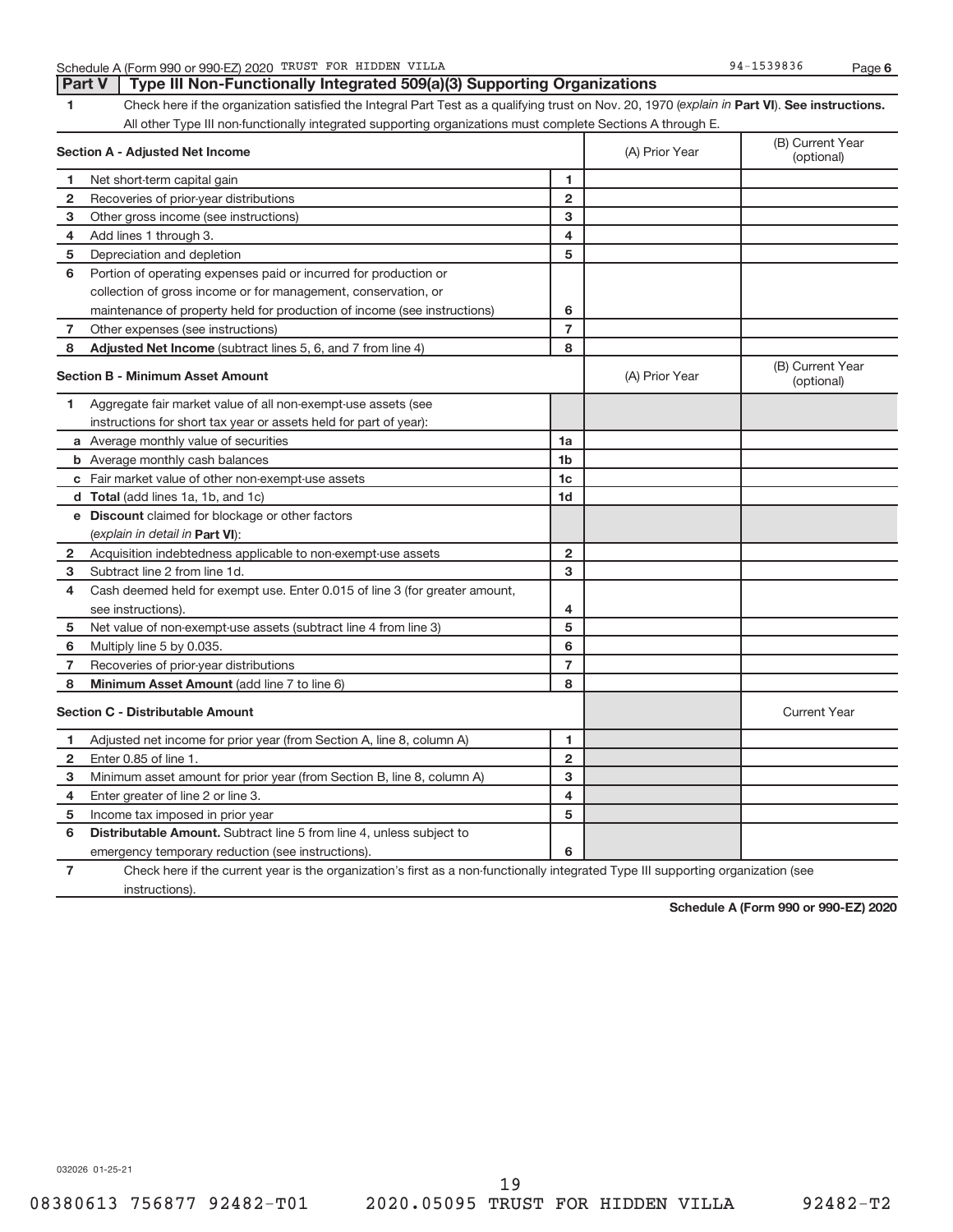|                | Type III Non-Functionally Integrated 509(a)(3) Supporting Organizations (continued)<br><b>Part V</b> |                             |                                       |                |                                                |  |  |  |  |  |
|----------------|------------------------------------------------------------------------------------------------------|-----------------------------|---------------------------------------|----------------|------------------------------------------------|--|--|--|--|--|
|                | <b>Section D - Distributions</b>                                                                     |                             |                                       |                | <b>Current Year</b>                            |  |  |  |  |  |
| 1              | 1<br>Amounts paid to supported organizations to accomplish exempt purposes                           |                             |                                       |                |                                                |  |  |  |  |  |
| 2              | Amounts paid to perform activity that directly furthers exempt purposes of supported                 |                             |                                       |                |                                                |  |  |  |  |  |
|                | organizations, in excess of income from activity                                                     |                             | 2                                     |                |                                                |  |  |  |  |  |
| 3              | Administrative expenses paid to accomplish exempt purposes of supported organizations                | 3                           |                                       |                |                                                |  |  |  |  |  |
| 4              | Amounts paid to acquire exempt-use assets                                                            |                             |                                       | 4              |                                                |  |  |  |  |  |
| 5              | Qualified set-aside amounts (prior IRS approval required - provide details in Part VI)               |                             |                                       | 5              |                                                |  |  |  |  |  |
| 6              | Other distributions (describe in Part VI). See instructions.                                         |                             |                                       | 6              |                                                |  |  |  |  |  |
| 7              | Total annual distributions. Add lines 1 through 6.                                                   |                             |                                       | $\overline{7}$ |                                                |  |  |  |  |  |
| 8              | Distributions to attentive supported organizations to which the organization is responsive           |                             |                                       |                |                                                |  |  |  |  |  |
|                | (provide details in Part VI). See instructions.                                                      |                             |                                       | 8              |                                                |  |  |  |  |  |
| 9              | Distributable amount for 2020 from Section C, line 6                                                 |                             |                                       | 9              |                                                |  |  |  |  |  |
| 10             | Line 8 amount divided by line 9 amount                                                               |                             |                                       | 10             |                                                |  |  |  |  |  |
|                |                                                                                                      | (i)                         | (ii)                                  |                | (iii)                                          |  |  |  |  |  |
|                | <b>Section E - Distribution Allocations (see instructions)</b>                                       | <b>Excess Distributions</b> | <b>Underdistributions</b><br>Pre-2020 |                | <b>Distributable</b><br><b>Amount for 2020</b> |  |  |  |  |  |
| 1              | Distributable amount for 2020 from Section C, line 6                                                 |                             |                                       |                |                                                |  |  |  |  |  |
| 2              | Underdistributions, if any, for years prior to 2020 (reason-                                         |                             |                                       |                |                                                |  |  |  |  |  |
|                | able cause required - explain in Part VI). See instructions.                                         |                             |                                       |                |                                                |  |  |  |  |  |
| 3              | Excess distributions carryover, if any, to 2020                                                      |                             |                                       |                |                                                |  |  |  |  |  |
|                | a From 2015                                                                                          |                             |                                       |                |                                                |  |  |  |  |  |
|                | <b>b</b> From 2016                                                                                   |                             |                                       |                |                                                |  |  |  |  |  |
|                | c From 2017                                                                                          |                             |                                       |                |                                                |  |  |  |  |  |
|                | d From 2018                                                                                          |                             |                                       |                |                                                |  |  |  |  |  |
|                | e From 2019                                                                                          |                             |                                       |                |                                                |  |  |  |  |  |
|                | f Total of lines 3a through 3e                                                                       |                             |                                       |                |                                                |  |  |  |  |  |
|                | g Applied to underdistributions of prior years                                                       |                             |                                       |                |                                                |  |  |  |  |  |
|                | h Applied to 2020 distributable amount                                                               |                             |                                       |                |                                                |  |  |  |  |  |
| Ť.             | Carryover from 2015 not applied (see instructions)                                                   |                             |                                       |                |                                                |  |  |  |  |  |
|                | Remainder. Subtract lines 3g, 3h, and 3i from line 3f.                                               |                             |                                       |                |                                                |  |  |  |  |  |
| 4              | Distributions for 2020 from Section D,                                                               |                             |                                       |                |                                                |  |  |  |  |  |
|                | line $7:$                                                                                            |                             |                                       |                |                                                |  |  |  |  |  |
|                | a Applied to underdistributions of prior years                                                       |                             |                                       |                |                                                |  |  |  |  |  |
|                | <b>b</b> Applied to 2020 distributable amount                                                        |                             |                                       |                |                                                |  |  |  |  |  |
|                | c Remainder. Subtract lines 4a and 4b from line 4.                                                   |                             |                                       |                |                                                |  |  |  |  |  |
| 5              | Remaining underdistributions for years prior to 2020, if                                             |                             |                                       |                |                                                |  |  |  |  |  |
|                | any. Subtract lines 3g and 4a from line 2. For result greater                                        |                             |                                       |                |                                                |  |  |  |  |  |
|                | than zero, explain in Part VI. See instructions.                                                     |                             |                                       |                |                                                |  |  |  |  |  |
| 6              | Remaining underdistributions for 2020. Subtract lines 3h                                             |                             |                                       |                |                                                |  |  |  |  |  |
|                | and 4b from line 1. For result greater than zero, explain in                                         |                             |                                       |                |                                                |  |  |  |  |  |
|                | <b>Part VI.</b> See instructions.                                                                    |                             |                                       |                |                                                |  |  |  |  |  |
| $\overline{7}$ | Excess distributions carryover to 2021. Add lines 3j                                                 |                             |                                       |                |                                                |  |  |  |  |  |
|                | and 4c.                                                                                              |                             |                                       |                |                                                |  |  |  |  |  |
| 8              | Breakdown of line 7:                                                                                 |                             |                                       |                |                                                |  |  |  |  |  |
|                | a Excess from 2016                                                                                   |                             |                                       |                |                                                |  |  |  |  |  |
|                | <b>b</b> Excess from 2017                                                                            |                             |                                       |                |                                                |  |  |  |  |  |
|                | c Excess from 2018                                                                                   |                             |                                       |                |                                                |  |  |  |  |  |
|                |                                                                                                      |                             |                                       |                |                                                |  |  |  |  |  |
|                | d Excess from 2019<br>e Excess from 2020                                                             |                             |                                       |                |                                                |  |  |  |  |  |
|                |                                                                                                      |                             |                                       |                |                                                |  |  |  |  |  |

**Schedule A (Form 990 or 990-EZ) 2020**

032027 01-25-21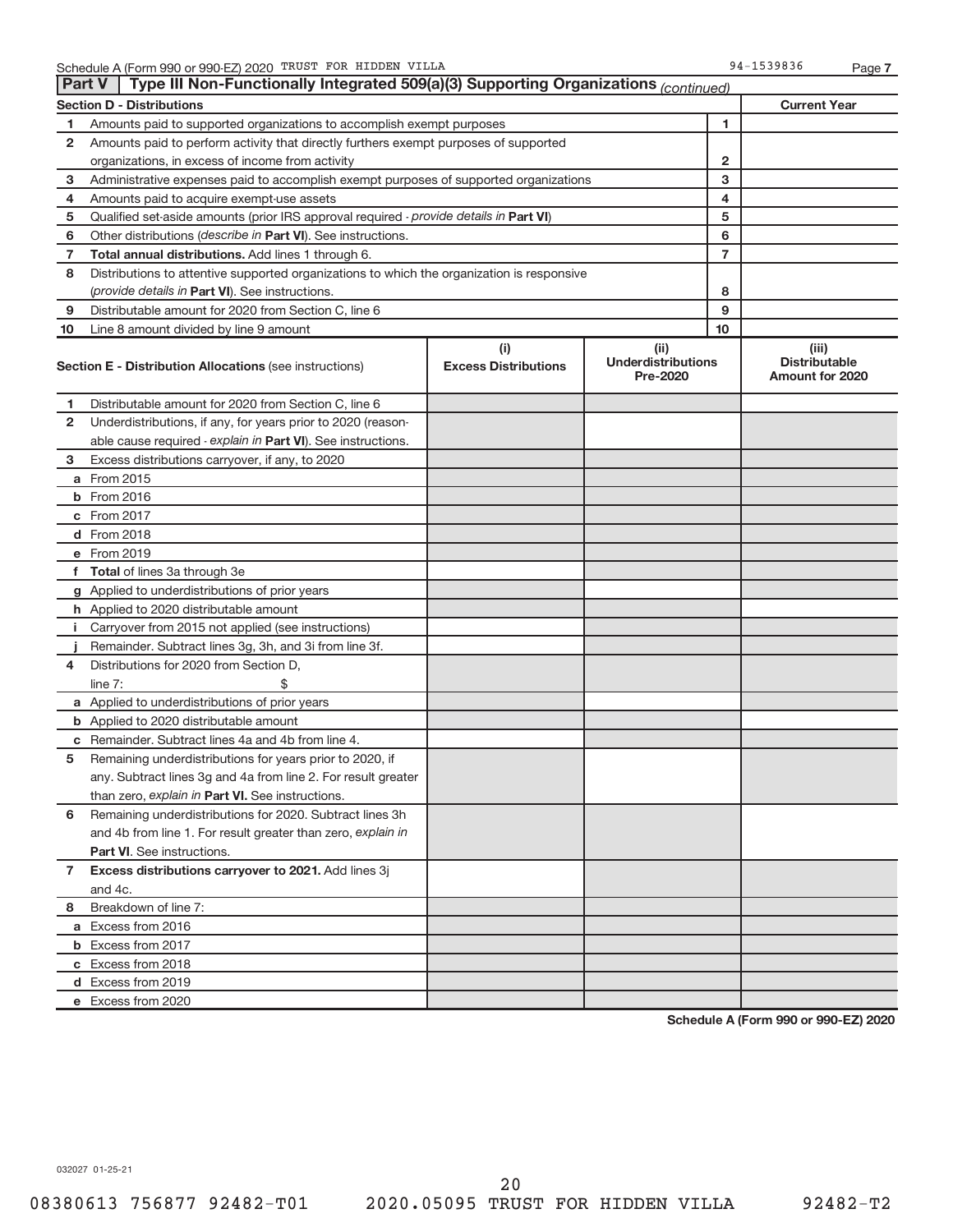|                 | (See instructions.) | <b>Supplemental Information.</b> Provide the explanations required by Part II, line 10; Part II, line 17a or 17b; Part III, line 12;<br>Part IV, Section A, lines 1, 2, 3b, 3c, 4b, 4c, 5a, 6, 9a, 9b, 9c, 11a, 11b, and 11c; Part IV,<br>Section D, lines 5, 6, and 8; and Part V, Section E, lines 2, 5, and 6. Also complete this part for any additional information. |  |  |                                      |  |
|-----------------|---------------------|---------------------------------------------------------------------------------------------------------------------------------------------------------------------------------------------------------------------------------------------------------------------------------------------------------------------------------------------------------------------------|--|--|--------------------------------------|--|
|                 |                     |                                                                                                                                                                                                                                                                                                                                                                           |  |  |                                      |  |
|                 |                     |                                                                                                                                                                                                                                                                                                                                                                           |  |  |                                      |  |
|                 |                     |                                                                                                                                                                                                                                                                                                                                                                           |  |  |                                      |  |
|                 |                     |                                                                                                                                                                                                                                                                                                                                                                           |  |  |                                      |  |
|                 |                     |                                                                                                                                                                                                                                                                                                                                                                           |  |  |                                      |  |
|                 |                     |                                                                                                                                                                                                                                                                                                                                                                           |  |  |                                      |  |
|                 |                     |                                                                                                                                                                                                                                                                                                                                                                           |  |  |                                      |  |
|                 |                     |                                                                                                                                                                                                                                                                                                                                                                           |  |  |                                      |  |
|                 |                     |                                                                                                                                                                                                                                                                                                                                                                           |  |  |                                      |  |
|                 |                     |                                                                                                                                                                                                                                                                                                                                                                           |  |  |                                      |  |
|                 |                     |                                                                                                                                                                                                                                                                                                                                                                           |  |  |                                      |  |
|                 |                     |                                                                                                                                                                                                                                                                                                                                                                           |  |  |                                      |  |
|                 |                     |                                                                                                                                                                                                                                                                                                                                                                           |  |  |                                      |  |
|                 |                     |                                                                                                                                                                                                                                                                                                                                                                           |  |  |                                      |  |
|                 |                     |                                                                                                                                                                                                                                                                                                                                                                           |  |  |                                      |  |
|                 |                     |                                                                                                                                                                                                                                                                                                                                                                           |  |  |                                      |  |
|                 |                     |                                                                                                                                                                                                                                                                                                                                                                           |  |  |                                      |  |
|                 |                     |                                                                                                                                                                                                                                                                                                                                                                           |  |  |                                      |  |
|                 |                     |                                                                                                                                                                                                                                                                                                                                                                           |  |  |                                      |  |
|                 |                     |                                                                                                                                                                                                                                                                                                                                                                           |  |  |                                      |  |
|                 |                     |                                                                                                                                                                                                                                                                                                                                                                           |  |  |                                      |  |
|                 |                     |                                                                                                                                                                                                                                                                                                                                                                           |  |  |                                      |  |
|                 |                     |                                                                                                                                                                                                                                                                                                                                                                           |  |  |                                      |  |
|                 |                     |                                                                                                                                                                                                                                                                                                                                                                           |  |  |                                      |  |
|                 |                     |                                                                                                                                                                                                                                                                                                                                                                           |  |  |                                      |  |
|                 |                     |                                                                                                                                                                                                                                                                                                                                                                           |  |  |                                      |  |
|                 |                     |                                                                                                                                                                                                                                                                                                                                                                           |  |  |                                      |  |
|                 |                     |                                                                                                                                                                                                                                                                                                                                                                           |  |  |                                      |  |
|                 |                     |                                                                                                                                                                                                                                                                                                                                                                           |  |  |                                      |  |
|                 |                     |                                                                                                                                                                                                                                                                                                                                                                           |  |  |                                      |  |
|                 |                     |                                                                                                                                                                                                                                                                                                                                                                           |  |  |                                      |  |
|                 |                     |                                                                                                                                                                                                                                                                                                                                                                           |  |  |                                      |  |
|                 |                     |                                                                                                                                                                                                                                                                                                                                                                           |  |  |                                      |  |
|                 |                     |                                                                                                                                                                                                                                                                                                                                                                           |  |  |                                      |  |
|                 |                     |                                                                                                                                                                                                                                                                                                                                                                           |  |  |                                      |  |
| 032028 01-25-21 |                     |                                                                                                                                                                                                                                                                                                                                                                           |  |  | Schedule A (Form 990 or 990-EZ) 2020 |  |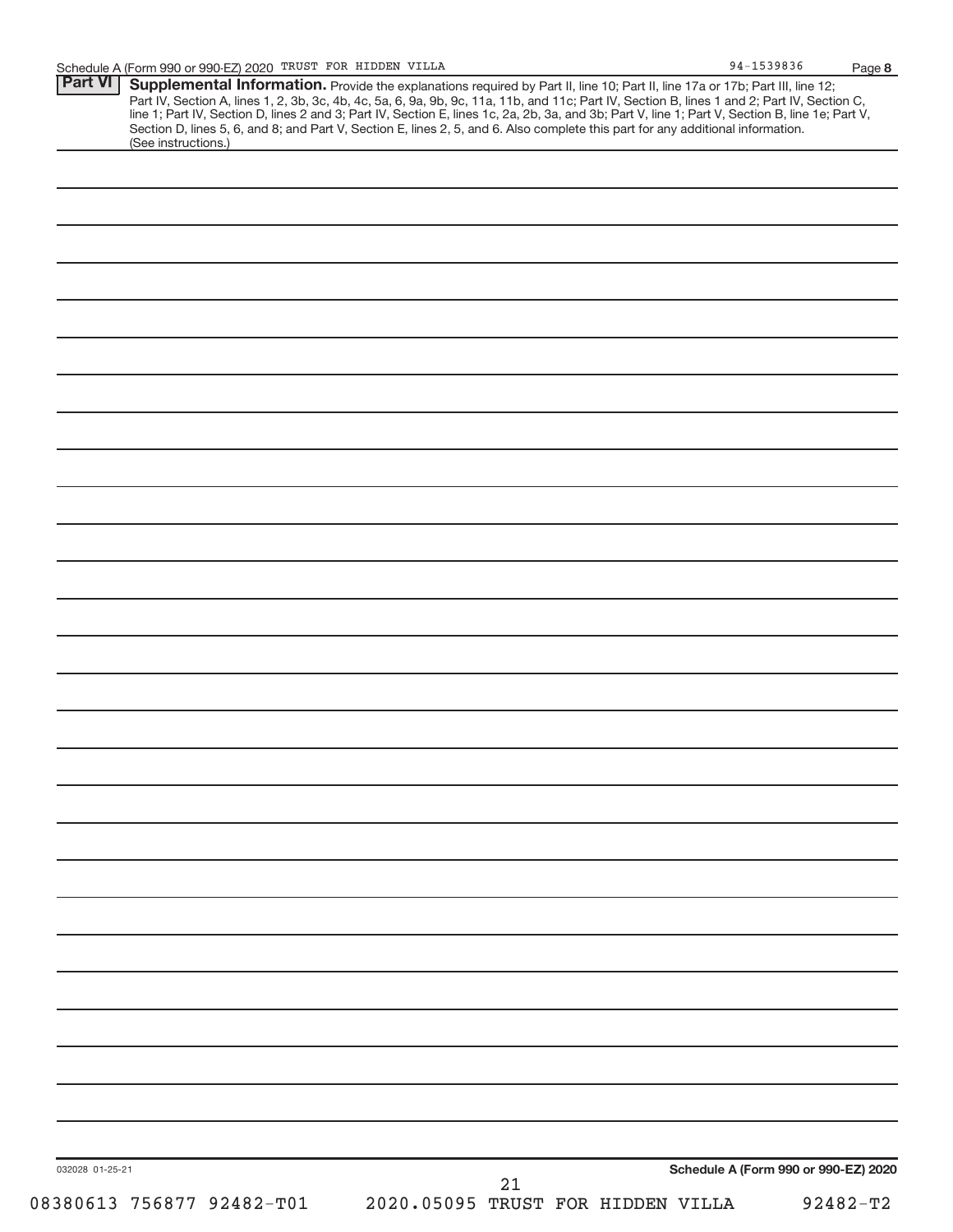Department of the Treasury Internal Revenue Service

| (Form 990) |  |
|------------|--|
|------------|--|

# **SCHEDULE D Supplemental Financial Statements**<br> **Form 990 2020**<br>
Part IV line 6.7.8.9.10, 11a, 11b, 11d, 11d, 11d, 11d, 11d, 20, 07, 12b

**(Form 990) | Complete if the organization answered "Yes" on Form 990, Part IV, line 6, 7, 8, 9, 10, 11a, 11b, 11c, 11d, 11e, 11f, 12a, or 12b.**

**| Attach to Form 990. |Go to www.irs.gov/Form990 for instructions and the latest information.**



| ployer identification nun |
|---------------------------|
|---------------------------|

|         | Name of the organization                                                                                                                                          |                         |              | <b>Employer identification number</b>              |                   |
|---------|-------------------------------------------------------------------------------------------------------------------------------------------------------------------|-------------------------|--------------|----------------------------------------------------|-------------------|
|         | TRUST FOR HIDDEN VILLA<br>Organizations Maintaining Donor Advised Funds or Other Similar Funds or Accounts. Complete if the                                       |                         |              | 94-1539836                                         |                   |
| Part I  |                                                                                                                                                                   |                         |              |                                                    |                   |
|         | organization answered "Yes" on Form 990, Part IV, line 6.                                                                                                         | (a) Donor advised funds |              | (b) Funds and other accounts                       |                   |
|         |                                                                                                                                                                   |                         |              |                                                    |                   |
| 1       |                                                                                                                                                                   |                         |              |                                                    |                   |
| 2       | Aggregate value of contributions to (during year)                                                                                                                 |                         |              |                                                    |                   |
| з       |                                                                                                                                                                   |                         |              |                                                    |                   |
| 4       |                                                                                                                                                                   |                         |              |                                                    |                   |
| 5       | Did the organization inform all donors and donor advisors in writing that the assets held in donor advised funds                                                  |                         |              |                                                    |                   |
|         |                                                                                                                                                                   |                         |              | Yes                                                | No                |
| 6       | Did the organization inform all grantees, donors, and donor advisors in writing that grant funds can be used only                                                 |                         |              |                                                    |                   |
|         | for charitable purposes and not for the benefit of the donor or donor advisor, or for any other purpose conferring                                                |                         |              |                                                    |                   |
| Part II | <b>Conservation Easements.</b> Complete if the organization answered "Yes" on Form 990, Part IV, line 7.                                                          |                         |              | Yes                                                | No                |
| 1       | Purpose(s) of conservation easements held by the organization (check all that apply).                                                                             |                         |              |                                                    |                   |
|         | $X$ Preservation of land for public use (for example, recreation or education)                                                                                    |                         |              | Preservation of a historically important land area |                   |
|         | Protection of natural habitat                                                                                                                                     |                         |              | Preservation of a certified historic structure     |                   |
|         | $X$ Preservation of open space                                                                                                                                    |                         |              |                                                    |                   |
| 2       | Complete lines 2a through 2d if the organization held a qualified conservation contribution in the form of a conservation easement on the last                    |                         |              |                                                    |                   |
|         | day of the tax year.                                                                                                                                              |                         |              | Held at the End of the Tax Year                    |                   |
|         |                                                                                                                                                                   |                         |              | 2a                                                 | 7                 |
| b       |                                                                                                                                                                   |                         |              | 1,544.00<br>2b                                     |                   |
| С       |                                                                                                                                                                   |                         |              | 2 <sub>c</sub>                                     | 0                 |
|         | d Number of conservation easements included in (c) acquired after 7/25/06, and not on a historic structure                                                        |                         |              |                                                    |                   |
|         |                                                                                                                                                                   |                         | 2d           | 0                                                  |                   |
| 3       | Number of conservation easements modified, transferred, released, extinguished, or terminated by the organization during the tax                                  |                         |              |                                                    |                   |
|         | 0<br>$year \rightarrow$                                                                                                                                           |                         |              |                                                    |                   |
| 4       | Number of states where property subject to conservation easement is located $\blacktriangleright$                                                                 |                         | $\mathbf{1}$ |                                                    |                   |
| 5       | Does the organization have a written policy regarding the periodic monitoring, inspection, handling of                                                            |                         |              |                                                    |                   |
|         |                                                                                                                                                                   |                         |              | Yes                                                | $\overline{X}$ No |
| 6       | Staff and volunteer hours devoted to monitoring, inspecting, handling of violations, and enforcing conservation easements during the year                         |                         |              |                                                    |                   |
|         | 0                                                                                                                                                                 |                         |              |                                                    |                   |
| 7       | Amount of expenses incurred in monitoring, inspecting, handling of violations, and enforcing conservation easements during the year                               |                         |              |                                                    |                   |
|         | 0.<br>$\triangleright$ \$                                                                                                                                         |                         |              |                                                    |                   |
| 8       | Does each conservation easement reported on line 2(d) above satisfy the requirements of section 170(h)(4)(B)(i)                                                   |                         |              |                                                    |                   |
|         |                                                                                                                                                                   |                         |              | Yes                                                | No                |
|         | In Part XIII, describe how the organization reports conservation easements in its revenue and expense statement and                                               |                         |              |                                                    |                   |
|         | balance sheet, and include, if applicable, the text of the footnote to the organization's financial statements that describes the                                 |                         |              |                                                    |                   |
|         | organization's accounting for conservation easements.<br>Organizations Maintaining Collections of Art, Historical Treasures, or Other Similar Assets.<br>Part III |                         |              |                                                    |                   |
|         | Complete if the organization answered "Yes" on Form 990, Part IV, line 8.                                                                                         |                         |              |                                                    |                   |
|         | 1a If the organization elected, as permitted under FASB ASC 958, not to report in its revenue statement and balance sheet works                                   |                         |              |                                                    |                   |
|         | of art, historical treasures, or other similar assets held for public exhibition, education, or research in furtherance of public                                 |                         |              |                                                    |                   |
|         | service, provide in Part XIII the text of the footnote to its financial statements that describes these items.                                                    |                         |              |                                                    |                   |
|         | b If the organization elected, as permitted under FASB ASC 958, to report in its revenue statement and balance sheet works of                                     |                         |              |                                                    |                   |
|         | art, historical treasures, or other similar assets held for public exhibition, education, or research in furtherance of public service,                           |                         |              |                                                    |                   |
|         | provide the following amounts relating to these items:                                                                                                            |                         |              |                                                    |                   |
|         |                                                                                                                                                                   |                         |              | $\triangleright$ \$                                |                   |
|         |                                                                                                                                                                   |                         |              | $\triangleright$ \$                                |                   |
| 2       | If the organization received or held works of art, historical treasures, or other similar assets for financial gain, provide                                      |                         |              |                                                    |                   |
|         | the following amounts required to be reported under FASB ASC 958 relating to these items:                                                                         |                         |              |                                                    |                   |
| а       |                                                                                                                                                                   |                         |              |                                                    |                   |
|         |                                                                                                                                                                   |                         |              |                                                    |                   |

|                 | LHA For Paperwork Reduction Act Notice, see the Instructions for Form 990. | Schedule D (Form 990) 2020 |
|-----------------|----------------------------------------------------------------------------|----------------------------|
| 032051 12-01-20 |                                                                            |                            |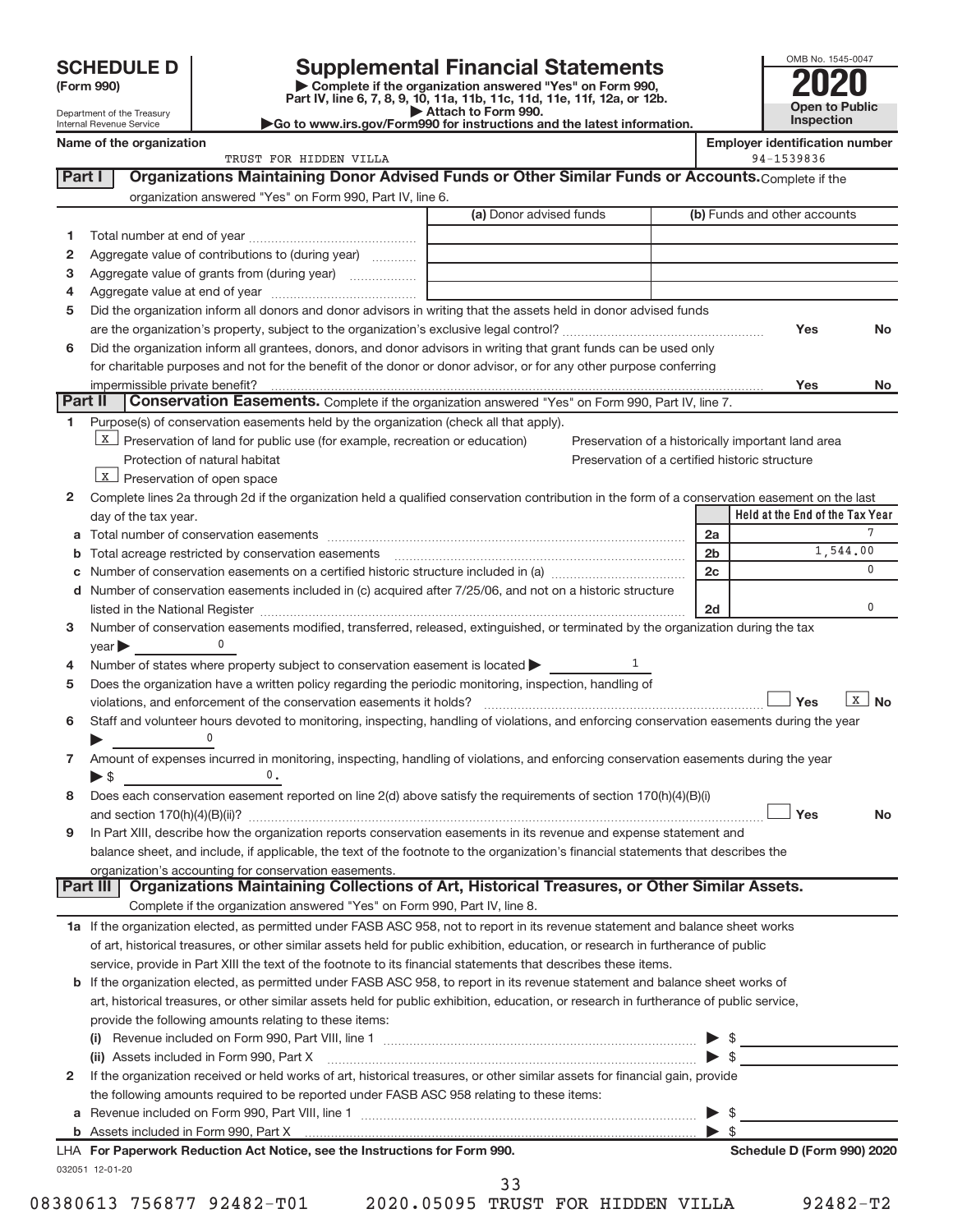|    | Schedule D (Form 990) 2020                                                                                                                                                                                                            | TRUST FOR HIDDEN VILLA |   |                |                          |            |                                      | 94-1539836 |                            |              | Page 2    |
|----|---------------------------------------------------------------------------------------------------------------------------------------------------------------------------------------------------------------------------------------|------------------------|---|----------------|--------------------------|------------|--------------------------------------|------------|----------------------------|--------------|-----------|
|    | Part III<br>Organizations Maintaining Collections of Art, Historical Treasures, or Other Similar Assets (continued)                                                                                                                   |                        |   |                |                          |            |                                      |            |                            |              |           |
| 3  | Using the organization's acquisition, accession, and other records, check any of the following that make significant use of its                                                                                                       |                        |   |                |                          |            |                                      |            |                            |              |           |
|    | collection items (check all that apply):                                                                                                                                                                                              |                        |   |                |                          |            |                                      |            |                            |              |           |
| a  | Public exhibition                                                                                                                                                                                                                     | d                      |   |                | Loan or exchange program |            |                                      |            |                            |              |           |
| b  | Scholarly research                                                                                                                                                                                                                    | e                      |   | Other          |                          |            |                                      |            |                            |              |           |
| c  | Preservation for future generations                                                                                                                                                                                                   |                        |   |                |                          |            |                                      |            |                            |              |           |
| 4  | Provide a description of the organization's collections and explain how they further the organization's exempt purpose in Part XIII.                                                                                                  |                        |   |                |                          |            |                                      |            |                            |              |           |
| 5  | During the year, did the organization solicit or receive donations of art, historical treasures, or other similar assets                                                                                                              |                        |   |                |                          |            |                                      |            |                            |              |           |
|    |                                                                                                                                                                                                                                       |                        |   |                |                          |            |                                      |            | Yes                        |              | No        |
|    | Part IV<br>Escrow and Custodial Arrangements. Complete if the organization answered "Yes" on Form 990, Part IV, line 9, or                                                                                                            |                        |   |                |                          |            |                                      |            |                            |              |           |
|    | reported an amount on Form 990, Part X, line 21.                                                                                                                                                                                      |                        |   |                |                          |            |                                      |            |                            |              |           |
|    | 1a Is the organization an agent, trustee, custodian or other intermediary for contributions or other assets not included                                                                                                              |                        |   |                |                          |            |                                      |            |                            |              |           |
|    | on Form 990, Part X? [11] matter contracts and contracts and contracts are contracted as a function of the set of the set of the set of the set of the set of the set of the set of the set of the set of the set of the set o        |                        |   |                |                          |            |                                      |            | Yes                        |              | <b>No</b> |
|    | b If "Yes," explain the arrangement in Part XIII and complete the following table:                                                                                                                                                    |                        |   |                |                          |            |                                      |            |                            |              |           |
|    |                                                                                                                                                                                                                                       |                        |   |                |                          |            |                                      |            | Amount                     |              |           |
| С  | Beginning balance www.communication.com/multiplication.com/multiplication.com/multiplication.com/multiplicatio                                                                                                                        |                        |   |                |                          |            | 1c                                   |            |                            |              |           |
|    |                                                                                                                                                                                                                                       |                        |   |                |                          |            | 1d                                   |            |                            |              |           |
| е  | Distributions during the year manufactured and an account of the year manufactured and the year manufactured and the year manufactured and the year manufactured and the year manufactured and the year manufactured and the y        |                        |   |                |                          |            | 1e                                   |            |                            |              |           |
| f. |                                                                                                                                                                                                                                       |                        |   |                |                          |            | 1f                                   |            |                            |              |           |
|    | 2a Did the organization include an amount on Form 990, Part X, line 21, for escrow or custodial account liability?                                                                                                                    |                        |   |                |                          |            |                                      |            | Yes                        |              | <b>No</b> |
|    |                                                                                                                                                                                                                                       |                        |   |                |                          |            |                                      |            |                            |              |           |
|    | <b>b</b> If "Yes," explain the arrangement in Part XIII. Check here if the explanation has been provided on Part XIII<br>Part V<br><b>Endowment Funds.</b> Complete if the organization answered "Yes" on Form 990, Part IV, line 10. |                        |   |                |                          |            |                                      |            |                            |              |           |
|    |                                                                                                                                                                                                                                       | (a) Current year       |   | (b) Prior year | (c) Two years back       |            | $\vert$ (d) Three years back $\vert$ |            | (e) Four years back        |              |           |
|    | <b>1a</b> Beginning of year balance <i>manumman</i> .                                                                                                                                                                                 | 6,963,141.             |   | 6,738,590.     |                          | 6,841,030. | 5,711,312.                           |            |                            | 4,332,412.   |           |
| b  |                                                                                                                                                                                                                                       | 916,561.               |   | 113, 132.      |                          | 140,838.   |                                      | 961,198.   |                            |              | 999, 119. |
|    | 1,648,281.<br>400,419.<br>9,722.<br>355,520.<br>Net investment earnings, gains, and losses<br>С                                                                                                                                       |                        |   |                |                          |            |                                      |            |                            |              | 519,781.  |
|    | 7,070.                                                                                                                                                                                                                                |                        |   |                |                          |            |                                      |            |                            |              |           |
|    |                                                                                                                                                                                                                                       |                        |   |                |                          |            |                                      |            |                            |              |           |
|    | e Other expenditures for facilities                                                                                                                                                                                                   |                        |   |                |                          |            |                                      |            |                            |              |           |
|    | 300, 930.<br>289,000.<br>253,000.<br>187,000.                                                                                                                                                                                         |                        |   |                |                          |            |                                      |            |                            |              | 140,000.  |
|    | f Administrative expenses                                                                                                                                                                                                             | 9,219,983.             |   |                |                          |            |                                      | 6,841,030. |                            |              |           |
| g  | End of year balance                                                                                                                                                                                                                   |                        |   | 6,963,141.     |                          | 6,738,590. |                                      |            |                            | 5, 711, 312. |           |
| 2  | Provide the estimated percentage of the current year end balance (line 1g, column (a)) held as:                                                                                                                                       |                        |   |                |                          |            |                                      |            |                            |              |           |
|    | Board designated or quasi-endowment                                                                                                                                                                                                   | 85.0000                | % |                |                          |            |                                      |            |                            |              |           |
|    | 8,0000<br>Permanent endowment                                                                                                                                                                                                         | %                      |   |                |                          |            |                                      |            |                            |              |           |
|    | 7.0000 %<br>$\mathbf c$ Term endowment $\blacktriangleright$                                                                                                                                                                          |                        |   |                |                          |            |                                      |            |                            |              |           |
|    | The percentages on lines 2a, 2b, and 2c should equal 100%.                                                                                                                                                                            |                        |   |                |                          |            |                                      |            |                            |              |           |
|    | 3a Are there endowment funds not in the possession of the organization that are held and administered for the organization                                                                                                            |                        |   |                |                          |            |                                      |            |                            |              |           |
|    | by:                                                                                                                                                                                                                                   |                        |   |                |                          |            |                                      |            |                            | Yes          | No<br>X   |
|    | (i)                                                                                                                                                                                                                                   |                        |   |                |                          |            |                                      |            | 3a(i)                      |              |           |
|    |                                                                                                                                                                                                                                       |                        |   |                |                          |            |                                      |            | 3a(ii)                     |              | X         |
|    |                                                                                                                                                                                                                                       |                        |   |                |                          |            |                                      |            | 3 <sub>b</sub>             |              |           |
| 4  | Describe in Part XIII the intended uses of the organization's endowment funds.                                                                                                                                                        |                        |   |                |                          |            |                                      |            |                            |              |           |
|    | <b>Part VI</b><br>Land, Buildings, and Equipment.                                                                                                                                                                                     |                        |   |                |                          |            |                                      |            |                            |              |           |
|    | Complete if the organization answered "Yes" on Form 990, Part IV, line 11a. See Form 990, Part X, line 10.                                                                                                                            |                        |   |                |                          |            |                                      |            |                            |              |           |
|    | Description of property                                                                                                                                                                                                               | (a) Cost or other      |   |                | (b) Cost or other        |            | (c) Accumulated                      |            | (d) Book value             |              |           |
|    |                                                                                                                                                                                                                                       | basis (investment)     |   |                | basis (other)            |            | depreciation                         |            |                            |              |           |
|    |                                                                                                                                                                                                                                       |                        |   |                | 6, 385, 143.             |            |                                      |            |                            | 6, 385, 143. |           |
|    |                                                                                                                                                                                                                                       |                        |   |                | 5,838,424.               |            | 4, 151, 908.                         |            |                            | 1,686,516.   |           |
|    |                                                                                                                                                                                                                                       |                        |   |                | 872,145.                 |            | 561,494.                             |            |                            |              | 310,651.  |
|    |                                                                                                                                                                                                                                       |                        |   |                | 310,669.                 |            | 258,518.                             |            |                            |              | 52,151.   |
|    |                                                                                                                                                                                                                                       |                        |   |                | 451.114.                 |            | 168,637.                             |            |                            |              | 282,477.  |
|    | Total. Add lines 1a through 1e. (Column (d) must equal Form 990, Part X, column (B), line 10c.)                                                                                                                                       |                        |   |                |                          |            |                                      |            |                            | 8,716,938.   |           |
|    |                                                                                                                                                                                                                                       |                        |   |                |                          |            |                                      |            | Schedule D (Form 990) 2020 |              |           |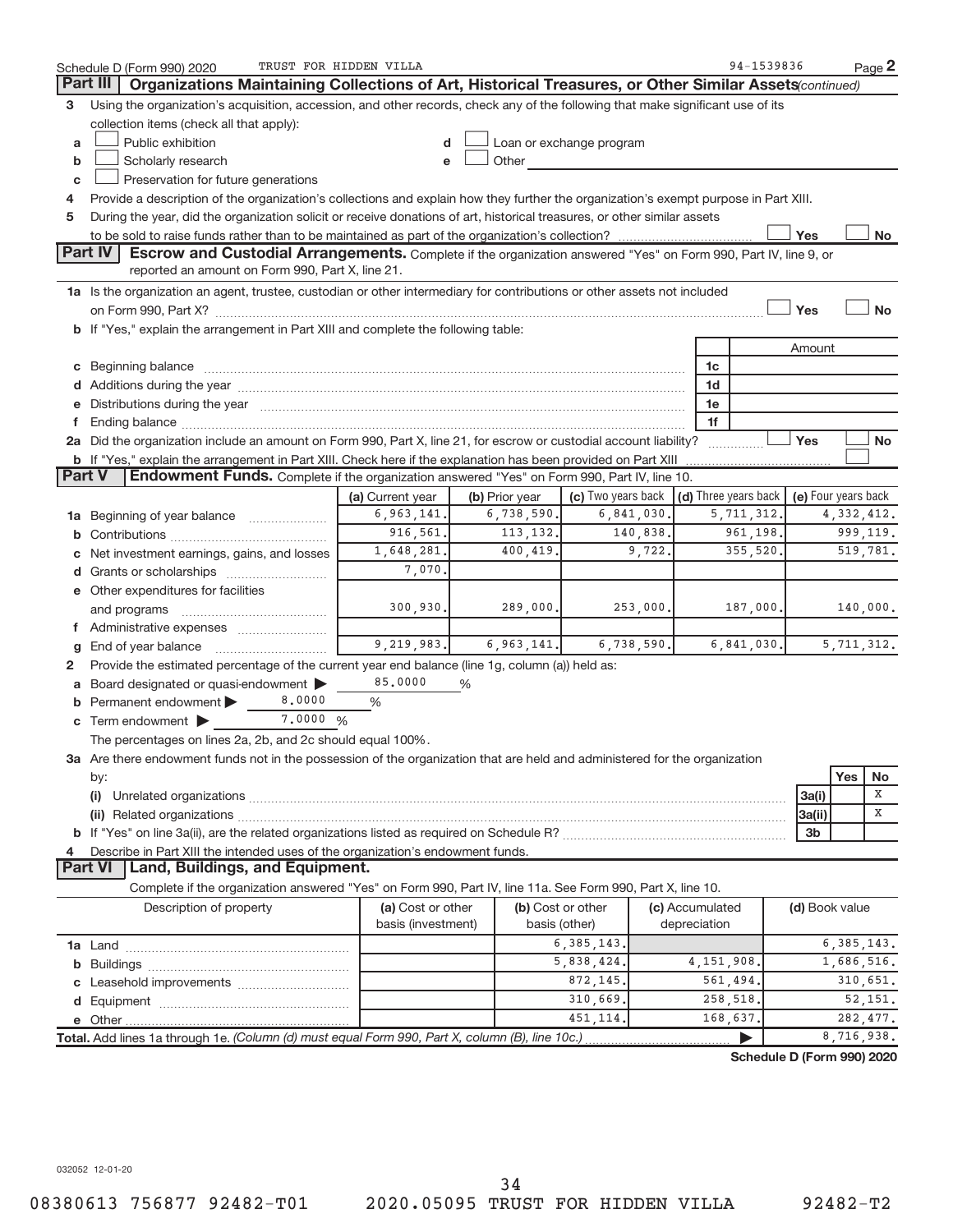| Complete if the organization answered "Yes" on Form 990, Part IV, line 11b. See Form 990, Part X, line 12.<br>(a) Description of security or category (including name of security)<br>(c) Method of valuation: Cost or end-of-year market value<br>(b) Book value<br>(1) Financial derivatives<br>$(3)$ Other<br>(A)<br>(B)<br>(C)<br>(D)<br>(E)<br>(F)<br>(G)<br>(H)<br>Total. (Col. (b) must equal Form 990, Part X, col. (B) line 12.)<br>Part VIII Investments - Program Related.<br>Complete if the organization answered "Yes" on Form 990, Part IV, line 11c. See Form 990, Part X, line 13.<br>(a) Description of investment<br>(c) Method of valuation: Cost or end-of-year market value<br>(b) Book value<br>(1)<br>(2)<br>(3)<br>(4)<br>(5)<br>(6)<br>(7)<br>(8)<br>(9)<br>Total. (Col. (b) must equal Form 990, Part X, col. (B) line 13.)<br>Part IX<br><b>Other Assets.</b><br>Complete if the organization answered "Yes" on Form 990, Part IV, line 11d. See Form 990, Part X, line 15.<br>(a) Description<br>(b) Book value<br>(1)<br>(2)<br>(3)<br>(4)<br>(5)<br>(6)<br>(7)<br>(8)<br>(9)<br>Total. (Column (b) must equal Form 990, Part X, col. (B) line 15.)<br><b>Other Liabilities.</b><br>Part X<br>Complete if the organization answered "Yes" on Form 990, Part IV, line 11e or 11f. See Form 990, Part X, line 25.<br>(a) Description of liability<br>(b) Book value<br>1.<br>(1)<br>Federal income taxes<br>(2)<br>(3)<br>(4)<br>(5)<br>(6)<br>(7)<br>(8)<br>(9)<br>Total. (Column (b) must equal Form 990, Part X, col. (B) line 25.)<br>Þ | Part VII Investments - Other Securities. |  |  |
|-------------------------------------------------------------------------------------------------------------------------------------------------------------------------------------------------------------------------------------------------------------------------------------------------------------------------------------------------------------------------------------------------------------------------------------------------------------------------------------------------------------------------------------------------------------------------------------------------------------------------------------------------------------------------------------------------------------------------------------------------------------------------------------------------------------------------------------------------------------------------------------------------------------------------------------------------------------------------------------------------------------------------------------------------------------------------------------------------------------------------------------------------------------------------------------------------------------------------------------------------------------------------------------------------------------------------------------------------------------------------------------------------------------------------------------------------------------------------------------------------------------------------------------------------------------------------|------------------------------------------|--|--|
|                                                                                                                                                                                                                                                                                                                                                                                                                                                                                                                                                                                                                                                                                                                                                                                                                                                                                                                                                                                                                                                                                                                                                                                                                                                                                                                                                                                                                                                                                                                                                                         |                                          |  |  |
|                                                                                                                                                                                                                                                                                                                                                                                                                                                                                                                                                                                                                                                                                                                                                                                                                                                                                                                                                                                                                                                                                                                                                                                                                                                                                                                                                                                                                                                                                                                                                                         |                                          |  |  |
|                                                                                                                                                                                                                                                                                                                                                                                                                                                                                                                                                                                                                                                                                                                                                                                                                                                                                                                                                                                                                                                                                                                                                                                                                                                                                                                                                                                                                                                                                                                                                                         |                                          |  |  |
|                                                                                                                                                                                                                                                                                                                                                                                                                                                                                                                                                                                                                                                                                                                                                                                                                                                                                                                                                                                                                                                                                                                                                                                                                                                                                                                                                                                                                                                                                                                                                                         |                                          |  |  |
|                                                                                                                                                                                                                                                                                                                                                                                                                                                                                                                                                                                                                                                                                                                                                                                                                                                                                                                                                                                                                                                                                                                                                                                                                                                                                                                                                                                                                                                                                                                                                                         |                                          |  |  |
|                                                                                                                                                                                                                                                                                                                                                                                                                                                                                                                                                                                                                                                                                                                                                                                                                                                                                                                                                                                                                                                                                                                                                                                                                                                                                                                                                                                                                                                                                                                                                                         |                                          |  |  |
|                                                                                                                                                                                                                                                                                                                                                                                                                                                                                                                                                                                                                                                                                                                                                                                                                                                                                                                                                                                                                                                                                                                                                                                                                                                                                                                                                                                                                                                                                                                                                                         |                                          |  |  |
|                                                                                                                                                                                                                                                                                                                                                                                                                                                                                                                                                                                                                                                                                                                                                                                                                                                                                                                                                                                                                                                                                                                                                                                                                                                                                                                                                                                                                                                                                                                                                                         |                                          |  |  |
|                                                                                                                                                                                                                                                                                                                                                                                                                                                                                                                                                                                                                                                                                                                                                                                                                                                                                                                                                                                                                                                                                                                                                                                                                                                                                                                                                                                                                                                                                                                                                                         |                                          |  |  |
|                                                                                                                                                                                                                                                                                                                                                                                                                                                                                                                                                                                                                                                                                                                                                                                                                                                                                                                                                                                                                                                                                                                                                                                                                                                                                                                                                                                                                                                                                                                                                                         |                                          |  |  |
|                                                                                                                                                                                                                                                                                                                                                                                                                                                                                                                                                                                                                                                                                                                                                                                                                                                                                                                                                                                                                                                                                                                                                                                                                                                                                                                                                                                                                                                                                                                                                                         |                                          |  |  |
|                                                                                                                                                                                                                                                                                                                                                                                                                                                                                                                                                                                                                                                                                                                                                                                                                                                                                                                                                                                                                                                                                                                                                                                                                                                                                                                                                                                                                                                                                                                                                                         |                                          |  |  |
|                                                                                                                                                                                                                                                                                                                                                                                                                                                                                                                                                                                                                                                                                                                                                                                                                                                                                                                                                                                                                                                                                                                                                                                                                                                                                                                                                                                                                                                                                                                                                                         |                                          |  |  |
|                                                                                                                                                                                                                                                                                                                                                                                                                                                                                                                                                                                                                                                                                                                                                                                                                                                                                                                                                                                                                                                                                                                                                                                                                                                                                                                                                                                                                                                                                                                                                                         |                                          |  |  |
|                                                                                                                                                                                                                                                                                                                                                                                                                                                                                                                                                                                                                                                                                                                                                                                                                                                                                                                                                                                                                                                                                                                                                                                                                                                                                                                                                                                                                                                                                                                                                                         |                                          |  |  |
|                                                                                                                                                                                                                                                                                                                                                                                                                                                                                                                                                                                                                                                                                                                                                                                                                                                                                                                                                                                                                                                                                                                                                                                                                                                                                                                                                                                                                                                                                                                                                                         |                                          |  |  |
|                                                                                                                                                                                                                                                                                                                                                                                                                                                                                                                                                                                                                                                                                                                                                                                                                                                                                                                                                                                                                                                                                                                                                                                                                                                                                                                                                                                                                                                                                                                                                                         |                                          |  |  |
|                                                                                                                                                                                                                                                                                                                                                                                                                                                                                                                                                                                                                                                                                                                                                                                                                                                                                                                                                                                                                                                                                                                                                                                                                                                                                                                                                                                                                                                                                                                                                                         |                                          |  |  |
|                                                                                                                                                                                                                                                                                                                                                                                                                                                                                                                                                                                                                                                                                                                                                                                                                                                                                                                                                                                                                                                                                                                                                                                                                                                                                                                                                                                                                                                                                                                                                                         |                                          |  |  |
|                                                                                                                                                                                                                                                                                                                                                                                                                                                                                                                                                                                                                                                                                                                                                                                                                                                                                                                                                                                                                                                                                                                                                                                                                                                                                                                                                                                                                                                                                                                                                                         |                                          |  |  |
|                                                                                                                                                                                                                                                                                                                                                                                                                                                                                                                                                                                                                                                                                                                                                                                                                                                                                                                                                                                                                                                                                                                                                                                                                                                                                                                                                                                                                                                                                                                                                                         |                                          |  |  |
|                                                                                                                                                                                                                                                                                                                                                                                                                                                                                                                                                                                                                                                                                                                                                                                                                                                                                                                                                                                                                                                                                                                                                                                                                                                                                                                                                                                                                                                                                                                                                                         |                                          |  |  |
|                                                                                                                                                                                                                                                                                                                                                                                                                                                                                                                                                                                                                                                                                                                                                                                                                                                                                                                                                                                                                                                                                                                                                                                                                                                                                                                                                                                                                                                                                                                                                                         |                                          |  |  |
|                                                                                                                                                                                                                                                                                                                                                                                                                                                                                                                                                                                                                                                                                                                                                                                                                                                                                                                                                                                                                                                                                                                                                                                                                                                                                                                                                                                                                                                                                                                                                                         |                                          |  |  |
|                                                                                                                                                                                                                                                                                                                                                                                                                                                                                                                                                                                                                                                                                                                                                                                                                                                                                                                                                                                                                                                                                                                                                                                                                                                                                                                                                                                                                                                                                                                                                                         |                                          |  |  |
|                                                                                                                                                                                                                                                                                                                                                                                                                                                                                                                                                                                                                                                                                                                                                                                                                                                                                                                                                                                                                                                                                                                                                                                                                                                                                                                                                                                                                                                                                                                                                                         |                                          |  |  |
|                                                                                                                                                                                                                                                                                                                                                                                                                                                                                                                                                                                                                                                                                                                                                                                                                                                                                                                                                                                                                                                                                                                                                                                                                                                                                                                                                                                                                                                                                                                                                                         |                                          |  |  |
|                                                                                                                                                                                                                                                                                                                                                                                                                                                                                                                                                                                                                                                                                                                                                                                                                                                                                                                                                                                                                                                                                                                                                                                                                                                                                                                                                                                                                                                                                                                                                                         |                                          |  |  |
|                                                                                                                                                                                                                                                                                                                                                                                                                                                                                                                                                                                                                                                                                                                                                                                                                                                                                                                                                                                                                                                                                                                                                                                                                                                                                                                                                                                                                                                                                                                                                                         |                                          |  |  |
|                                                                                                                                                                                                                                                                                                                                                                                                                                                                                                                                                                                                                                                                                                                                                                                                                                                                                                                                                                                                                                                                                                                                                                                                                                                                                                                                                                                                                                                                                                                                                                         |                                          |  |  |
|                                                                                                                                                                                                                                                                                                                                                                                                                                                                                                                                                                                                                                                                                                                                                                                                                                                                                                                                                                                                                                                                                                                                                                                                                                                                                                                                                                                                                                                                                                                                                                         |                                          |  |  |
|                                                                                                                                                                                                                                                                                                                                                                                                                                                                                                                                                                                                                                                                                                                                                                                                                                                                                                                                                                                                                                                                                                                                                                                                                                                                                                                                                                                                                                                                                                                                                                         |                                          |  |  |
|                                                                                                                                                                                                                                                                                                                                                                                                                                                                                                                                                                                                                                                                                                                                                                                                                                                                                                                                                                                                                                                                                                                                                                                                                                                                                                                                                                                                                                                                                                                                                                         |                                          |  |  |
|                                                                                                                                                                                                                                                                                                                                                                                                                                                                                                                                                                                                                                                                                                                                                                                                                                                                                                                                                                                                                                                                                                                                                                                                                                                                                                                                                                                                                                                                                                                                                                         |                                          |  |  |
|                                                                                                                                                                                                                                                                                                                                                                                                                                                                                                                                                                                                                                                                                                                                                                                                                                                                                                                                                                                                                                                                                                                                                                                                                                                                                                                                                                                                                                                                                                                                                                         |                                          |  |  |
|                                                                                                                                                                                                                                                                                                                                                                                                                                                                                                                                                                                                                                                                                                                                                                                                                                                                                                                                                                                                                                                                                                                                                                                                                                                                                                                                                                                                                                                                                                                                                                         |                                          |  |  |
|                                                                                                                                                                                                                                                                                                                                                                                                                                                                                                                                                                                                                                                                                                                                                                                                                                                                                                                                                                                                                                                                                                                                                                                                                                                                                                                                                                                                                                                                                                                                                                         |                                          |  |  |
|                                                                                                                                                                                                                                                                                                                                                                                                                                                                                                                                                                                                                                                                                                                                                                                                                                                                                                                                                                                                                                                                                                                                                                                                                                                                                                                                                                                                                                                                                                                                                                         |                                          |  |  |
|                                                                                                                                                                                                                                                                                                                                                                                                                                                                                                                                                                                                                                                                                                                                                                                                                                                                                                                                                                                                                                                                                                                                                                                                                                                                                                                                                                                                                                                                                                                                                                         |                                          |  |  |
|                                                                                                                                                                                                                                                                                                                                                                                                                                                                                                                                                                                                                                                                                                                                                                                                                                                                                                                                                                                                                                                                                                                                                                                                                                                                                                                                                                                                                                                                                                                                                                         |                                          |  |  |
|                                                                                                                                                                                                                                                                                                                                                                                                                                                                                                                                                                                                                                                                                                                                                                                                                                                                                                                                                                                                                                                                                                                                                                                                                                                                                                                                                                                                                                                                                                                                                                         |                                          |  |  |
|                                                                                                                                                                                                                                                                                                                                                                                                                                                                                                                                                                                                                                                                                                                                                                                                                                                                                                                                                                                                                                                                                                                                                                                                                                                                                                                                                                                                                                                                                                                                                                         |                                          |  |  |
|                                                                                                                                                                                                                                                                                                                                                                                                                                                                                                                                                                                                                                                                                                                                                                                                                                                                                                                                                                                                                                                                                                                                                                                                                                                                                                                                                                                                                                                                                                                                                                         |                                          |  |  |
|                                                                                                                                                                                                                                                                                                                                                                                                                                                                                                                                                                                                                                                                                                                                                                                                                                                                                                                                                                                                                                                                                                                                                                                                                                                                                                                                                                                                                                                                                                                                                                         |                                          |  |  |
|                                                                                                                                                                                                                                                                                                                                                                                                                                                                                                                                                                                                                                                                                                                                                                                                                                                                                                                                                                                                                                                                                                                                                                                                                                                                                                                                                                                                                                                                                                                                                                         |                                          |  |  |
|                                                                                                                                                                                                                                                                                                                                                                                                                                                                                                                                                                                                                                                                                                                                                                                                                                                                                                                                                                                                                                                                                                                                                                                                                                                                                                                                                                                                                                                                                                                                                                         |                                          |  |  |
|                                                                                                                                                                                                                                                                                                                                                                                                                                                                                                                                                                                                                                                                                                                                                                                                                                                                                                                                                                                                                                                                                                                                                                                                                                                                                                                                                                                                                                                                                                                                                                         |                                          |  |  |
|                                                                                                                                                                                                                                                                                                                                                                                                                                                                                                                                                                                                                                                                                                                                                                                                                                                                                                                                                                                                                                                                                                                                                                                                                                                                                                                                                                                                                                                                                                                                                                         |                                          |  |  |
|                                                                                                                                                                                                                                                                                                                                                                                                                                                                                                                                                                                                                                                                                                                                                                                                                                                                                                                                                                                                                                                                                                                                                                                                                                                                                                                                                                                                                                                                                                                                                                         |                                          |  |  |
|                                                                                                                                                                                                                                                                                                                                                                                                                                                                                                                                                                                                                                                                                                                                                                                                                                                                                                                                                                                                                                                                                                                                                                                                                                                                                                                                                                                                                                                                                                                                                                         |                                          |  |  |
|                                                                                                                                                                                                                                                                                                                                                                                                                                                                                                                                                                                                                                                                                                                                                                                                                                                                                                                                                                                                                                                                                                                                                                                                                                                                                                                                                                                                                                                                                                                                                                         |                                          |  |  |

**2.** Liability for uncertain tax positions. In Part XIII, provide the text of the footnote to the organization's financial statements that reports the organization's liability for uncertain tax positions under FASB ASC 740. Check here if the text of the footnote has been provided in Part XIII.  $\mathbf{X}$ 

**Schedule D (Form 990) 2020**

032053 12-01-20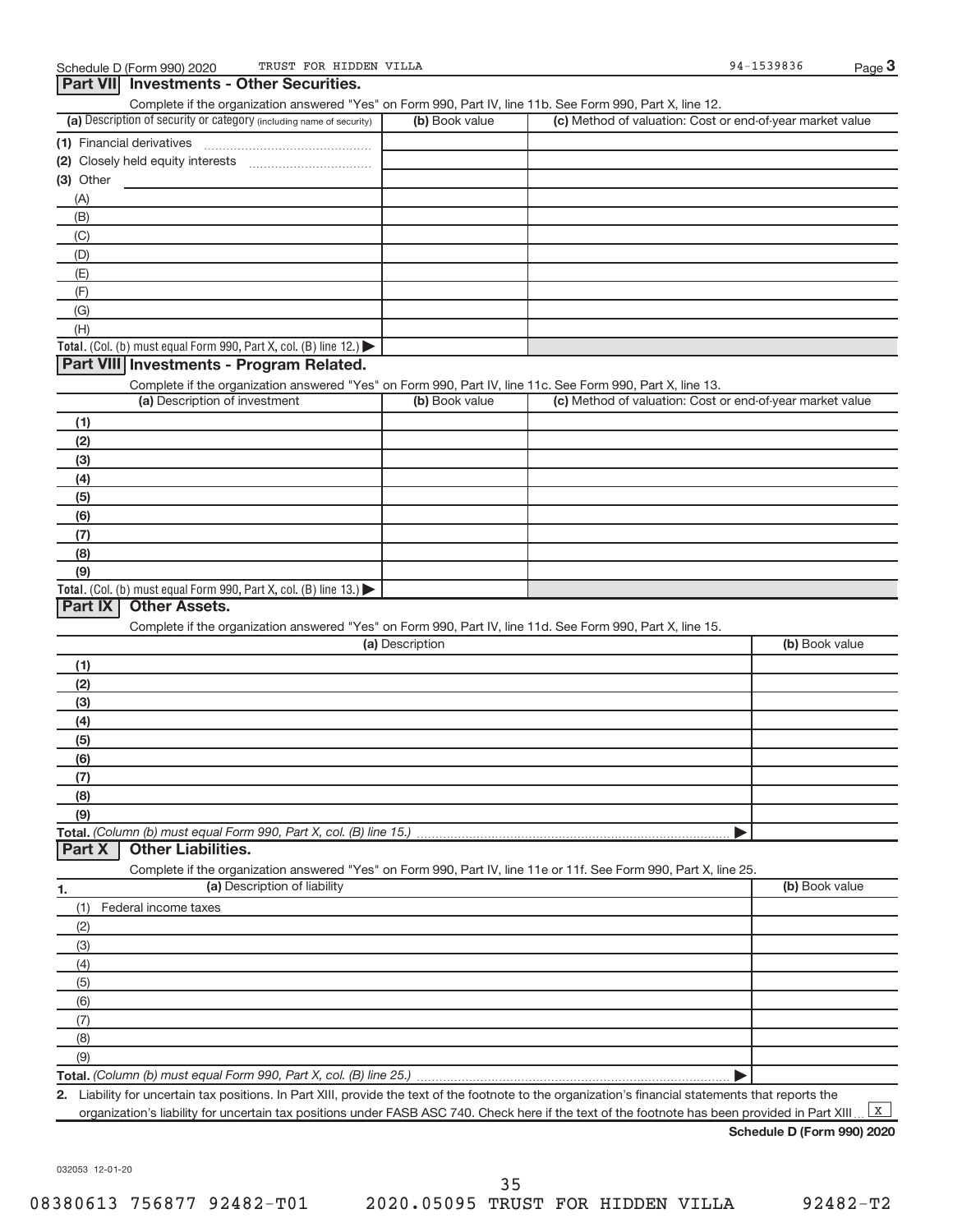|    | TRUST FOR HIDDEN VILLA<br>Schedule D (Form 990) 2020                                                                                                                                                                               |                |             | 94-1539836   | Page 4       |
|----|------------------------------------------------------------------------------------------------------------------------------------------------------------------------------------------------------------------------------------|----------------|-------------|--------------|--------------|
|    | Reconciliation of Revenue per Audited Financial Statements With Revenue per Return.<br><b>Part XI</b>                                                                                                                              |                |             |              |              |
|    | Complete if the organization answered "Yes" on Form 990, Part IV, line 12a.                                                                                                                                                        |                |             |              |              |
| 1. | Total revenue, gains, and other support per audited financial statements                                                                                                                                                           |                |             | 1.           | 5,788,236.   |
| 2  | Amounts included on line 1 but not on Form 990, Part VIII, line 12:                                                                                                                                                                |                |             |              |              |
| a  | Net unrealized gains (losses) on investments [111] [12] Met unrealized gains (losses) on investments                                                                                                                               | 2a             | 1,447,451.  |              |              |
| b  |                                                                                                                                                                                                                                    | 2 <sub>b</sub> | 182,030.    |              |              |
| c  |                                                                                                                                                                                                                                    | 2 <sub>c</sub> |             |              |              |
| d  |                                                                                                                                                                                                                                    | 2d             | $-142,880.$ |              |              |
| е  | Add lines 2a through 2d                                                                                                                                                                                                            |                |             | 2e           | 1,486,601.   |
| 3  |                                                                                                                                                                                                                                    |                |             | 3            | 4,301,635.   |
| 4  | Amounts included on Form 990, Part VIII, line 12, but not on line 1:                                                                                                                                                               |                |             |              |              |
|    | a Investment expenses not included on Form 990, Part VIII, line 7b                                                                                                                                                                 | 4a             |             |              |              |
| b  |                                                                                                                                                                                                                                    |                |             |              |              |
|    | c Add lines 4a and 4b                                                                                                                                                                                                              |                |             | 4c           | 0.           |
| 5  |                                                                                                                                                                                                                                    |                |             | 5            | 4,301,635.   |
|    | Part XII   Reconciliation of Expenses per Audited Financial Statements With Expenses per Return.                                                                                                                                   |                |             |              |              |
|    | Complete if the organization answered "Yes" on Form 990, Part IV, line 12a.                                                                                                                                                        |                |             |              |              |
| 1  |                                                                                                                                                                                                                                    |                |             | 1.           | 4, 418, 744. |
| 2  | Amounts included on line 1 but not on Form 990, Part IX, line 25:                                                                                                                                                                  |                |             |              |              |
| a  |                                                                                                                                                                                                                                    | 2a             | 182,030.    |              |              |
| b  |                                                                                                                                                                                                                                    | 2 <sub>b</sub> |             |              |              |
| c  |                                                                                                                                                                                                                                    | 2c             |             |              |              |
| d  |                                                                                                                                                                                                                                    | 2d             |             |              |              |
| е  | Add lines 2a through 2d <b>contained a contained a contained a contained a</b> contained a contained a contained a contained a contact a contact a contact a contact a contact a contact a contact a contact a contact a contact a |                |             | 2e           | 182,030.     |
| 3  |                                                                                                                                                                                                                                    |                |             | $\mathbf{a}$ | 4, 236, 714. |
| 4  | Amounts included on Form 990, Part IX, line 25, but not on line 1:                                                                                                                                                                 |                |             |              |              |
| a  | Investment expenses not included on Form 990, Part VIII, line 7b [100] [100] [100] [100] [100] [100] [100] [10                                                                                                                     | 4a             |             |              |              |
| b  |                                                                                                                                                                                                                                    | 4 <sub>b</sub> | 142,880,    |              |              |
|    | Add lines 4a and 4b                                                                                                                                                                                                                |                |             | 4c           | 142,880.     |
| 5  |                                                                                                                                                                                                                                    |                |             | 5            | 4,379,594.   |
|    | Part XIII Supplemental Information.                                                                                                                                                                                                |                |             |              |              |
|    | Provide the descriptions required for Part II, lines 3, 5, and 9; Part III, lines 1a and 4; Part IV, lines 1b and 2b; Part V, line 4; Part X, line 2; Part XI,                                                                     |                |             |              |              |
|    | lines 2d and 4b; and Part XII, lines 2d and 4b. Also complete this part to provide any additional information.                                                                                                                     |                |             |              |              |
|    |                                                                                                                                                                                                                                    |                |             |              |              |
|    |                                                                                                                                                                                                                                    |                |             |              |              |
|    | PART V, LINE 4:                                                                                                                                                                                                                    |                |             |              |              |

THE PURPOSE OF THE ENDOWMENT IS TO HELP ASSURE THE SUSTAINABILITY AND

GROWTH OF THE ORGANIZATION OVER TIME BY PROVIDING A STABLE SOURCE OF

INCOME. DONOR-RESTRICTED ENDOWMENT FUNDS PROVIDE EITHER GENERAL

ORGANIZATIONAL FUNDING OR FUNDING OR SCHOLARSHIPS FOR SPECIFIC PROGRAMS.

BOARD-DESIGNATED ENDOWMENT FUNDS PROVIDE GENERAL ORGANIZATIONAL FUNDING.

PART X, LINE 2:

HIDDEN VILLA IS EXEMPT FROM FEDERAL INCOME TAXES UNDER SECTION 501(A) OF

THE INTERNAL REVENUE CODE (THE CODE), AS AN ORGANIZATION DESCRIBED IN

SECTION 501(C)(3) OF THE CODE, AND FROM CALIFORNIA INCOME TAXES UNDER

SECTION 23701D OF THE CALIFORNIA REVENUE AND TAXATION CODE. ALTHOUGH

032054 12-01-20

**Schedule D (Form 990) 2020**

08380613 756877 92482-T01 2020.05095 TRUST FOR HIDDEN VILLA 92482-T2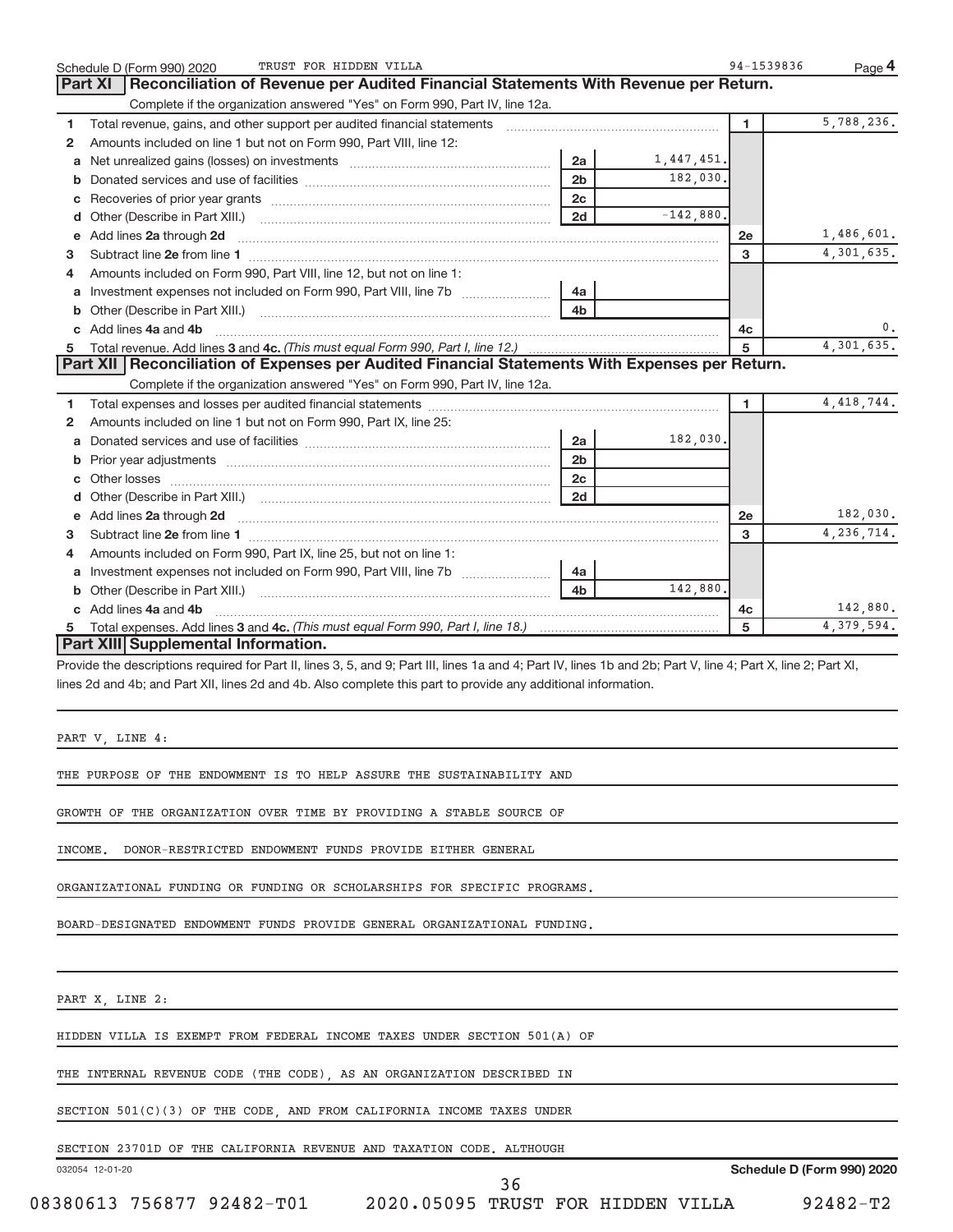| Part XIII Supplemental Information (continued) |
|------------------------------------------------|
|                                                |

HIDDEN VILLA IS RECOGNIZED AS TAX EXEMPT, IT IS STILL LIABLE FOR INCOME

TAX ON ANY UNRELATED BUSINESS TAXABLE INCOME (UBTI). HIDDEN VILLA DOES NOT

BELIEVE IT HAS UBTI THAT WILL RESULT IN A MATERIAL INCOME TAX LIABILITY.

HIDDEN VILLA APPLIES THE PROVISIONS SET FORTH IN FASB ASC TOPIC 740,

INCOME TAXES, TO ACCOUNT FOR THE UNCERTAINTY IN INCOME TAXES. HIDDEN VILLA

HAS ASSESSED ALL INCOME TAX POSITIONS TAKEN WHERE THE STATUTE OF

LIMITATION REMAINS OPEN. HIDDEN VILLA BELIEVES THAT ITS TAX FILING

POSITIONS WILL BE SUSTAINED UPON TAX EXAMINATIONS; THEREFORE, NO

LIABILITY FOR UNRECOGNIZED INCOME TAX BENEFITS HAS BEEN RECORDED AT AUGUST

31, 2021 OR 2020. HIDDEN VILLA DOES NOT ANTICIPATE ANY SIGNIFICANT

INCREASES OR DECREASES TO UNRECOGNIZED INCOME TAX BENEFITS DURING THE NEXT

TWELVE MONTHS.

PART XI, LINE 2D - OTHER ADJUSTMENTS:

SCHOLARSHIPS -142,880.

PART XII, LINE 4B - OTHER ADJUSTMENTS:

SCHOLARSHIPS 142,880.

**Schedule D (Form 990) 2020**

032055 12-01-20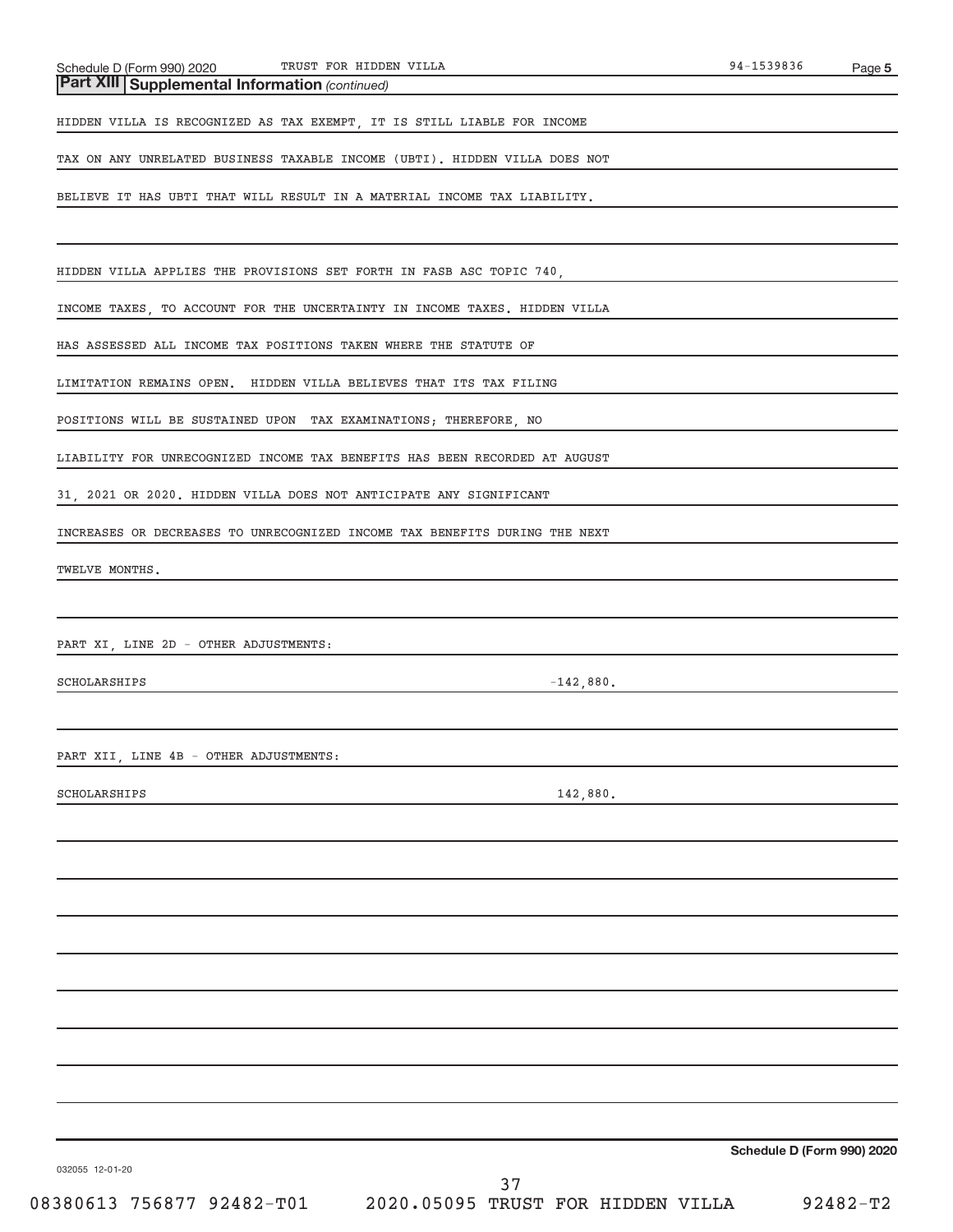| <b>SCHEDULE I</b><br>(Form 990)                        |                                                                                                                                                                                                                                            |           | Complete if the organization answered "Yes" on Form 990, Part IV, line 21 or 22.<br>Grants and Other Assistance to Organizations,<br>overnments, and Individuals in the United States<br>Government |                                     |                                                       |                                                                |                                          | OMB No. 1545-0047                            |
|--------------------------------------------------------|--------------------------------------------------------------------------------------------------------------------------------------------------------------------------------------------------------------------------------------------|-----------|-----------------------------------------------------------------------------------------------------------------------------------------------------------------------------------------------------|-------------------------------------|-------------------------------------------------------|----------------------------------------------------------------|------------------------------------------|----------------------------------------------|
| Department of the Treasury<br>Internal Revenue Service |                                                                                                                                                                                                                                            |           |                                                                                                                                                                                                     | Attach to Form 990.                 | Go to www.irs.gov/Form990 for the latest information. |                                                                |                                          | Open to Public<br>Inspection                 |
| Name of the organization                               | TRUST FOR HIDDEN VILLA                                                                                                                                                                                                                     |           |                                                                                                                                                                                                     |                                     |                                                       |                                                                |                                          | Employer identification number<br>94-1539836 |
| Part I                                                 | General Information on Grants and Assistance                                                                                                                                                                                               |           |                                                                                                                                                                                                     |                                     |                                                       |                                                                |                                          |                                              |
| ٣                                                      | Does the organization maintain records to substantiate the amount of the grants or assistance, the grantees' eligibility for the grants or assistance, and the selection                                                                   |           |                                                                                                                                                                                                     |                                     |                                                       |                                                                |                                          |                                              |
|                                                        | criteria used to award the grants or assistance?                                                                                                                                                                                           |           |                                                                                                                                                                                                     |                                     |                                                       |                                                                |                                          | ž<br>$\overline{X}$ Yes                      |
| Σ                                                      | Describe in Part IV the organization's procedures for monitoring the use                                                                                                                                                                   |           |                                                                                                                                                                                                     | of grant funds in the United States |                                                       |                                                                |                                          |                                              |
| Part II                                                | Grants and Other Assistance to Domestic Organizations and Domestic Governments. Complete if the organization answered "Yes" on Form 990, Part IV, line 21, for any<br>recipient that received more than \$5,000. Part II can be duplicated |           |                                                                                                                                                                                                     | if additional space is needed       |                                                       |                                                                |                                          |                                              |
|                                                        | 1 (a) Name and address of organization<br>or government                                                                                                                                                                                    | $(b)$ EIN | (c) IRC section<br>(if applicable)                                                                                                                                                                  | (d) Amount of<br>cash grant         | (e) Amount of<br>assistance<br>non-cash               | valuation (book,<br>FMV, appraisal,<br>(f) Method of<br>other) | noncash assistance<br>(g) Description of | (h) Purpose of grant<br>or assistance        |
|                                                        |                                                                                                                                                                                                                                            |           |                                                                                                                                                                                                     |                                     |                                                       |                                                                |                                          |                                              |
|                                                        |                                                                                                                                                                                                                                            |           |                                                                                                                                                                                                     |                                     |                                                       |                                                                |                                          |                                              |
|                                                        |                                                                                                                                                                                                                                            |           |                                                                                                                                                                                                     |                                     |                                                       |                                                                |                                          |                                              |
|                                                        |                                                                                                                                                                                                                                            |           |                                                                                                                                                                                                     |                                     |                                                       |                                                                |                                          |                                              |
|                                                        |                                                                                                                                                                                                                                            |           |                                                                                                                                                                                                     |                                     |                                                       |                                                                |                                          |                                              |
|                                                        |                                                                                                                                                                                                                                            |           |                                                                                                                                                                                                     |                                     |                                                       |                                                                |                                          |                                              |
| N                                                      | Enter total number of section 501(c)(3) and government organizations listed in the line 1 table                                                                                                                                            |           |                                                                                                                                                                                                     |                                     |                                                       |                                                                |                                          |                                              |
| ო                                                      | Enter total number of other organizations listed in the line 1 table                                                                                                                                                                       |           |                                                                                                                                                                                                     |                                     |                                                       |                                                                |                                          |                                              |
| THV                                                    | For Paperwork Reduction Act Notice, see the Instructions for Form                                                                                                                                                                          |           | 990.                                                                                                                                                                                                |                                     |                                                       |                                                                |                                          | Schedule I (Form 990) 2020                   |

032101 11-02-20 032101 11-02-20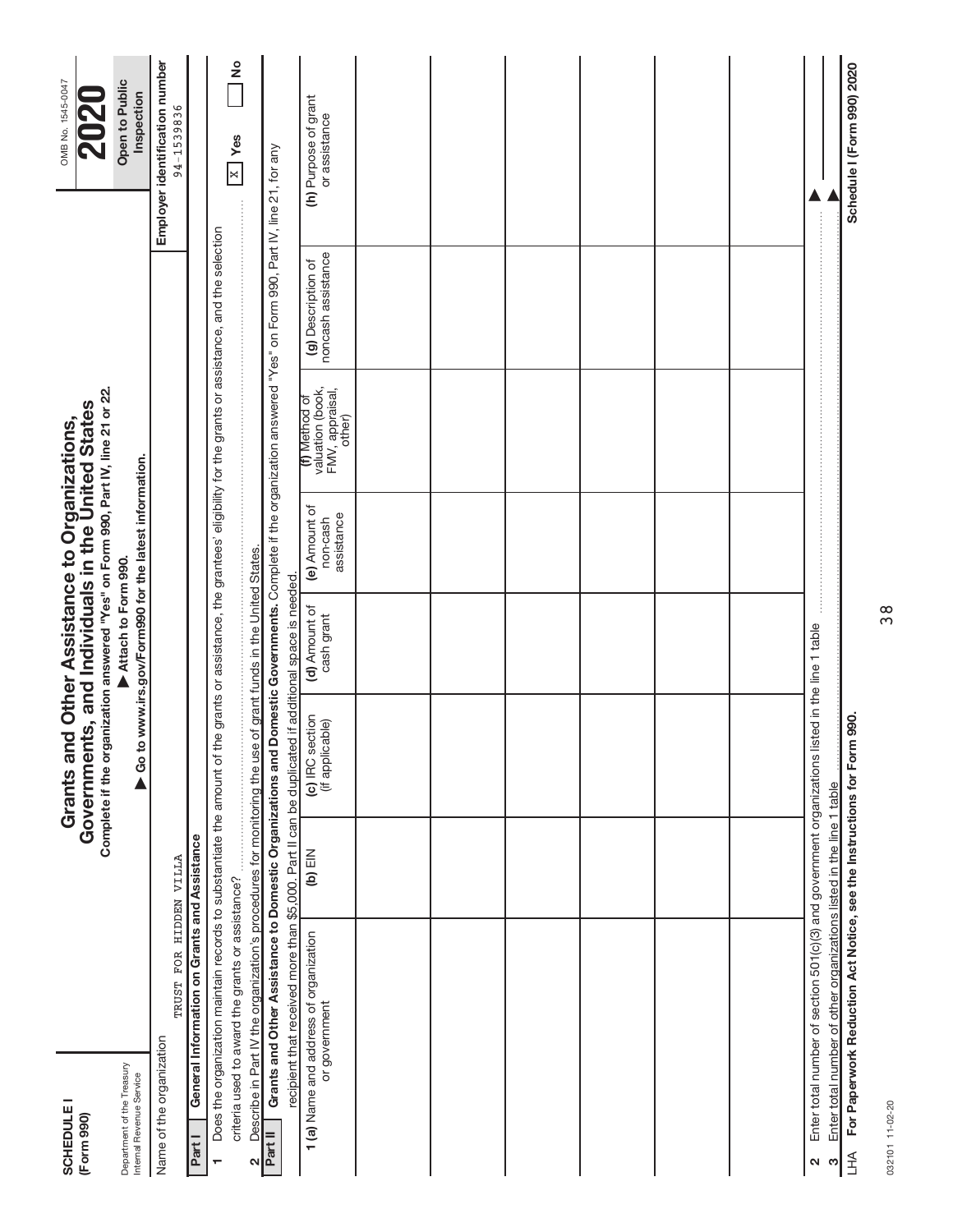| TRUST FOR HIDDEN VILLA<br>Schedule I (Form 990) 2020                                                                                                                                                   |                                |                             |                                                                             |                                                          | Page 2<br>94-1539836                  |
|--------------------------------------------------------------------------------------------------------------------------------------------------------------------------------------------------------|--------------------------------|-----------------------------|-----------------------------------------------------------------------------|----------------------------------------------------------|---------------------------------------|
| Grants and Other Assistance to Domestic Individuals. Complete if the organization answered "Yes" on Form 990, Part IV, line 22<br>Part III can be duplicated if additional space is needed<br>Part III |                                |                             |                                                                             |                                                          |                                       |
| (a) Type of grant or assistance                                                                                                                                                                        | (b) Number of<br>recipients    | (c) Amount of<br>cash grant | (d) Amount of non-<br>cash assistance                                       | (e) Method of valuation<br>(book, FMV, appraisal, other) | (f) Description of noncash assistance |
| FINANCIAL AID/SCHOLARSHIPS                                                                                                                                                                             | 426                            | 142,880.                    | $\dot{\circ}$                                                               |                                                          |                                       |
|                                                                                                                                                                                                        |                                |                             |                                                                             |                                                          |                                       |
|                                                                                                                                                                                                        |                                |                             |                                                                             |                                                          |                                       |
|                                                                                                                                                                                                        |                                |                             |                                                                             |                                                          |                                       |
|                                                                                                                                                                                                        |                                |                             |                                                                             |                                                          |                                       |
| Supplemental Information. Provide the information required in<br>Part IV                                                                                                                               |                                |                             | Part I, line 2; Part III, column (b); and any other additional information. |                                                          |                                       |
| $\ddot{\Omega}$<br>LINE<br>$\overline{\phantom{a}}$<br>PART                                                                                                                                            |                                |                             |                                                                             |                                                          |                                       |
| <b>FINANCIALLY</b><br><b>ARE</b><br>PROGRAMS<br><b>SURE</b><br>TO MAKING<br>COMMITTED<br><b>ARE</b><br>WЕ                                                                                              |                                | ALL<br>ACCESSIBLE FOR       |                                                                             |                                                          |                                       |
| SCHOOLS,<br>PEOPLE WHO ARE INTERESTED IN PARTICIPATING.                                                                                                                                                | LIES,<br><b>FAMI</b>           | <b>AND</b>                  |                                                                             |                                                          |                                       |
| (PARTIAL<br>FOR PROGRAM SCHOLARSHIPS<br>INDIVIDUALS APPLY                                                                                                                                              | FULL FEE WAIVERS)<br><b>OR</b> | <b>AT</b>                   |                                                                             |                                                          |                                       |
| $_{\rm FOR}$<br><b>ELIGIBLE</b><br>SCHOOLS ARE<br>REGISTRATION.<br>FO<br>TIME<br><b>EHE</b>                                                                                                            | TIERED                         | SCHOLARSHIP                 |                                                                             |                                                          |                                       |
| STUDENT BODY WHO<br>LEVELS BASED ON THE PERCENTAGE OF THEIR                                                                                                                                            |                                | IS ELIGIBLE FOR             |                                                                             |                                                          |                                       |
| WHICH IS<br>LUNCH PROGRAM,<br>THE FREE AND REDUCED                                                                                                                                                     | PUBLIC RECORD. FAMILIES ARE    |                             |                                                                             |                                                          |                                       |
| THEIR ANNUAL INCOME AND EXPENSES AND<br>$\overline{L}$<br><b>ATTEST</b><br>ρ<br>ASKED                                                                                                                  | TEAM OF<br>Ą                   | <b>STAFF</b>                |                                                                             |                                                          |                                       |
| REVIEWS APPLICATIONS AND AWARDS SCHOLARSHIPS,                                                                                                                                                          | RELATIVE TO                    | THEIR FINANCIAL             |                                                                             |                                                          |                                       |
| 032102 11-02-20                                                                                                                                                                                        |                                | ြွာ                         |                                                                             |                                                          | Schedule I (Form 990) 2020            |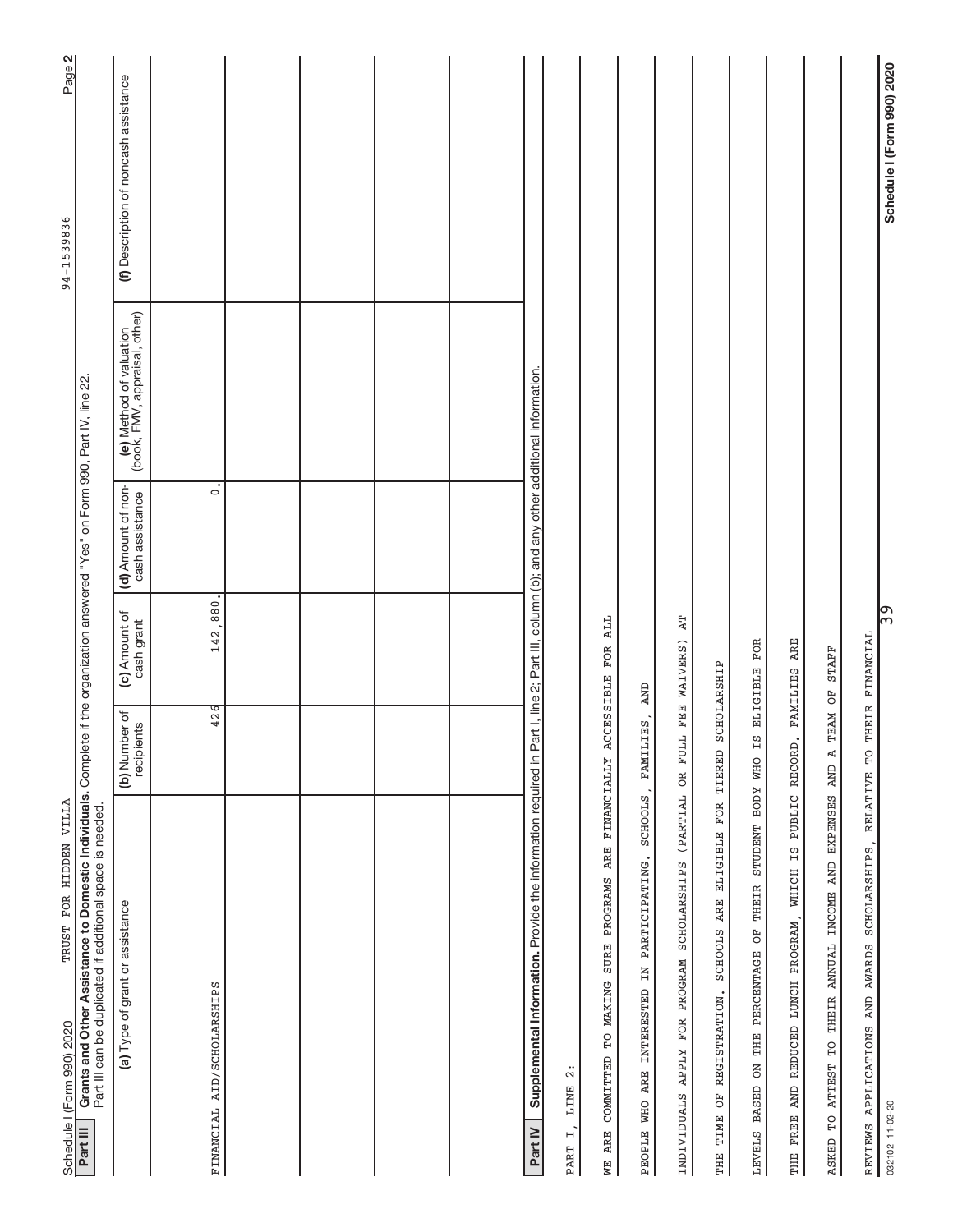**Part IV Supplemental Information**

NEEDS. INDIVIDUALS REQUESTING SCHOLARSHIPS ARE OFFERED A PARTIAL

SCHOLARSHIP. IF THE OFFERED SCHOLARSHIP IS STILL A BARRIER TO ACCESS FOR

FAMILIES OR INDIVIDUALS, THE SCHOLARSHIP LEVEL IS INCREASED. FULL

SCHOLARSHIPS ARE ALSO AWARDED TO YOUTH PARTICIPATING IN PROGRAMS THROUGH

PARTNER AGENCIES AROUND THE BAY AREA TO INCREASE EQUITABLE ACCESS TO

OUTDOOR EDUCATION.

032291 04-01-20

08380613 756877 92482-T01 2020.05095 TRUST FOR HIDDEN VILLA 92482-T2 40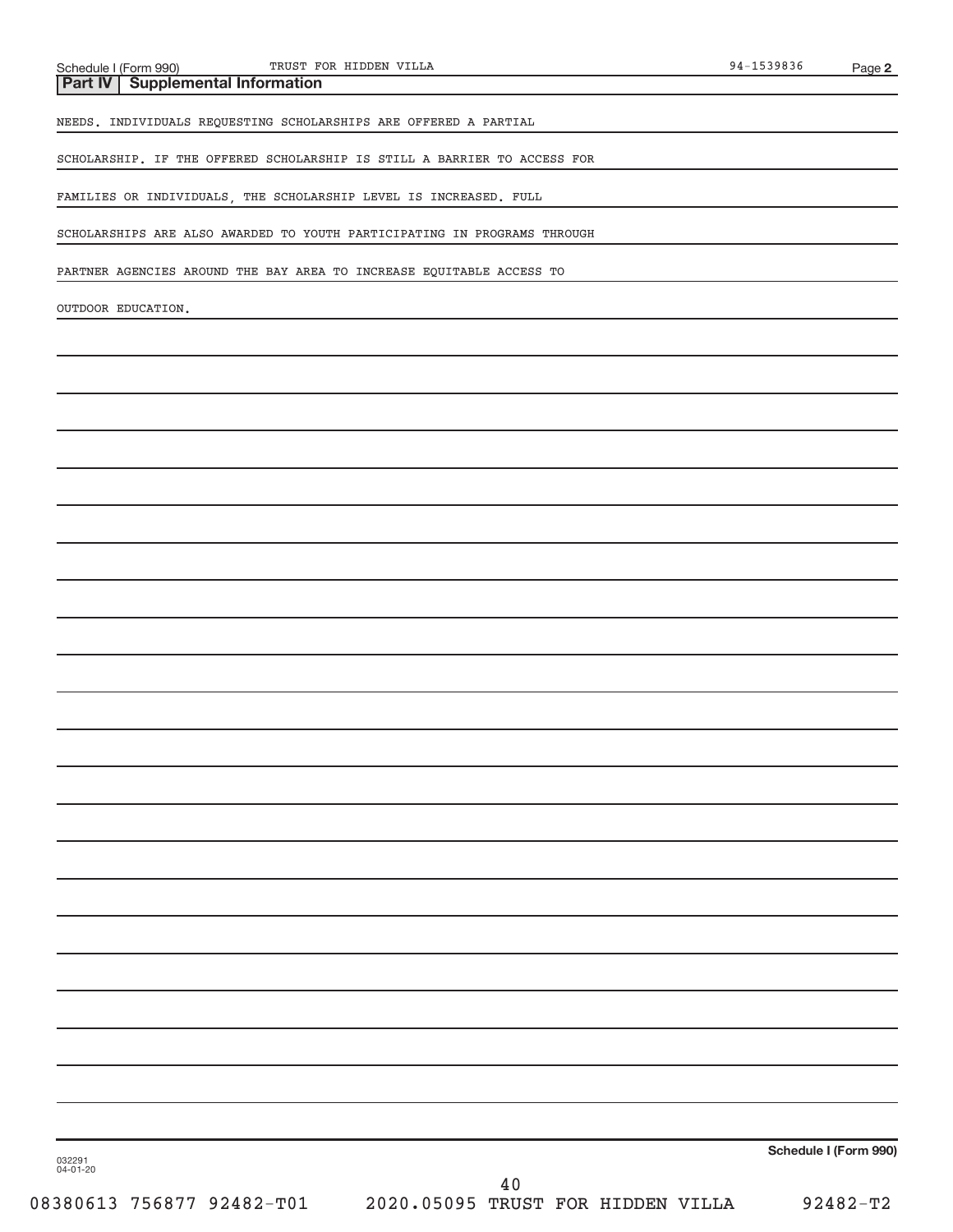#### **SCHEDULE M (Form 990)**

# **Noncash Contributions**

OMB No. 1545-0047

Department of the Treasury Internal Revenue Service

**Complete if the organizations answered "Yes" on Form 990, Part IV, lines 29 or 30.** <sup>J</sup>**2020 Attach to Form 990.** J

 **Go to www.irs.gov/Form990 for instructions and the latest information.**

**Open to Public Inspection**

**Employer identification number**

Name of the organization

 $\blacktriangleright$ 

|               | TRUST FOR HIDDEN VILLA                                                                                                         |                               |                                      |                                                                                                      | 94-1539836                                                   |
|---------------|--------------------------------------------------------------------------------------------------------------------------------|-------------------------------|--------------------------------------|------------------------------------------------------------------------------------------------------|--------------------------------------------------------------|
| <b>Part I</b> | <b>Types of Property</b>                                                                                                       |                               |                                      |                                                                                                      |                                                              |
|               |                                                                                                                                | (a)<br>Check if<br>applicable | (b)<br>Number of<br>contributions or | (c)<br>Noncash contribution<br>amounts reported on<br>items contributed Form 990, Part VIII, line 1g | (d)<br>Method of determining<br>noncash contribution amounts |
| 1             |                                                                                                                                |                               |                                      |                                                                                                      |                                                              |
| 2             |                                                                                                                                |                               |                                      |                                                                                                      |                                                              |
| з             |                                                                                                                                |                               |                                      |                                                                                                      |                                                              |
| 4             | Books and publications                                                                                                         |                               |                                      |                                                                                                      |                                                              |
| 5             | Clothing and household goods                                                                                                   |                               |                                      |                                                                                                      |                                                              |
| 6             | Cars and other vehicles                                                                                                        |                               |                                      |                                                                                                      |                                                              |
| 7             |                                                                                                                                |                               |                                      |                                                                                                      |                                                              |
| 8             |                                                                                                                                |                               |                                      |                                                                                                      |                                                              |
| 9             | Securities - Publicly traded                                                                                                   | $\mathbf X$                   | 7                                    | 887, 231.FMV                                                                                         |                                                              |
| 10            | Securities - Closely held stock                                                                                                |                               |                                      |                                                                                                      |                                                              |
| 11            | Securities - Partnership, LLC, or                                                                                              |                               |                                      |                                                                                                      |                                                              |
|               |                                                                                                                                |                               |                                      |                                                                                                      |                                                              |
| 12            | Securities - Miscellaneous                                                                                                     |                               |                                      |                                                                                                      |                                                              |
| 13            | Qualified conservation contribution -                                                                                          |                               |                                      |                                                                                                      |                                                              |
|               |                                                                                                                                |                               |                                      |                                                                                                      |                                                              |
| 14            | Qualified conservation contribution - Other                                                                                    |                               |                                      |                                                                                                      |                                                              |
| 15            |                                                                                                                                |                               |                                      |                                                                                                      |                                                              |
| 16            |                                                                                                                                |                               |                                      |                                                                                                      |                                                              |
| 17            |                                                                                                                                |                               |                                      |                                                                                                      |                                                              |
| 18            |                                                                                                                                |                               |                                      |                                                                                                      |                                                              |
| 19            |                                                                                                                                |                               |                                      |                                                                                                      |                                                              |
| 20            | Drugs and medical supplies                                                                                                     |                               |                                      |                                                                                                      |                                                              |
| 21            |                                                                                                                                |                               |                                      |                                                                                                      |                                                              |
| 22            |                                                                                                                                |                               |                                      |                                                                                                      |                                                              |
| 23            |                                                                                                                                |                               |                                      |                                                                                                      |                                                              |
| 24            |                                                                                                                                |                               |                                      |                                                                                                      |                                                              |
| 25            | Other $\blacktriangleright$                                                                                                    |                               |                                      |                                                                                                      |                                                              |
| 26            | Other $\blacktriangleright$                                                                                                    |                               |                                      |                                                                                                      |                                                              |
| 27            | Other $\blacktriangleright$                                                                                                    |                               |                                      |                                                                                                      |                                                              |
| 28            | Other $\blacktriangleright$                                                                                                    |                               |                                      |                                                                                                      |                                                              |
| 29            | Number of Forms 8283 received by the organization during the tax year for contributions                                        |                               |                                      |                                                                                                      |                                                              |
|               | for which the organization completed Form 8283, Part V, Donee Acknowledgement                                                  |                               |                                      | 29                                                                                                   |                                                              |
|               |                                                                                                                                |                               |                                      |                                                                                                      | Yes<br>No                                                    |
|               | 30a During the year, did the organization receive by contribution any property reported in Part I, lines 1 through 28, that it |                               |                                      |                                                                                                      |                                                              |
|               | must hold for at least three years from the date of the initial contribution, and which isn't required to be used for          |                               |                                      |                                                                                                      |                                                              |

|    | exempt purposes for the entire holding period?                                                                    | 30a |  |
|----|-------------------------------------------------------------------------------------------------------------------|-----|--|
|    | <b>b</b> If "Yes," describe the arrangement in Part II.                                                           |     |  |
| 31 | Does the organization have a gift acceptance policy that requires the review of any nonstandard contributions?    | -31 |  |
|    | 32a Does the organization hire or use third parties or related organizations to solicit, process, or sell noncash |     |  |
|    | contributions?                                                                                                    | 32a |  |
|    | <b>b</b> If "Yes," describe in Part II.                                                                           |     |  |
| 33 | If the organization didn't report an amount in column (c) for a type of property for which column (a) is checked, |     |  |
|    | describe in Part II.                                                                                              |     |  |

| For Paperwork Reduction Act Notice, see the Instructions for Form 990. | <b>LHA</b> |  |  |  |  |  |  |
|------------------------------------------------------------------------|------------|--|--|--|--|--|--|
|------------------------------------------------------------------------|------------|--|--|--|--|--|--|

**Schedule M (Form 990) 2020** 

032141 11-23-20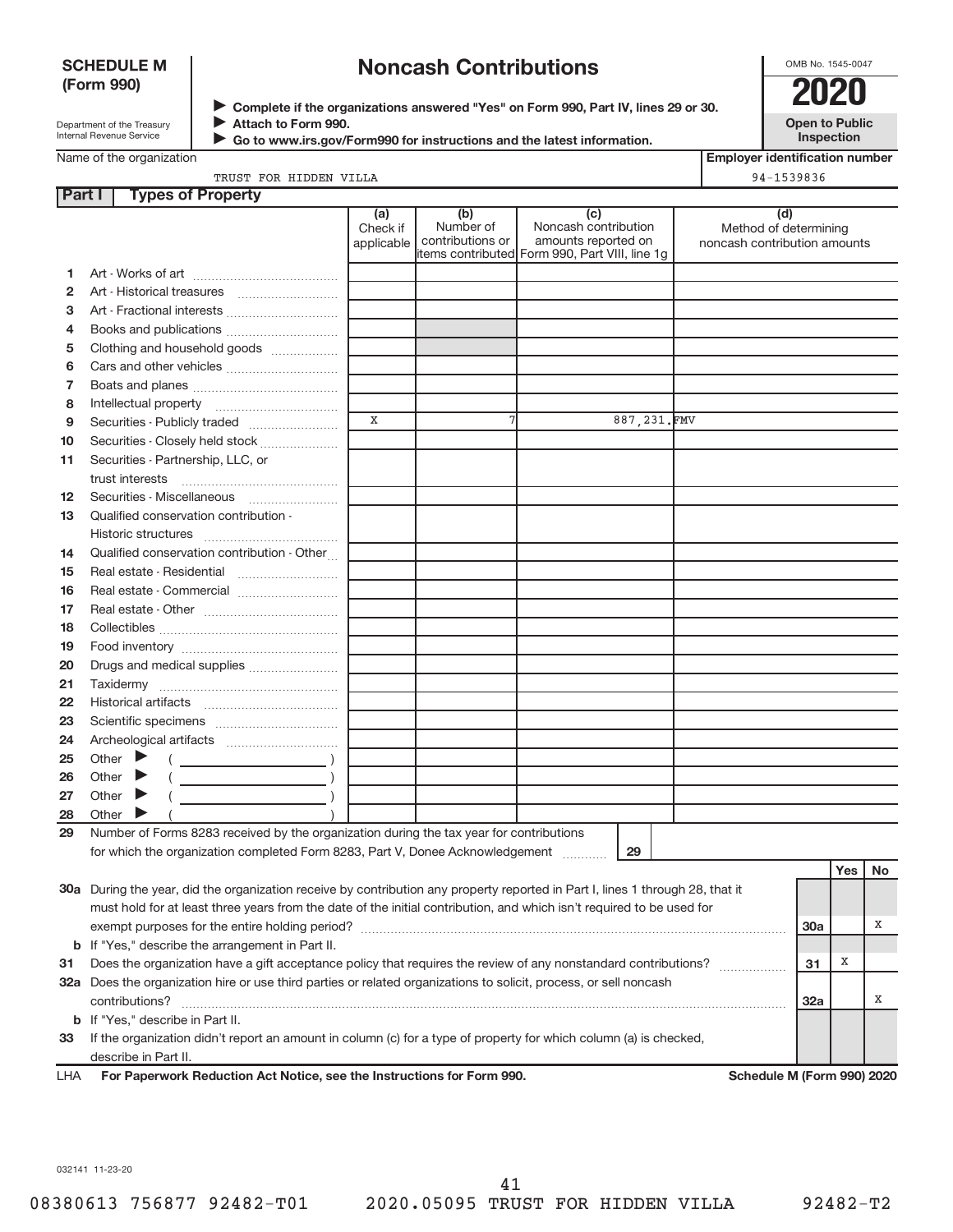| FOR<br>TRUST<br>Schedule M (Form 990) 2020 | VILLA<br>HIDDEN | 1539836<br>$94 -$ | Page |  |
|--------------------------------------------|-----------------|-------------------|------|--|
|--------------------------------------------|-----------------|-------------------|------|--|

Part II | Supplemental Information. Provide the information required by Part I, lines 30b, 32b, and 33, and whether the organization is reporting in Part I, column (b), the number of contributions, the number of items received, or a combination of both. Also complete this part for any additional information.

SCHEDULE M, PART I, COLUMN (B):

NUMBER OF CONTRIBUTIONS

**Schedule M (Form 990) 2020**

032142 11-23-20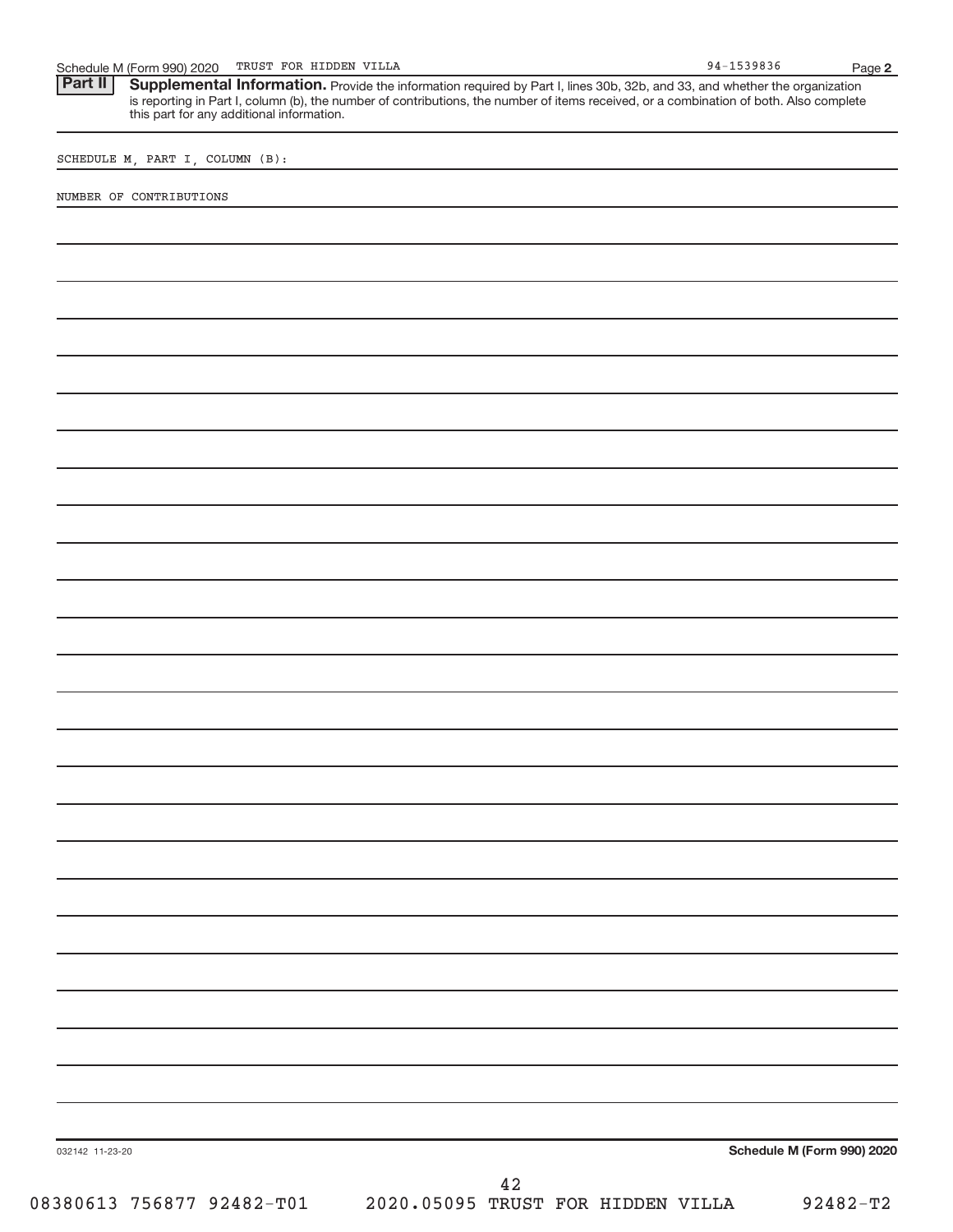**(Form 990 or 990-EZ)**

Department of the Treasury Internal Revenue Service Name of the organization

**SCHEDULE O Supplemental Information to Form 990 or 990-EZ 2020**

**Complete to provide information for responses to specific questions on Form 990 or 990-EZ or to provide any additional information. | Attach to Form 990 or 990-EZ. | Go to www.irs.gov/Form990 for the latest information.**



**Employer identification number** TRUST FOR HIDDEN VILLA **194-1539836** 

FORM 990, PART III, LINE 4D, OTHER PROGRAM SERVICES:

FACILITY RENTALS: INCLUDES THE HOSTEL, WHERE GROUPS AND INDIVIDUALS

STAY, JOSEPHINE'S RETREAT, AND THE DANA CENTER AND DUVENECK HOUSE FOR

LARGE AND SMALL EVENTS AND MEETINGS. (COVID-19 RESPONSE CANCELLED ALL

OVERNIGHT AND INDOOR RESERVATIONS).

COMMUNITY SUPPORTED AGRICULTURE PROGRAM: BRINGS SEASONAL VEGETABLE,

FRUIT, AND FLOWER BOUNTY TO LOCAL FAMILIES: 75% PROVIDES NEIGHBORHOOD

SHAREHOLDERS AND MARKET GOERS WITH FRESH, ORGANIC PRODUCE AND 25% IS

DONATED TO THE COMMUNITY SERVICE AGENCY OF MOUNTAIN VIEW FOR

DISTRIBUTION TO ITS LOCAL FOOD PANTRY CLIENTS. (COVID-19 RESPONSE

INCLUDED INCREASED VEGETABLE, MEAT AND EGG DONATIONS TO COMMUNITY

PARTNERS).

ANIMAL HUSBANDRY: DEMONSTRATES SUSTAINABLE MEANS OF ANIMAL AGRICULTURE

WHEREIN ANIMAL WELFARE AND LAND STEWARDSHIP ARE PARAMOUNT FOR A WORKING

FARM. COWS, SHEEP, CHICKENS, GOATS, PIGS, AND SEASONAL TURKEY PROVIDE

BROAD EDUCATIONAL RESOURCES AND REAL-WORLD, HANDS-ON LEARNING

OPPORTUNITIES FOR HIDDEN VILLA'S PROGRAM PARTICIPANTS AND FOR CASUAL

VISITORS. (COVID-19 RESPONSE INCLUDED INCREASED VEGETABLE, MEAT AND EGG

DONATIONS TO COMMUNITY PARTNERS).

RESIDENT INTERN PROGRAM: PROVIDES TRAINING FOR PEOPLE INTERESTED IN

ENVIRONMENTAL EDUCATION, COMMUNITY PROGRAMS, NON-PROFIT MANAGEMENT,

SOCIAL JUSTICE, ORGANIC FARMING AND ANIMAL HUSBANDRY.

EXPENSES \$ 734,770. INCLUDING GRANTS OF \$ 0. REVENUE \$ 219,025.

032211 11-20-20 **For Paperwork Reduction Act Notice, see the Instructions for Form 990 or 990-EZ. Schedule O (Form 990 or 990-EZ) 2020** LHA

43

08380613 756877 92482-T01 2020.05095 TRUST FOR HIDDEN VILLA 92482-T2